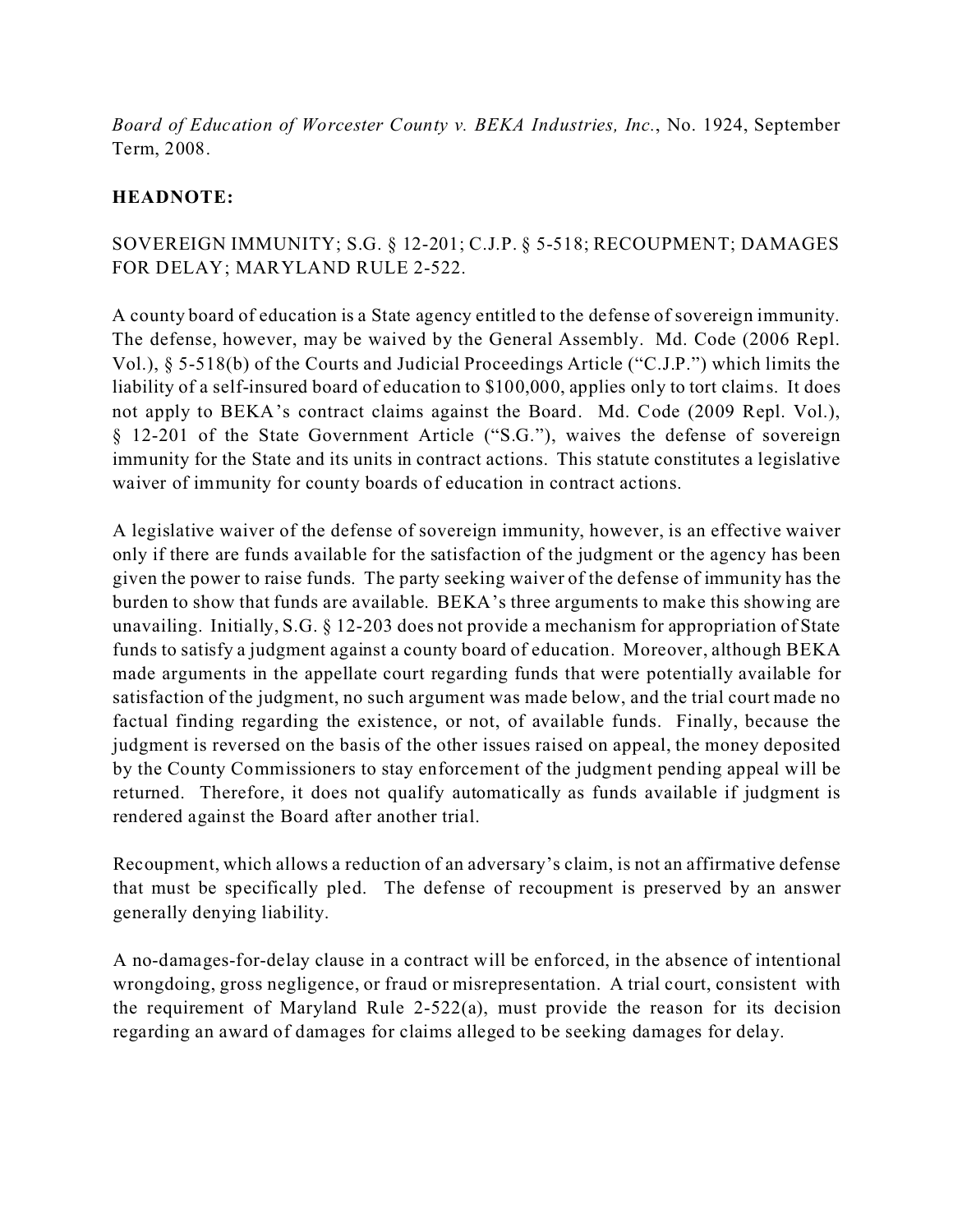# REPORTED

## IN THE COURT OF SPECIAL APPEALS

## OF MARYLAND

No. 1924

September Term, 2008

## BOARD OF EDUCATION OF WORCESTER COUNTY

v.

BEKA INDUSTRIES, INC.

Meredith, Wright, Graeff,

JJ.

Opinion by Graeff, J.

Filed: February 26, 2010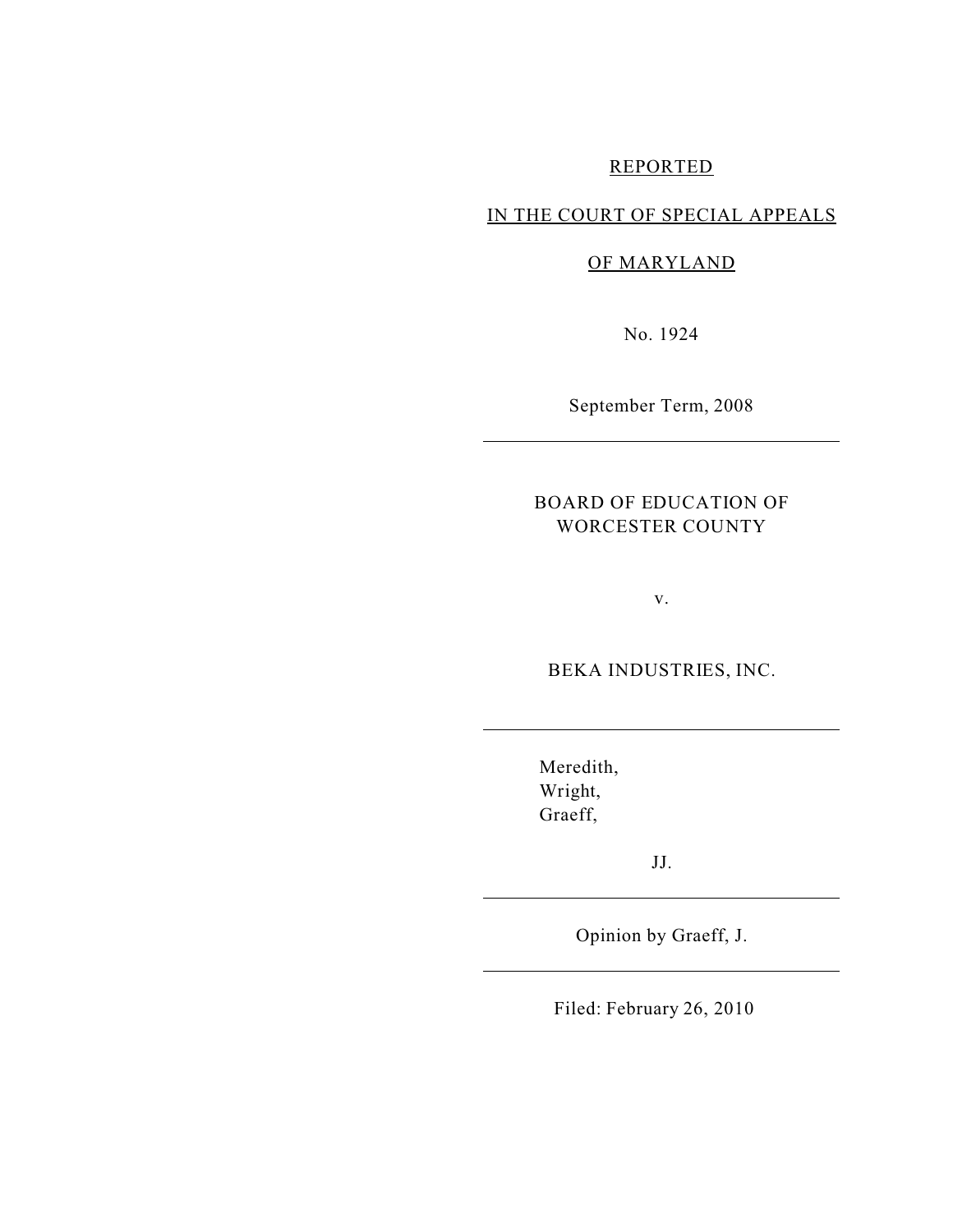This case arises from a dispute relating to the construction of Ocean City Elementary School ("OCES"), located in Worcester County, Maryland. Appellant, the Board of Education of Worcester County (the "Board"), and appellee, BEKA Industries, Inc. ("BEKA"), entered into a written contract for BEKA to perform the sitework portion of the construction. Disputes arose regarding payment pursuant to the original contract and for additional work that BEKA performed. Following a four-day bench trial in the Circuit Court for Worcester County, the court ruled in favor of BEKA, entering a "compromise" judgment against the Board in the amount of \$1,100,000.

On appeal, the Board raises four questions for our review, which we have rephrased as follows:

- 1. Are BEKA's claims against the Board barred by the doctrine of sovereign immunity?
- 2. Did the trial court err in prohibiting the Board from submitting evidence regarding its recoupment claim?
- 3. Is BEKA entitled to damages for delay?
- 4. Did the trial court's failure to decide legal and factual issues in rendering a compromise verdict constitute reversible error?

For the reasons set forth below, we shall reverse the judgment of the circuit court and

remand for further proceedings.

### **FACTUAL AND PROCEDURAL BACKGROUND**

In 2003, the Board received final approval to go forward with the OCES project, and it received funding of approximately \$17.8 million. Dr. Jon Andes, Superintendent of Schools for Worcester County, explained that \$4.8 million was contributed by the State,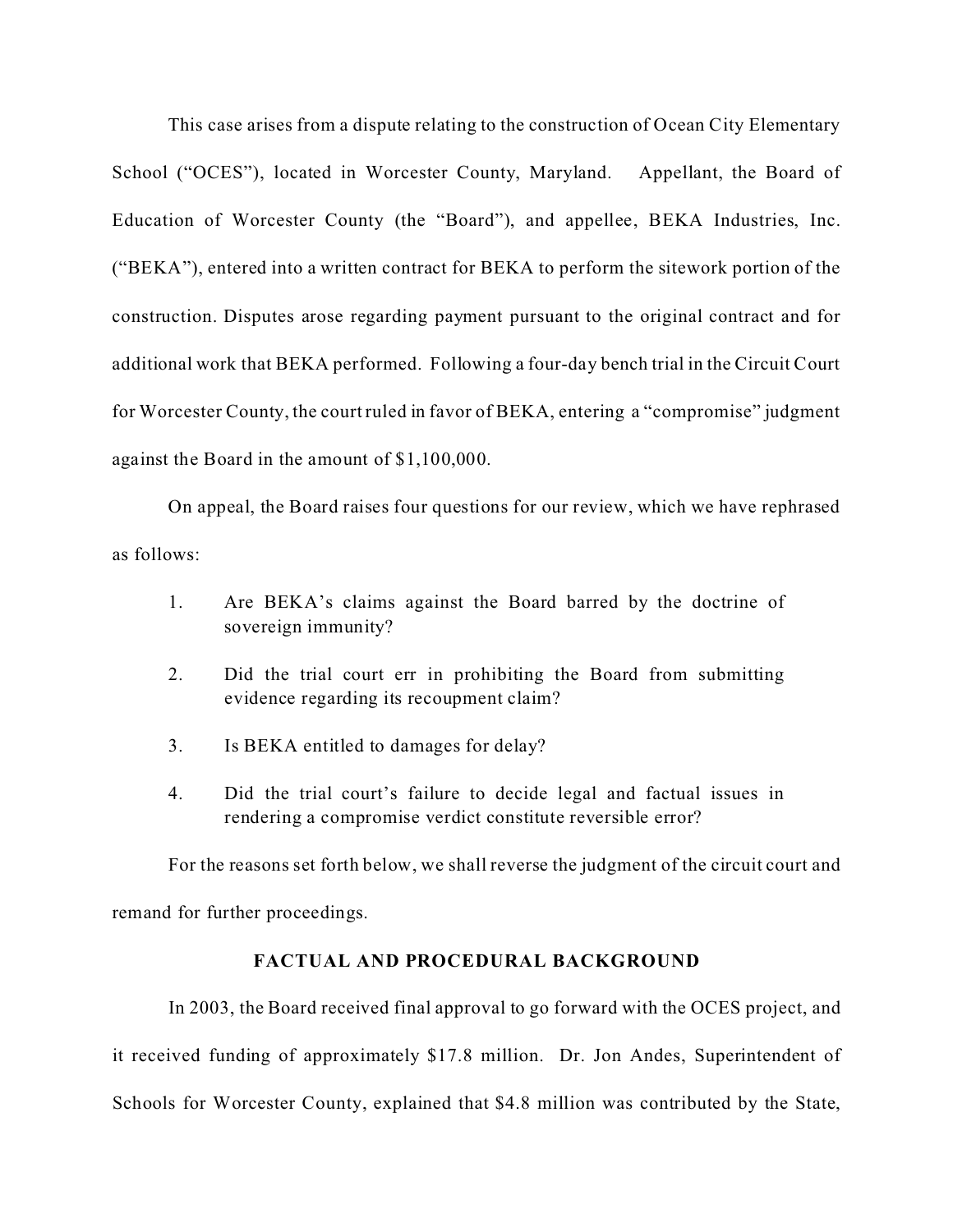which included contributions from the Board of Public Works and the Interagency Committee on School Construction, and the rest of the money came from the county government.

OCES was to be completed in two phases, with the construction of the new elementary school in Phase One, and the demolition of the existing elementary school in Phase Two. It was to be a multi-contractor project, with contractors contracting directly with the Board. The Board hired a construction management company, SPN, Inc., to be the school's representative on-site to manage the contractors, and it retained an architectural firm, Cochran, Stephenson & Donkervoet, which was responsible for the overall design of OCES.

In May 2004, BEKA submitted a lump sum bid of \$1,856,000 to perform the sitework for the OCES project.<sup>1</sup> James H. Reinhardt, Sr., President of BEKA, testified that "lump sum means that you get your lump sum bid price if you successfully complete the project pursuant to the contract documents." BEKA's bid was accepted by the Board that same month.

<sup>&</sup>lt;sup>1</sup> BEKA specifically submitted a bid for "Contract Package 1 – Sitework/Demolition," which required "the contractor to perform work related to site clearing, excavation, grading, site utilities, curb and gutter, and paving in accordance with the plans and specifications."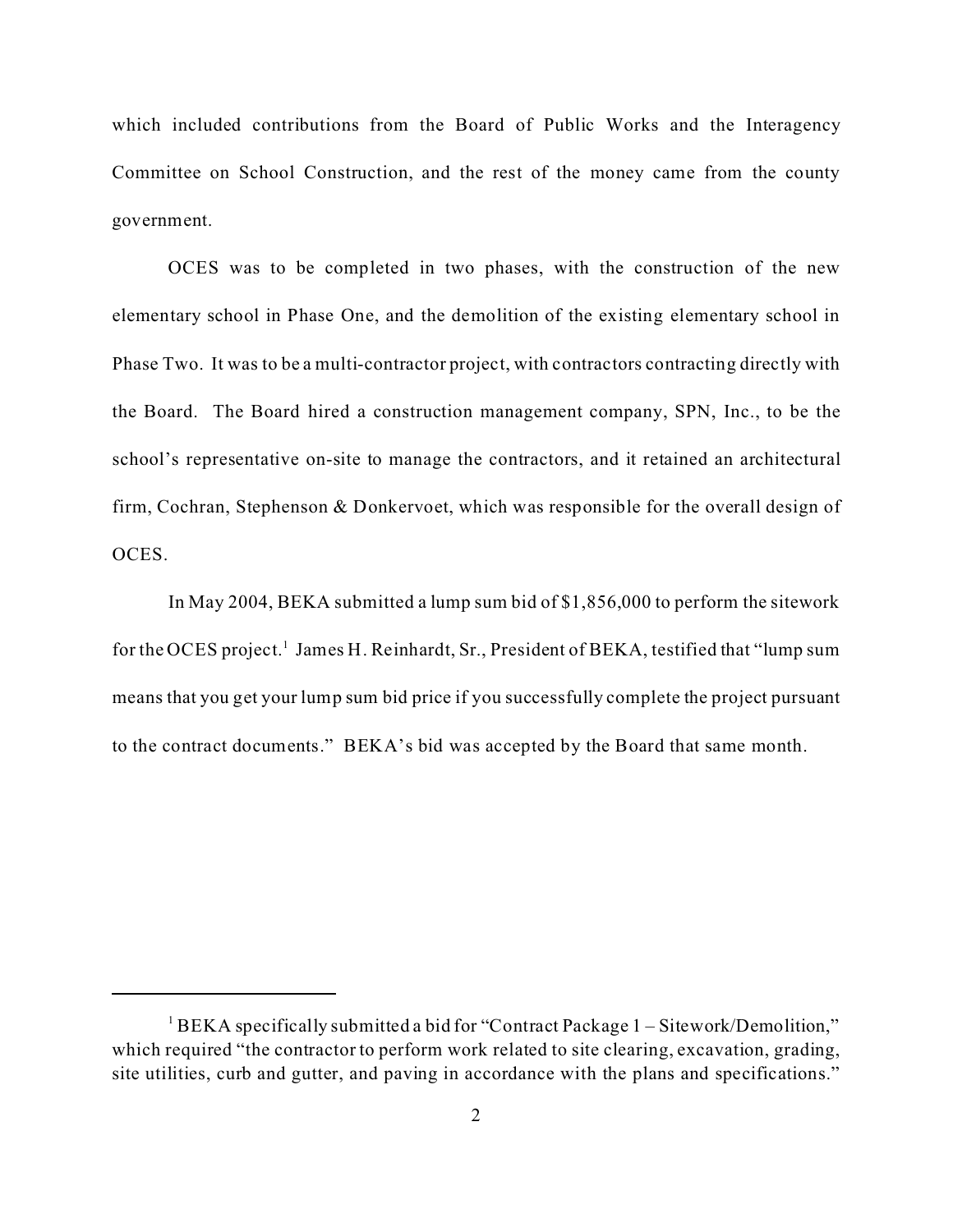On June 8, 2004, BEKA and the Board executed a contract memorializing their agreement. $^2$  The parties subsequently agreed to three approved change orders, in the amount of \$105,913, which increased the total contract price to \$1,961,913.48.

BEKA began work in June 2004. The project was scheduled to be completed by December 5, 2005, but there were delays, and BEKA did not complete the work until May 2006.

Disputes arose regarding payment on the project. On October 12, 2007, BEKA filed a Complaint for Money Damages and Other Relief in the Circuit Court for Worcester County. The Complaint included 49 counts against the Board, including 46 counts asserting breach of contract, and three counts alleging negligent misrepresentation, unjust enrichment and quantum meruit. BEKA sought damages in the amount of \$1,157,053.75, in addition to pre-judgment interest, post-judgment interest, costs and attorneys' fees. BEKA alleged that the Board owed \$361,991.47 under the initial contract and more than \$795,000 for proposed change orders ("PCOs").

 On December 7, 2007, the Board filed an Answer. The Answer generally denied liability, stating that the Complaint failed to state a claim upon which relief could be granted. It raised 12 affirmative defenses, including accord and satisfaction, collateral estoppel,

 $2$  The parties signed a modified American Institute of Architects (AIA) Agreement, entitled AIA Document A101/CMa-1992, "Standard Form of Agreement between Owner and Contractor where the basis of payment is a STIPULATED SUM." This agreement incorporated a second document, AIA Document A207/CMa-1992, which set forth the general conditions of the contract.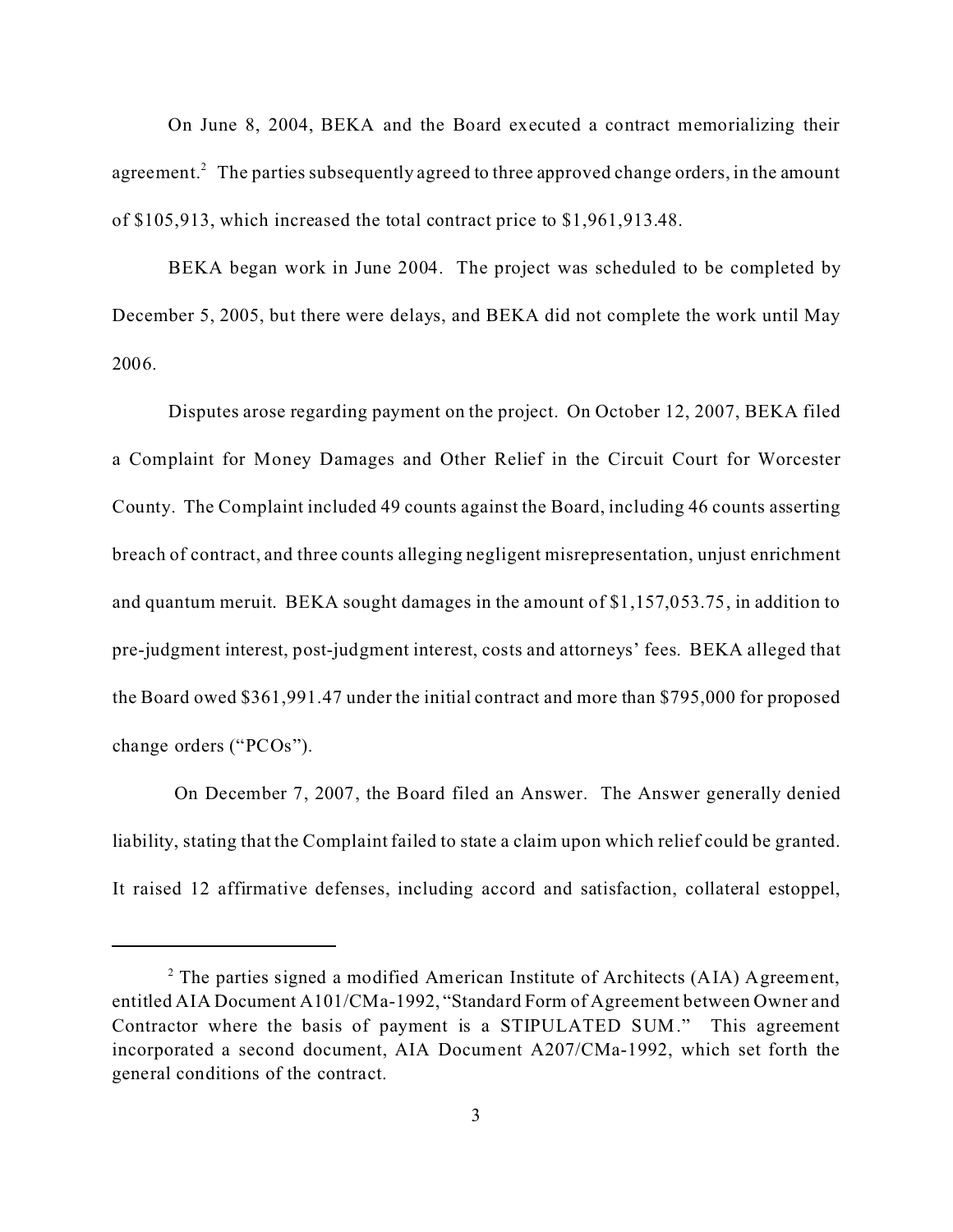estoppel, fraud, illegality, laches, payment, release, *res judicata*, statute of frauds, statute of limitations, and waiver. The Board subsequently filed a second and third amended answer asserting additional defenses, including recoupment and governmental immunity.

Numerous pre-trial pleadings and motions were filed by the parties that relate to the arguments raised on appeal. These will be discussed in more detail, *infra.*

On October 6, 2008, the trial began. BEKA called James Reinhardt, President of BEKA Industries, as its first witness. Mr. Reinhardt explained that BEKA is considered a "heavy civil contractor," and it performs "infrastructure work associated with clearing, excavation and grading, utilities, parking lot construction, [and] things that are not included with the actual construction of a building." Mr. Reinhardt was qualified as an expert in the areas of construction management, sitework and heavy construction, sequence of construction, lost production, defective and incomplete work, and additional costs associated with contract changes. According to Mr. Reinhardt, the Board owed BEKA money on the initial contract, as well as payment for additional work that BEKA was asked to do. Proposed Change Orders ("PCOs") were the method by which BEKA notified the Board of its increased costs for additional work. Mr. Reinhardt described three categories of PCOs involved in this lawsuit: those which the Board agreed to pay; those partially disputed; and those fully disputed. He stated that BEKA fully complied with the contractual provisions of notice and substantiation when preparing its PCOs.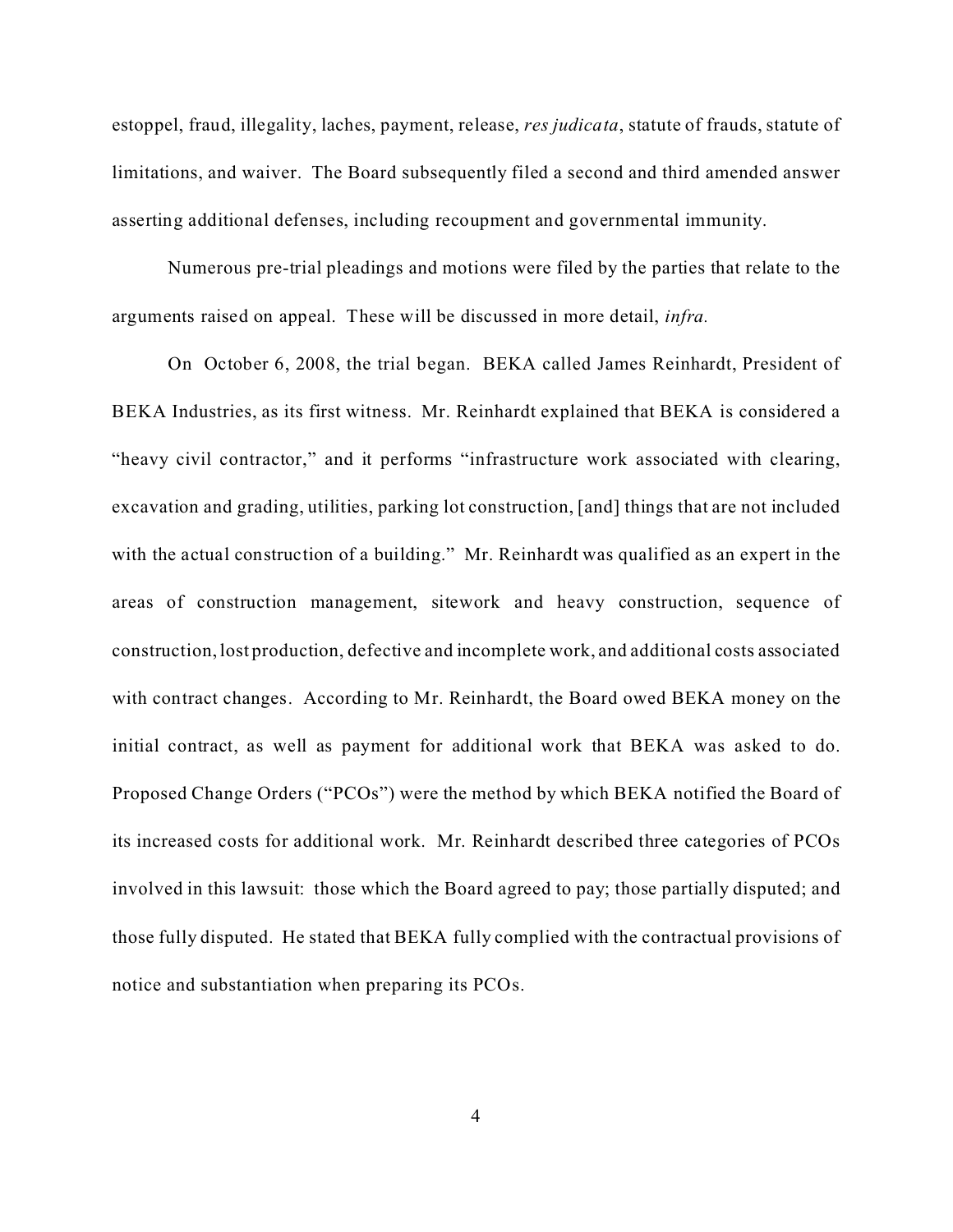Lydia Hoover, BEKA's Vice President of Contract Administration, testified that she was directly involved with the PCOs. She sent various correspondence to the Board's construction manager, the project architect, and the Board itself regarding the status of the PCOs and the unpaid balance on the base contract. Despite responses indicating that the construction management company needed more time to review the claims for PCOs, the Board, the construction management company and the project architect were largely unresponsive to BEKA's requests. On July 11, 2007, BEKA wrote a letter to the Board's Superintendent requesting permission to address the issue at a school board meeting. $3$  The Board denied this request.

Paul Till, a project manager and consulting engineer with the firm of Hardin Kight Associates ("Hardin"), was BEKA's final witness. Mr. Till testified that BEKA employed Hardin for the OCES project "to provide quality control testing and inspection services during construction." The company performed its work, which consisted of monitoring BEKA's earthwork grading operations to determine its compliance with the contract specifications, from June 23, 2004 to May 5, 2006.

<sup>&</sup>lt;sup>3</sup> Ms. Hoover explained:

So what we hoped is that we could set forth our position in front of Dr. Andes and the school board and say: "Look, you have a small business here. We're owed in excess of a million dollars. We've been owed this money for a long time, and your construction manager isn't paying us and your on-site person isn't paying us and your architect isn't rendering a decision and we're still unpaid."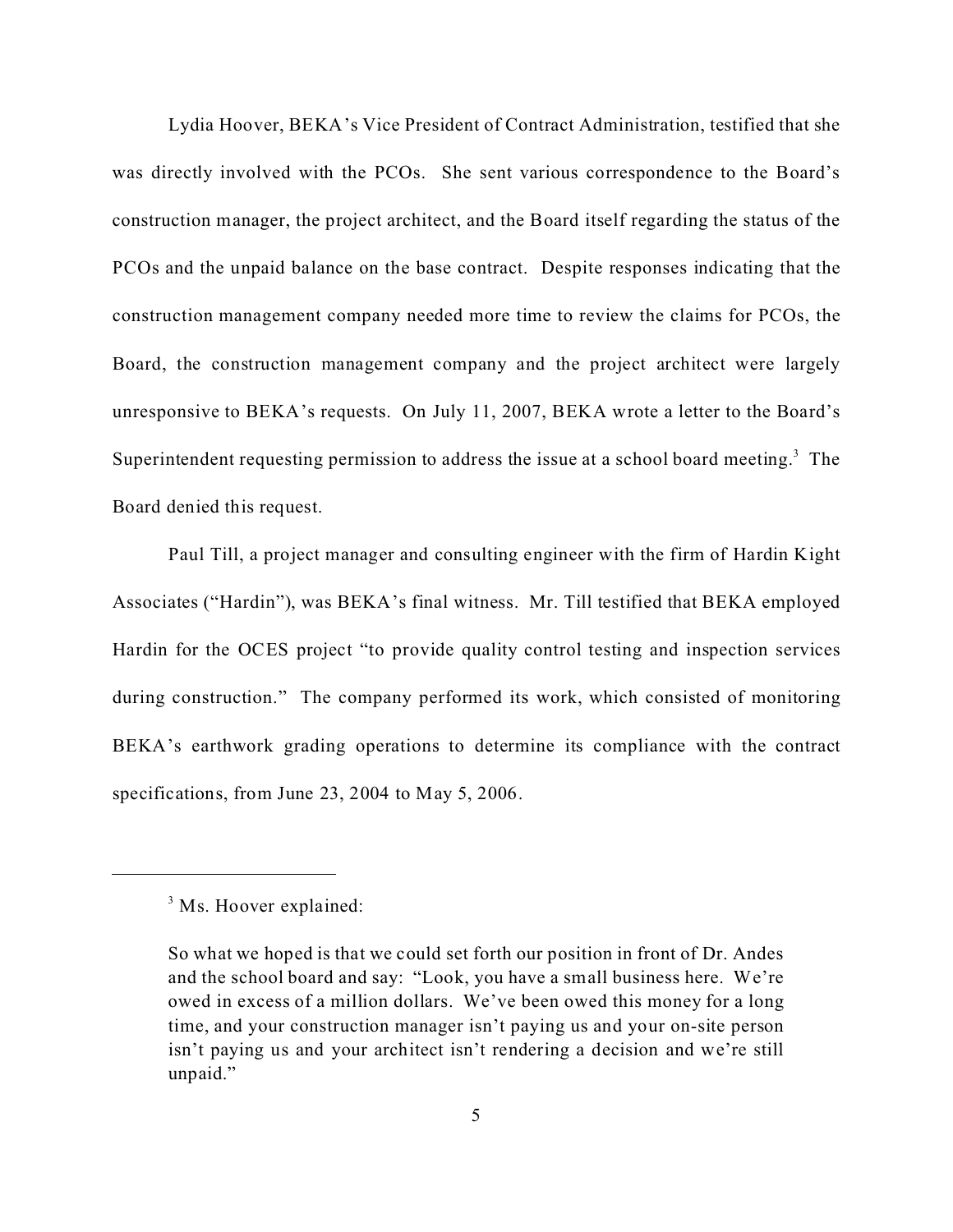At the conclusion of BEKA's case, the Board moved for judgment in its favor on various grounds. As relevant to this appeal, the Board argued: (1) the defense of sovereign immunity provided a partial waiver for BEKA's negligent misrepresentation claim, capping any recovery at \$100,000; (2) it had "only waived [its immunity] for written contracts, not quasi contracts," and therefore, the Board was entitled to sovereign immunity on BEKA's claims for unjust enrichment and quantum meruit; and (3) the claim for damages for delay was prohibited by the parties' contract, and, in any event, they were not timely submitted in accordance with the contract.

BEKA opposed the motion for judgment. It alleged that the defense of sovereign immunity was not applicable to a county entity in contract actions. BEKA argued that it had proven that it was entitled to the damages sought, and that the changes to the contract, submitted through PCOs, were "necessitated by the actions of the board including intentional interference and gross negligence, but primarily by changes to the contract." With respect to the no-damages-for-delay clause in the modified AIA form contract, BEKA argued that it had no force or effect. Alternatively, BEKA argued that the Board's actions had been "so outrageous" that, even if the no-damages-for-delay clause was effective, there was a recognized exception allowing the court "to require the board to reimburse BEKA for its cost incurred." The court denied the Board's motion "in its entirety."

The Board then presented its case. Dr. Jon Andes, the Worcester County Superintendent of Schools, testified that he was responsible for the operation of the entire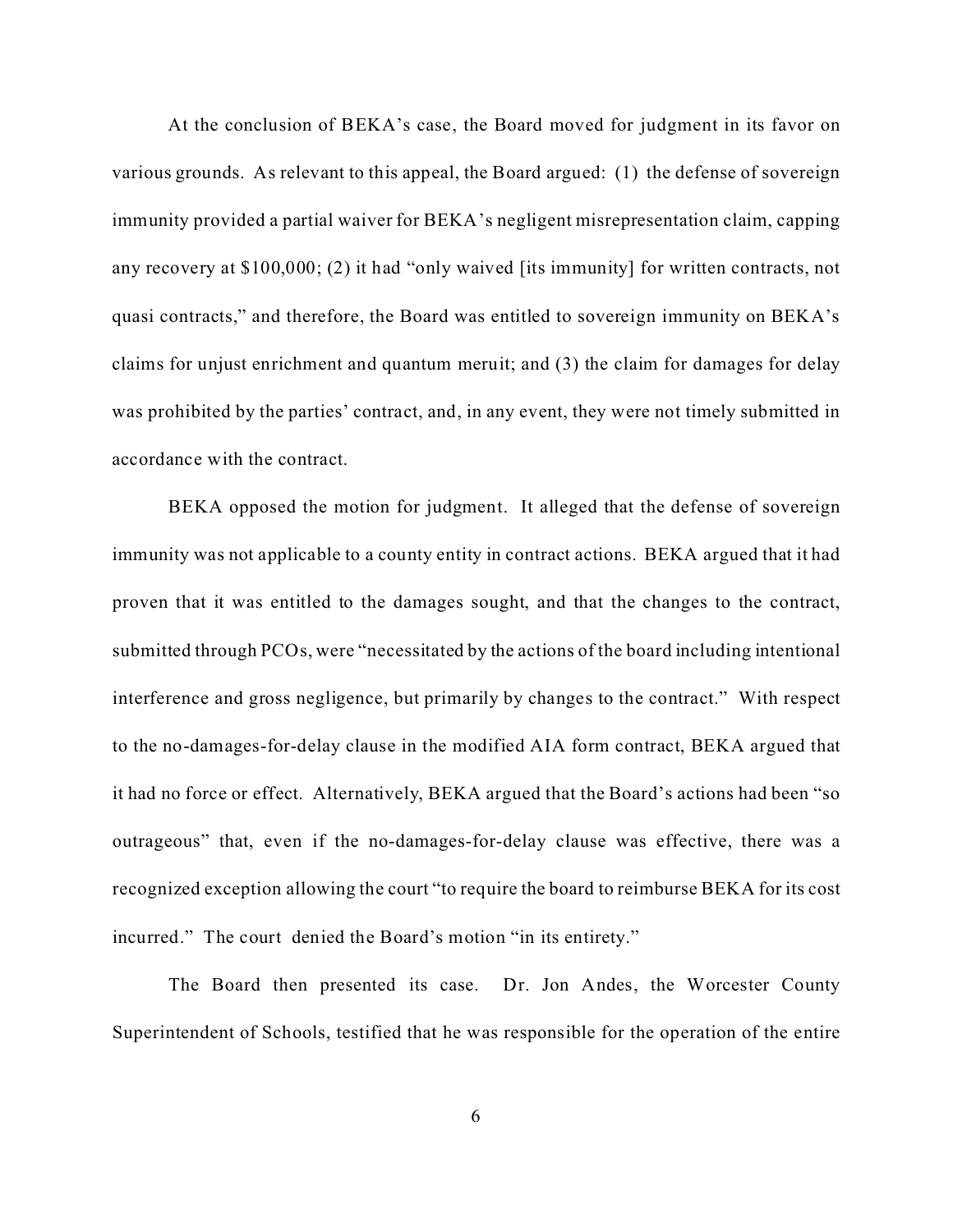county school system. He explained that the Board receives funding from the Worcester County government, the State of Maryland, and the federal government, with approximately 75% of the Board's operating budget provided by the county government. He testified that "[s]chool boards in Maryland are fiscally dependent upon county government."

With respect to OCES, Dr. Andes testified that it originally was built in the 1960s, and "at the time that this construction project was envisioned," it was outdated and in need of a renovation. A study revealed that it was more beneficial to build a brand-new school next to the existing school than to renovate the current building. The plan was for the students to move into the new school after it was constructed, and then the old school would be torn down. Dr. Andes hoped that the students could occupy the new school building in September 2005, but they were not able to move in until the third week of November 2005.

With regard to BEKA's demands for payment, Dr. Andes was aware that BEKA had not been paid for the amounts it demanded, but he explained that payment did not occur because BEKA "was not recognizing [the Board's] back charges." Dr. Andes did not know how much money was left in the construction budget for the project, but he testified that some of the \$1,856,000 that was originally set aside to pay BEKA was used to pay other contractors.

Joseph Duncan, a project manager for SPN, Inc., the construction management company responsible for the OCES project, testified regarding various PCOs submitted by BEKA. He explained that in June 2006 a meeting took place with representatives from the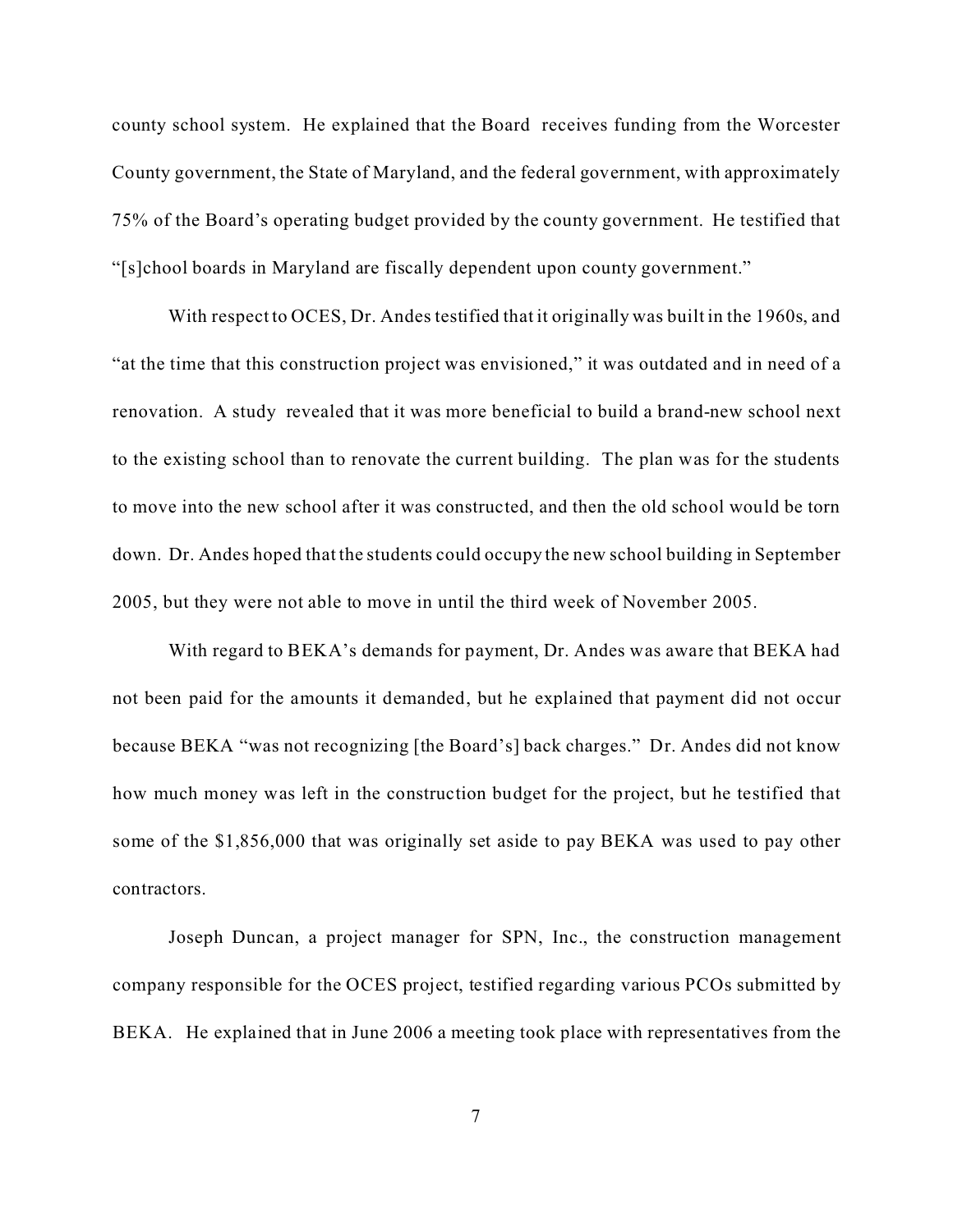project architecture firm, the Board, the construction management company and BEKA, concerning outstanding PCOs on the project. As a result of that meeting, both Mr. Duncan and the project architect agreed that BEKA was entitled to \$67,000, which was paid to BEKA in July 2006. Another meeting took place in December 2006. In the spring of 2007, BEKA sent Mr. Duncan additional information about new PCOs, in addition to previously submitted change orders that were rewritten.

Thomas Casey, an architect from the firm of Cochran, Stephenson & Donkervoet, was the project manager for the OCES project. He testified that his duties required him to "review the proposed change order and to see whether the work involved was actually an addition or potentially a subtraction from the contract and then to evaluate or help evaluate the cost of that proposed change order if it was justified." He processed approximately 60 PCOs from BEKA. Mr. Casey testified that, after the December 2006 meeting, some of the disputes regarding payment for BEKA's PCOs were resolved, but approximately \$40,000- \$50,000 remained unresolved. In April 2007, Mr. Duncan received two to three large boxes of "revised and new change order requests" from BEKA. Mr. Casey was "amazed that [he] would be receiving a PCO so long after the completion of the project," and he recommended that the bulk of BEKA's claims be denied. In a letter to the Board dated September 11, 2007, he recommended that the Board pay PCOs in the amount of \$85,474. He testified that, in his opinion, the Board of Education did not act in bad faith, nor did it act purposefully or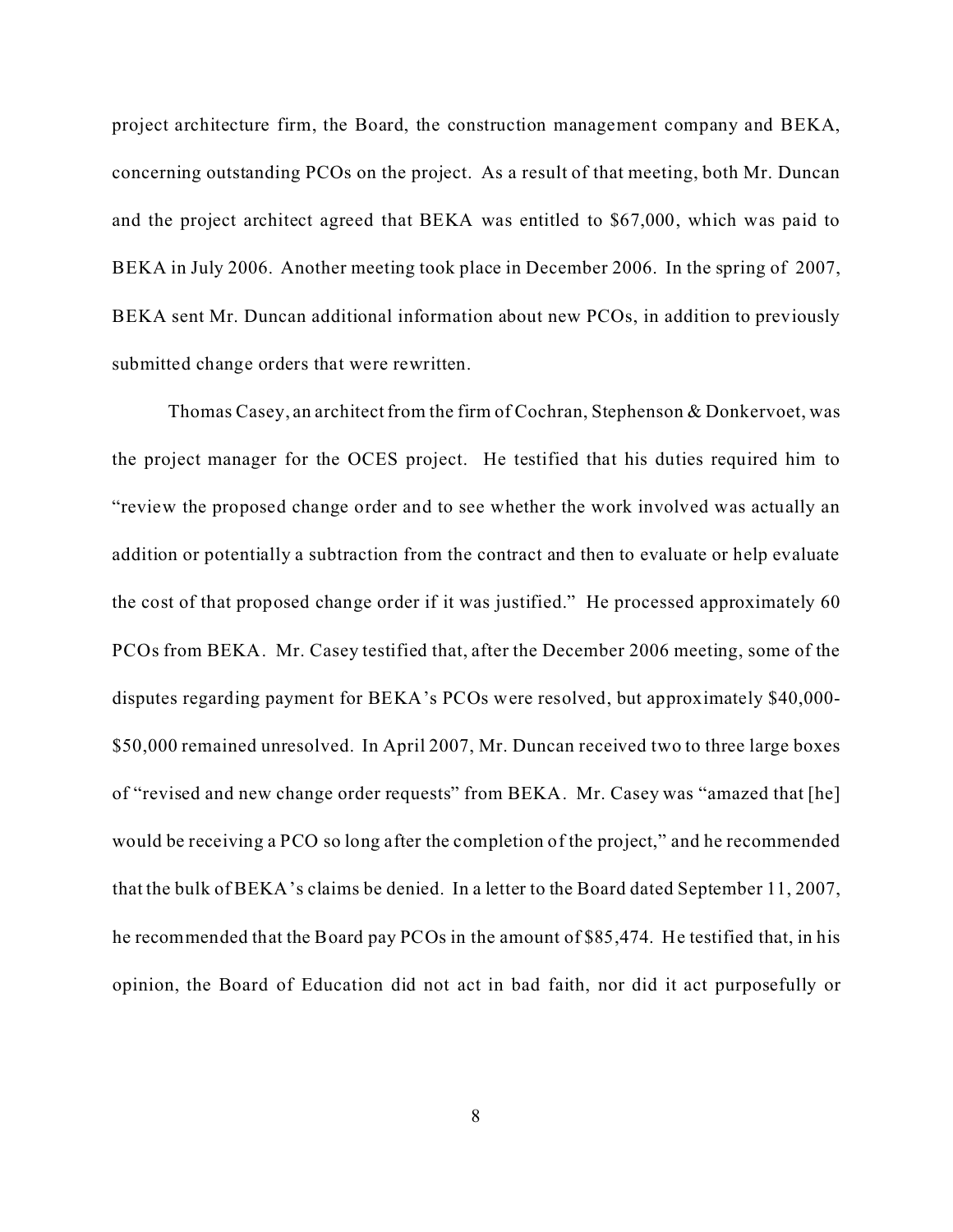negligently during the bidding process, and neither his firm, the construction management company, nor the Board caused BEKA to be unable to perform its duties under the contract.

Joseph Price, facilities planner for the Board, testified that he was the "point man" for the OCES project. As part of his duties, Mr. Price recorded all activities with the construction manager and the architect, reviewed requisitions, change orders and progress meeting minutes, prepared exhibits for the Board, updated the Superintendent once a month, and "generally monitor[ed] the progress of the work." He reported to the Board about the progress of OCES once a month during the Board's regularly scheduled meetings. According to Mr. Price, the Board still owed BEKA \$505,487. Mr. Price testified that he did nothing to interfere with BEKA's performance of its duties under the contract, nor did he observe other contractors interfering with BEKA's work.

In rebuttal, BEKA recalled Mr. Reinhardt. He testified that the Board issued defective bid documents with the sequence of construction not included. Mr. Reinhardt also opined that the action of the Board allowed other contractors on the project to interfere with BEKA's ability to perform their work. He was surprised that the Board characterized BEKA's September 2007 claims as "untimely" because the Board had encouraged BEKA to submit their claims so they could be "reviewed and resolved."

In closing arguments, the parties explained their positions regarding the amount owed on the contract. BEKA argued that the total amount the Board owed was \$1,215,035.80. This amount was calculated based on \$540,061.33 due under the base contract, \$795,062.36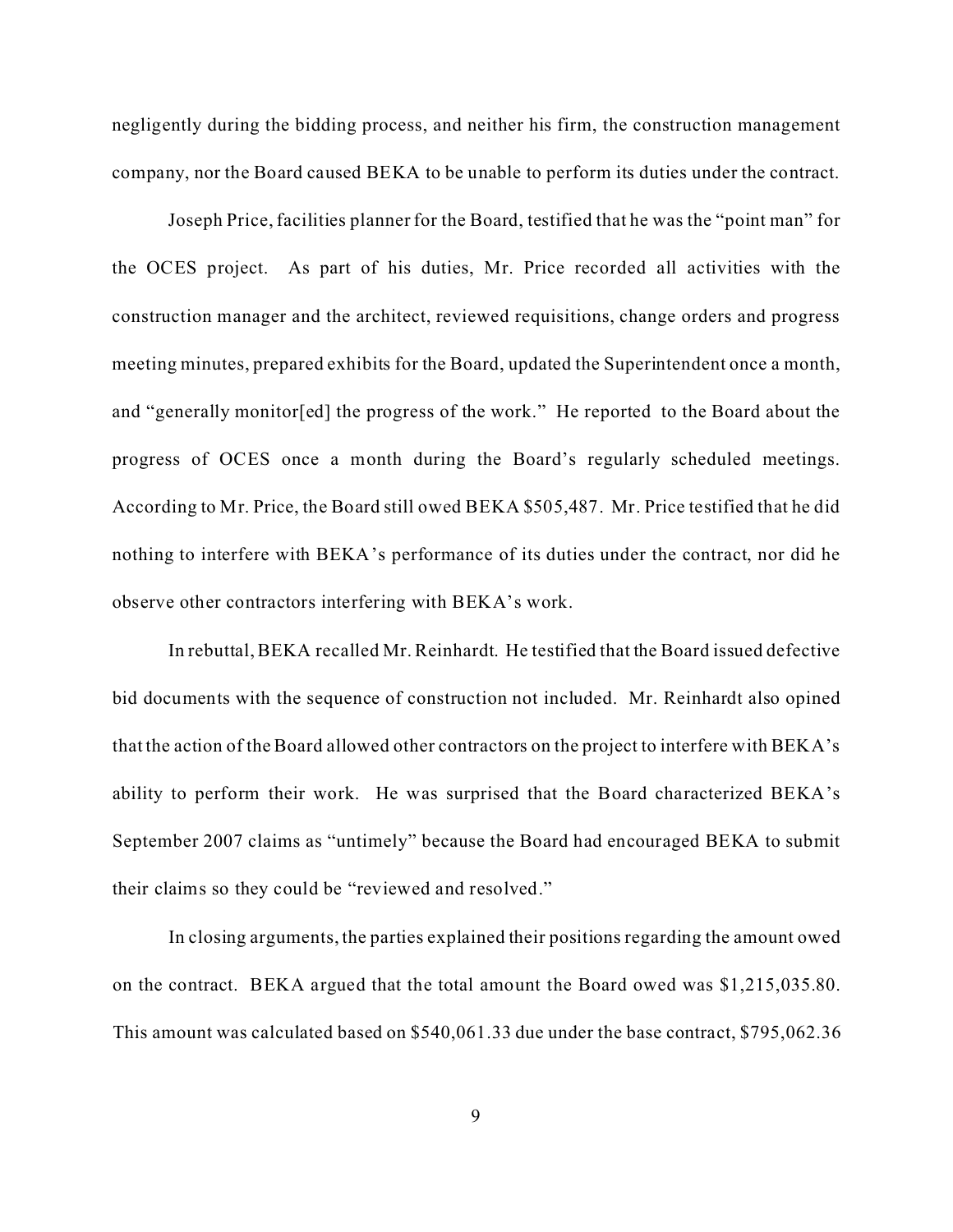due for PCOs,<sup>4</sup> minus a credit in the amount of  $$120,087.88$  for work that was removed from BEKA's scope of responsibility. Counsel then added \$165,585.49 in prejudgment interest, and he argued that BEKA's "total claim" was \$1,380,622.30.

The Board's figures, not surprisingly, were different. It argued that, based on the court's earlier ruling that it could not pursue its recoupment and setoff credits, the amount it owed BEKA was \$505,487.<sup>5</sup> The Board arrived at that figure by taking the initial contract sum, and agreed-upon change orders, which totaled \$1,961,913, and subtracting the amount that it paid, \$1,421,852, which left a balance due to BEKA of \$540,061. Counsel added in \$85,514 that was due for approved change orders, resulting in a balance due of \$625,575. After subtracting the \$120,088 credit that BEKA owed the Board for sewer and parking lot work that was removed from its scope of responsibility, the Board owed \$505,487 under the contract. The Board argued that \$491,247 of proposed change orders sought by BEKA remained in dispute because: (1) they were not timely submitted; and (2) they were damages for delay claims that were prohibited by the contract. Finally, the Board argued that it had partial governmental immunity on the negligent misrepresentation claim.

<sup>&</sup>lt;sup>4</sup> With respect to money due on PCOs, counsel argued that BEKA was entitled to the following: \$17,934.34 on "absolutely undisputed" PCOs; \$118,825.27 on "partially disputed" PCOs; and \$658,302.75 on "disputed" PCOs.

 $5$  The Board was seeking recoupment and setoff in the amount of approximately \$550,000. Its position was that, if it had been permitted to pursue its claim, and proven this claim, it would not owe BEKA any money relating to the OCES project. The court's ruling precluding the Board from presenting evidence on this claim is one of the issues on appeal.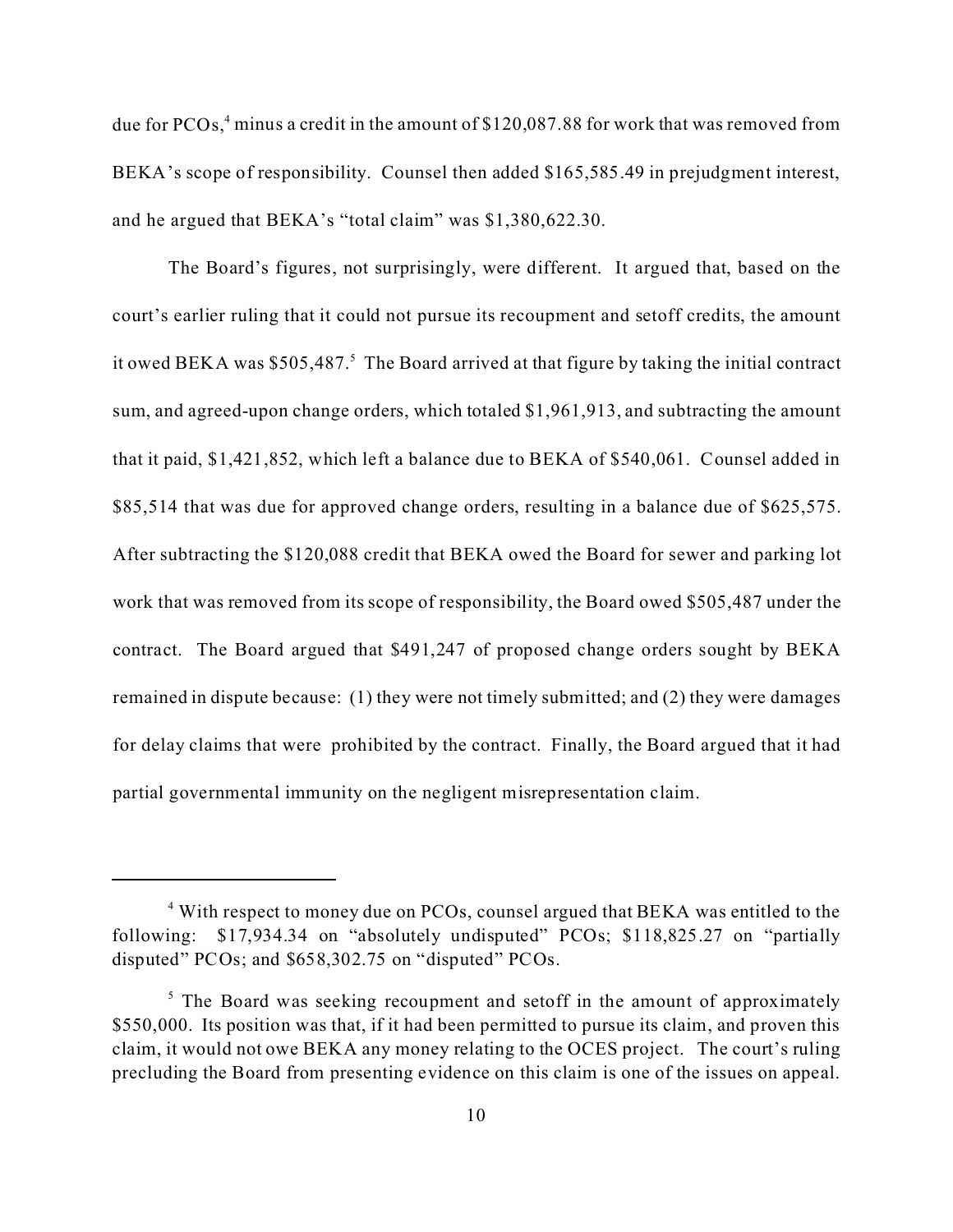Immediately after the conclusion of closing arguments, the court issued its ruling from

the bench as follows:

Counsel, certainly we have fully aired the issue and I appreciate your advocacy on both sides, but here's the way I see it. I'm disallowing any claim for prejudgment interest which I'm going to do. I see the claim as being \$1,215,035 and I understand that the Board believes the proper amount is \$505,487. There's much to be said on both sides on what has been a very unhappy performance of a contract, and the public unfortunately has to pay the brunt of the cost of the contentious attitude of the Board in administering this money.

I'm therefore going to compromise the claim and I'm going to allow \$1,100,000 as the judgment against the County or the Board in final resolution of the claims and counter-claims. And that judgment will enter as of today and of course will draw interest from this point.<sup>[6]</sup>

On October 21, 2008, the Board filed a Notice of Appeal. On October 24, 2008, it

filed in the circuit court a Motion to Stay Enforcement of Judgment, asserting that, as a board

of education, it had sovereign immunity, which had been partially waived for claims less than

\$100,000, or the limits of its insurance. The Board stated that it did not have the power to

tax or otherwise raise revenue, that there was no insurance coverage for the judgment entered

against it, and that, other than the funds remaining in the construction budget, which was less

 $6$  Maryland Rule 2-601(a) requires that "[e]ach judgment shall be set forth on a separate document." The trial court here announced its ruling from the bench, but it does not appear from the record that the court set forth its ruling in a separate document. It is clear, however, that the court intended its ruling to be a final disposition of all the issues, which is reflected in the docket entries. Accordingly, because of this clear intent, and because neither party objected to the absence of a separate document, we find the separate document requirement waived. *See Suburban Hosp., Inc. v. Kirson*, 362 Md. 140, 156 (2000); *Collins/Snoops Assocs., Inc. v.CJF, LLC*, \_\_\_ Md. \_\_\_, No. 2273, Sept. Term, 2007, slip op. at 12 n.2 (filed January 27, 2010).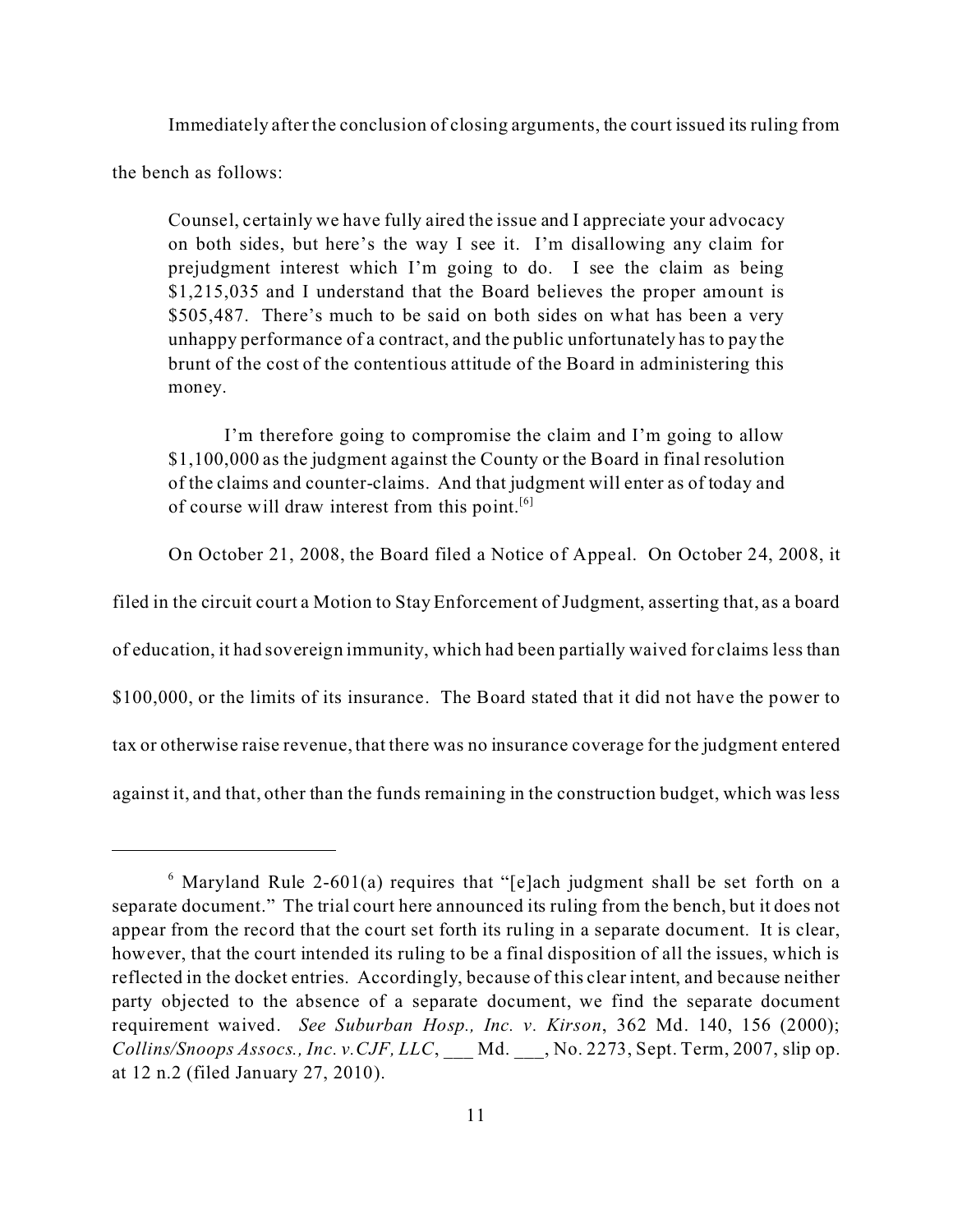than \$75,000, it did not have funds or property to use for payment of the judgment, to post as security for a bond, or to pay into court to stay the judgment while the appeal was pending. The Board requested that the court stay enforcement of the judgment pending appeal.

On November 12, 2008, BEKA filed an Opposition to the Board's Motion to Stay Enforcement of Judgment, arguing that the Board could not raise the defense of sovereign immunity in contract actions, and that the Board's asserted financial condition should not preclude its responsibility to pay the judgment against it. BEKA requested that the court require the Board to obtain a supersedeas bond in an amount sufficient to satisfy the judgment, interest, and costs. On November 17, 2008, the Board filed a reply to BEKA's opposition, requesting that it be allowed to proceed with its appeal without posting a supersedeas bond.

On November 24, 2008, the circuit court held a hearing. The court denied the Board's motion, stating as follows:

I think if you contract to build a school with the school board and then be told, I'm sorry, we don't have any funds, you're out of luck. It's just, to me, absurd.

So the motion to stay enforcement of the judgment is denied and motion for a stay of judgment is denied.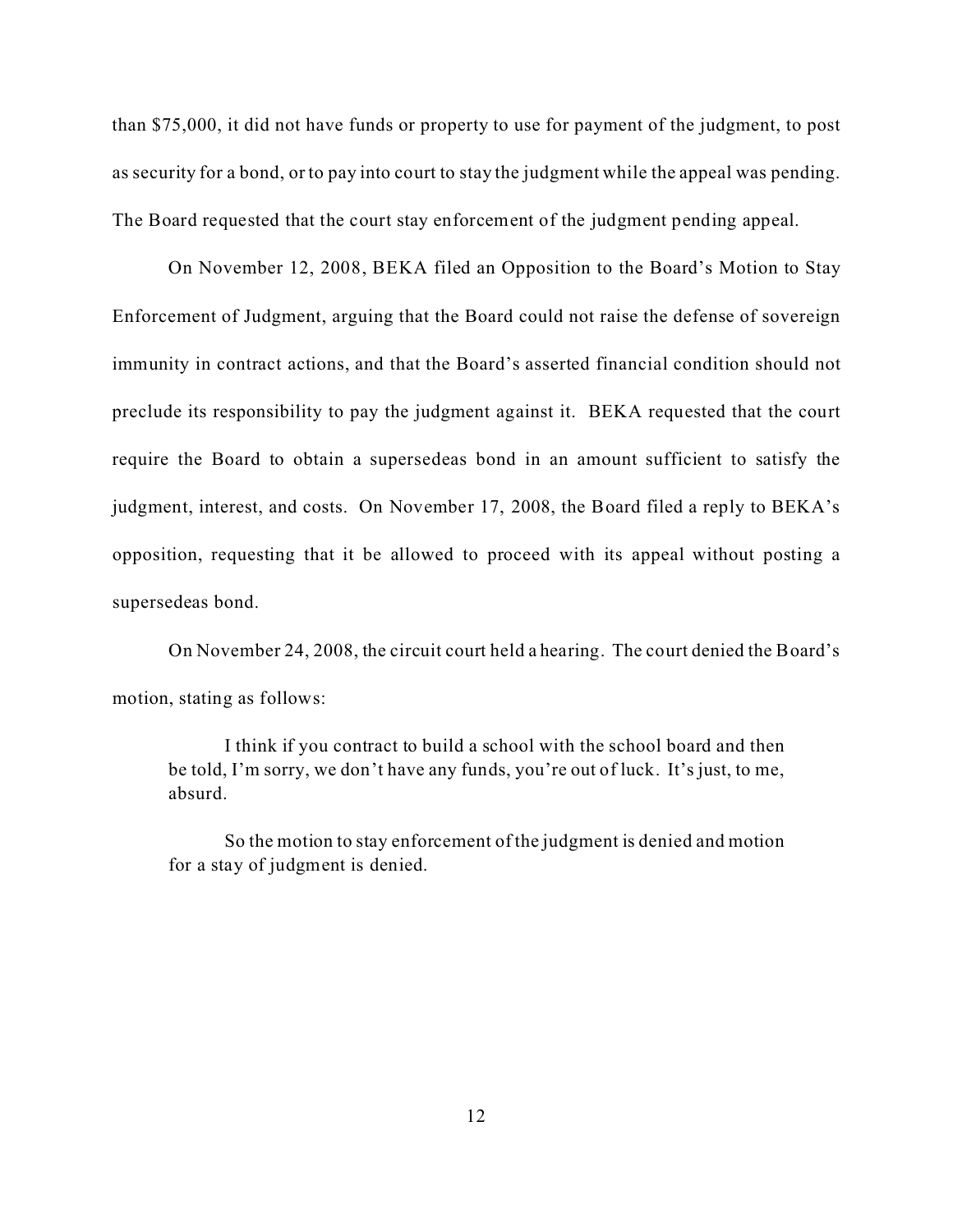On December 4, 2008, after BEKA filed Requests for Issuance of Writ of Garnishment on Property other than Wages,<sup>7</sup> the Board filed in this Court a Motion to Stay Enforcement of Judgment Pending Appeal. The Board stated that it

> genuinely fear[ed] that should this Court deny the requested relief in the form of a stay of enforcement pending appeal, the citizens of Worcester County may well risk a cessation of instructional activities in its public schools, since one potential source of funds which [BEKA], without this Court's intervention, may seek to seize is the Board's teacher and staff payroll accounts.

The Board stated that, even though arguably there was a waiver of its sovereign immunity pursuant to Md. Code (2009 Repl. Vol.), § 12-201 of the State Government Article ("S.G."),<sup>8</sup> "the judgment against the Board in this case is not legally enforceable because funds have not been appropriated for the specific purpose of satisfying a money judgment, and the Board is not empowered to provide for such funds by taxation." Additionally, the Board asserted that it "is without the autonomous authority to raise money to furnish a *supersedeas* bond," arguing that "public policy dictates that the *supersedeas* bond requirement is not applicable to the Board in its capacity as a State agency." The Board requested that this Court stay enforcement of the judgment pending appeal.

 $^7$ Maryland Rule 2-645 (b) provides that a "judgment creditor may obtain issuance of a writ of garnishment by filing in the same action in which the judgment was entered a request" for a writ.

<sup>&</sup>lt;sup>8</sup> The statute in effect on June 8, 2004, the date the contract was executed, has undergone no substantive changes. Accordingly, we will refer to the current statute.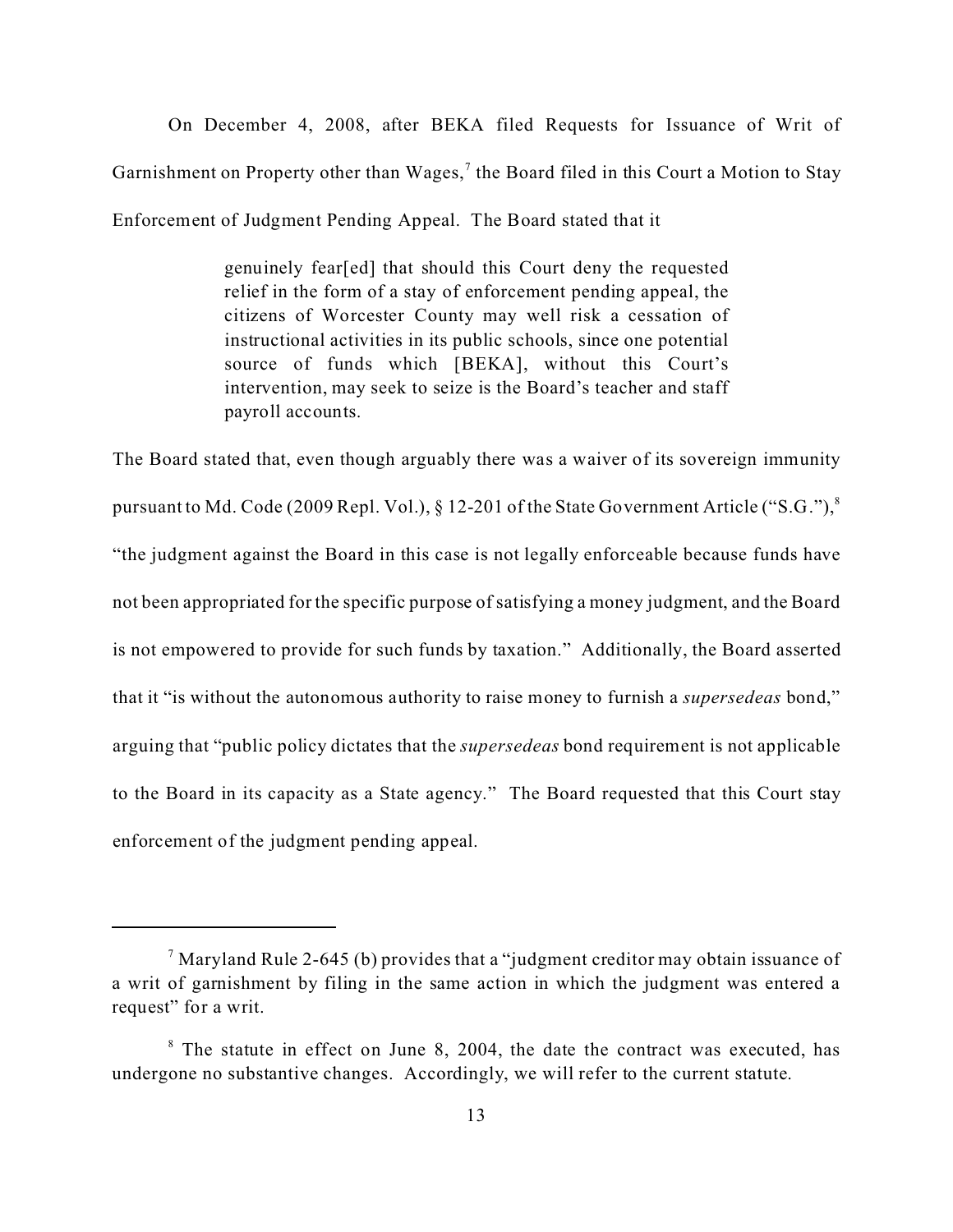On December 5, 2008, this Court ordered that enforcement of the judgment against the Board be stayed pending further order of this Court, and it ordered BEKA to show cause why the Board's motion to stay should be denied in whole or in part. On December 10, 2008, the Board supplemented its December 5, 2008, motion with an affidavit from the Superintendent of the Worcester County Public Schools, Dr. Jon Andes, which explained the Board's contention "that there are no judgment-specific funds in the Board's coffers."<sup>9</sup>

On December 15, 2008, BEKA filed an Opposition to the Board's Motion to Stay Enforcement of Judgment Pending Appeal. BEKA argued that "this Court should require the Board to file a supersedeas bond or alternative security in order to maintain the status quo of the parties during the pendency of an appeal and to protect the judgment creditor from the possibility of loss from the delay in satisfaction of the judgment."

On December 19, 2008, this Court granted the Board's Motion to Stay Enforcement of Judgment Pending Appeal on the condition that the Board file "with the Clerk of the Circuit Court for Worcester County by close of business on January 5, 2009, a letter [of] credit from a financial institution or a supersedeas bond in the amount of  $$1,100,000.00.^{10}$ On January 6, 2009, the Board filed a Line with this Court, attaching a copy of the \$1.1 million check from the County Commissioners of Worcester County that was to be deposited

<sup>&</sup>lt;sup>9</sup> Dr. Andes stated in his affidavit that approximately \$75,000 remained in the construction fund for OCES, and other than that, the Board had no funds to pay the judgment entered against it in favor of BEKA.

<sup>&</sup>lt;sup>10</sup> The Board filed a Petition for Writ of Certiorari from this order, which the Court of Appeals denied on December 30, 2008.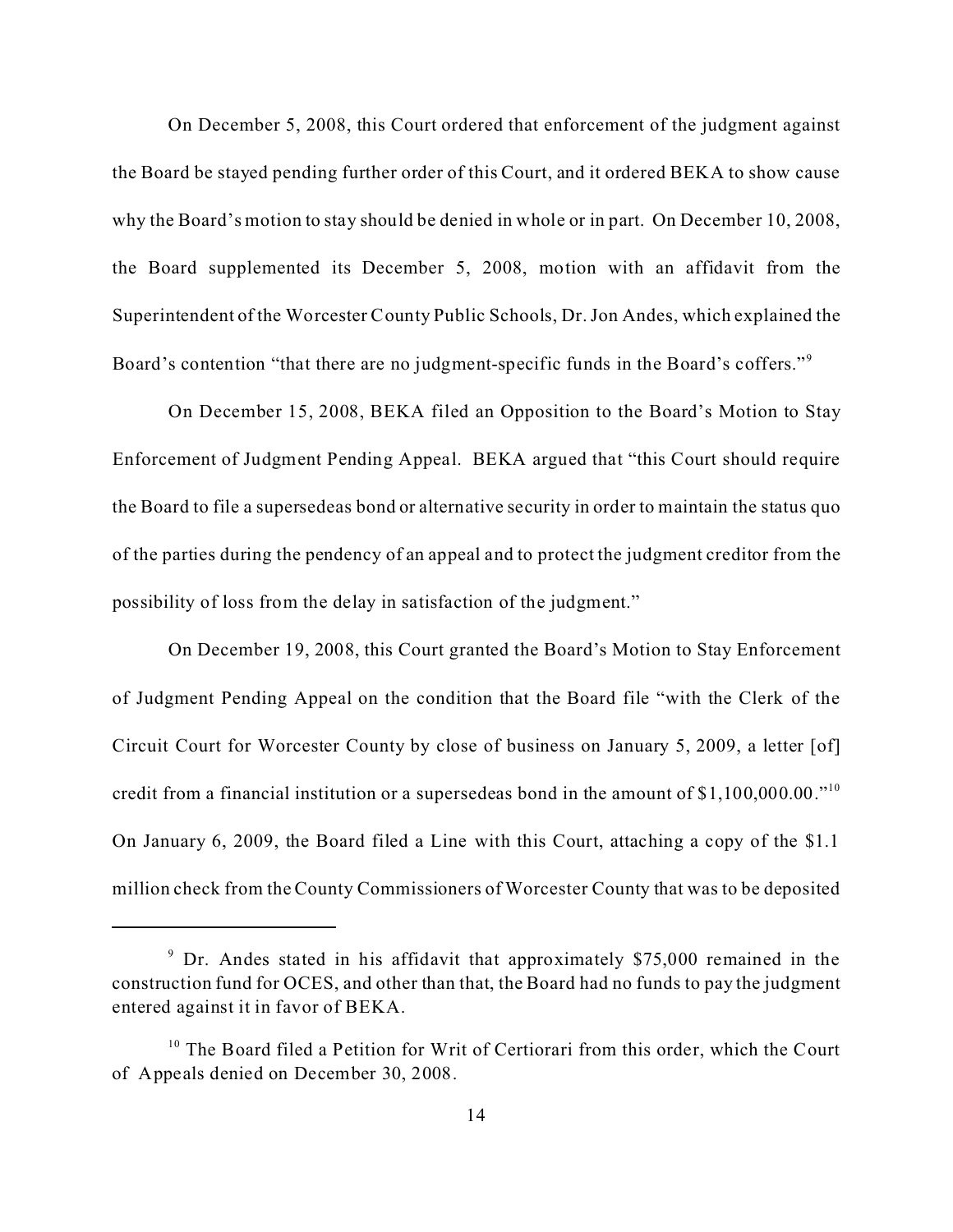"in a Clerk of the Court interest-bearing account to stay enforcement of the judgment . . . pending the appeal of the judgment."

On March 9, 2009, BEKA filed a motion to dismiss the Board's appeal, arguing that "the Board [] failed to timely prepare its portion of the joint record extract" and "failed to file its brief," as required by this Court's briefing schedule and by the Maryland Rules. On April 6, 2009, this Court denied BEKA's motion. On June 22, 2009, BEKA filed another motion to dismiss the Board's appeal, "due to the failure of the Board to submit a legally sufficient record extract." The Board responded with a motion to strike BEKA's motion to dismiss, arguing that it acted in good faith in negotiating the contents of the record extract, that BEKA demanded an overly-inclusive extract, and that the appeal should not be dismissed because this case "is one of great public importance" and the Board "substantially complied" with the rule regarding record extracts. On July 8, 2009, this Court denied BEKA's motion to dismiss the appeal, without prejudice "to appellee's right under Md. Rule 8-501(e) that if the record extract does not contain a part of the record that Appellee believes is material to the issues raised, then appellee may reproduce that part of the record as an appendix." $^{11}$ 

 $11$  In its brief, BEKA included another motion to dismiss the appeal based on its contention that the Board failed to submit a sufficient record extract in accordance with Md. Rule 8-501(c). Maryland Rule 8-501(m) provides: "Ordinarily, an appeal will not be dismissed for failure to file a record extract in compliance with this Rule." Moreover, in *Rollins v. Capital Plaza Assocs., L.P.*, 181 Md. App. 188, *cert. denied*, 406 Md. 746 (2008), this Court recognized that "dismissing an appeal on the basis of an appellant's violations of the rules of appellate procedure is considered a 'drastic corrective' measure" and "reaching (continued...)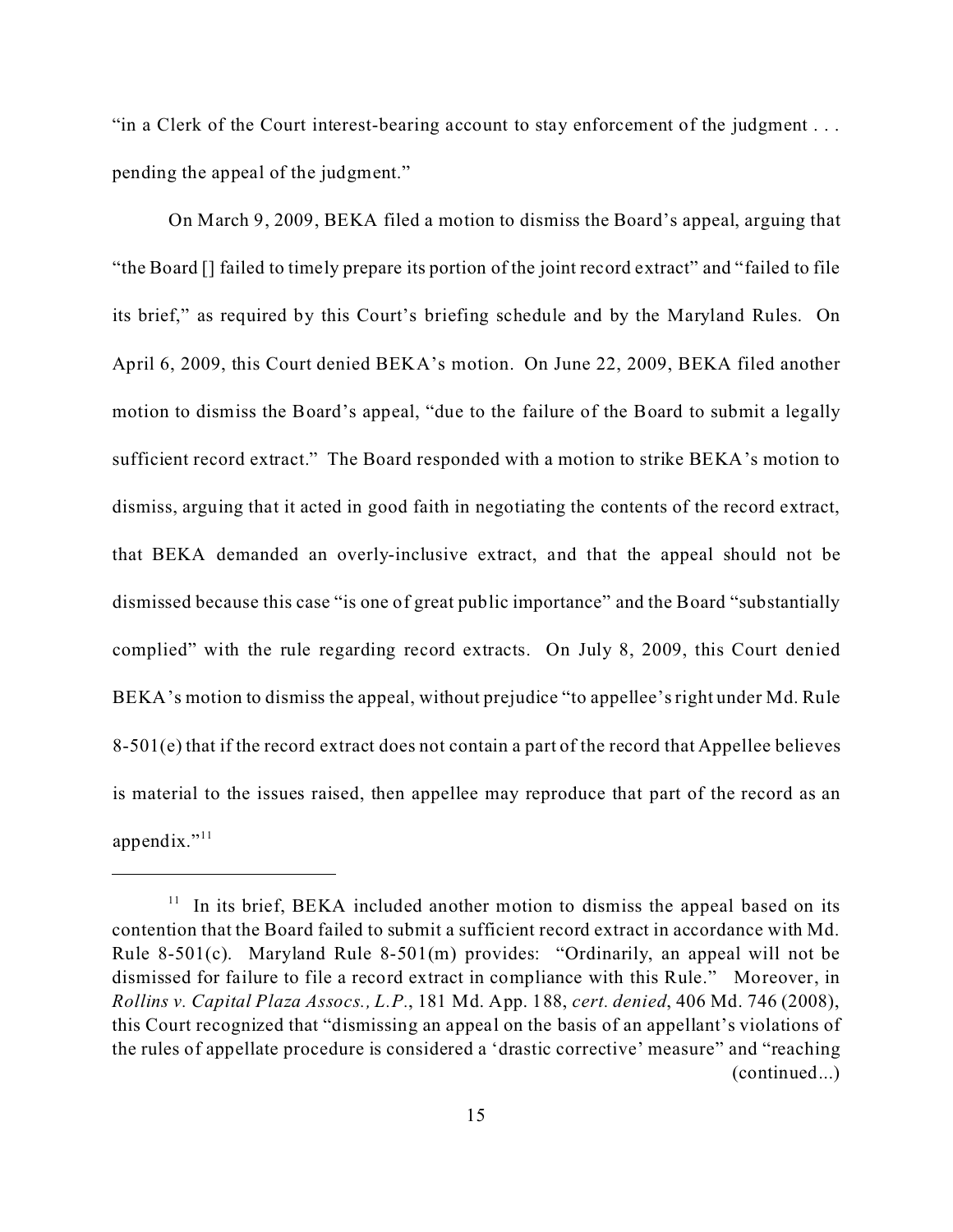We shall include additional facts as necessary in our discussion of the issues raised on appeal.

#### **STANDARD OF REVIEW**

In a case tried without a jury, "the appellate court will review the case on both the law and the evidence. It will not set aside the judgment of the trial court on the evidence unless clearly erroneous, and will give due regard to the opportunity of the trial court to judge the credibility of the witnesses." Md. Rule 8-131(c). "Under the clearly erroneous standard, 'we must consider the evidence in the light most favorable to the prevailing party and decide not whether the trial judge's conclusions of fact were correct, but only whether they were supported by a preponderance of the evidence.'" *Royal Inv. Group, LLC v. Wang*, 183 Md. App. 406, 430 (2008) (citations omitted). "When the trial court's [decision] 'involves an interpretation and application of Maryland statutory and case law, [the appellate court] must determine whether the lower court's conclusions are legally correct . . . .'" *Gebhardt & Smith LLP v. Md. Port Admin*., 188 Md. App. 532, 564 (2009) (quoting *Hillsmere Shores Improvement Ass'n v. Singleton*, 182 Md. App. 667, 690 (2008)), *cert*. *denied*, \_\_\_ Md. \_\_\_ (2010). "'We make this determination *de novo*, without deference to the legal conclusions of the lower court.'" *Id*.

 $11$ (...continued)

a decision on the merits of a case 'is always a preferred alternative.'" *Id.* at 202 (citations omitted). A "drastic" measure is not warranted here. Accordingly, we will deny BEKA's motion to dismiss the appeal.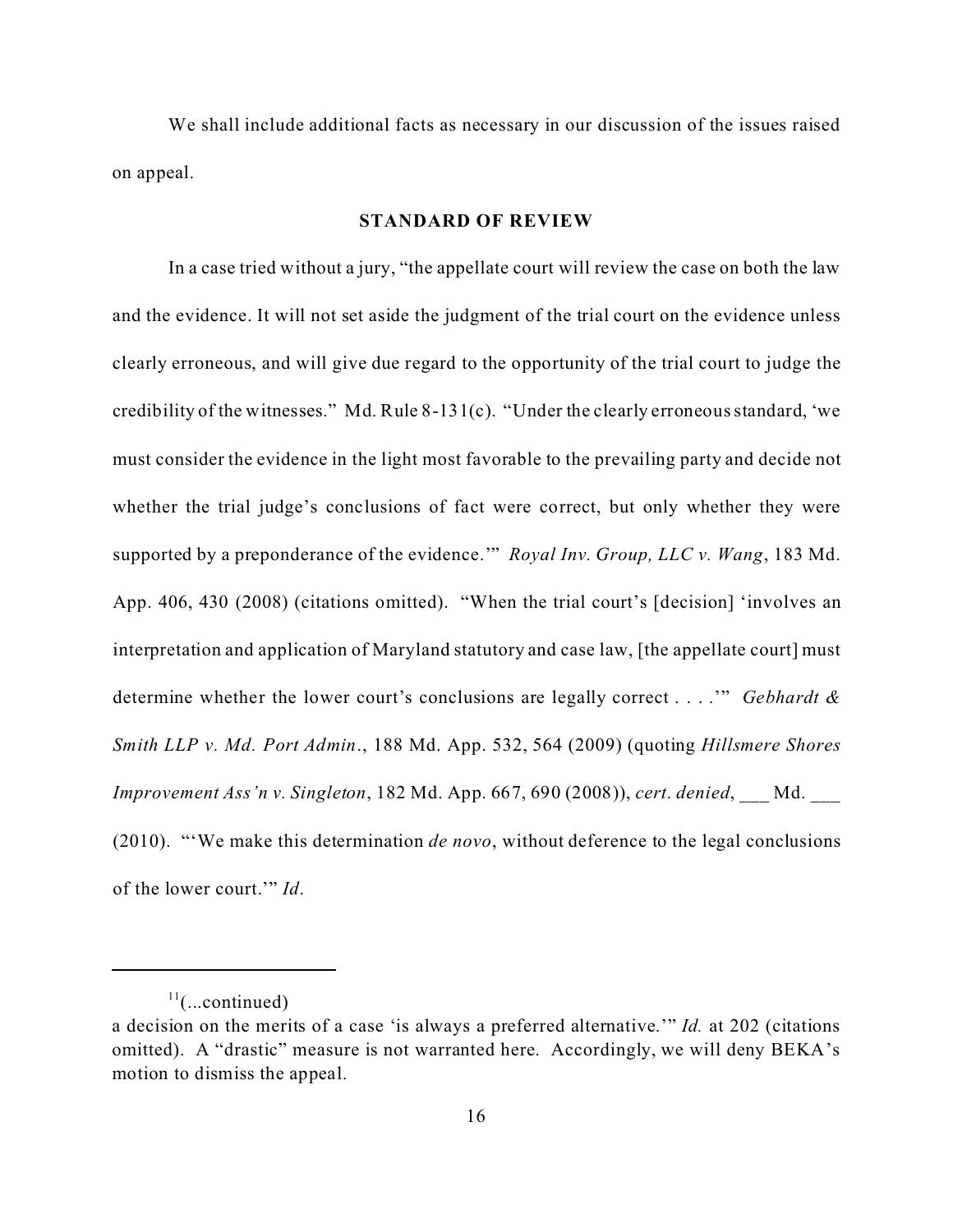#### **DISCUSSION**

#### **I.**

#### **Sovereign Immunity**

The first issue involves the Board's claim that it is entitled to the defense of sovereign immunity in this case. The Board argues that it is a State agency, and the doctrine of sovereign immunity protects State agencies against suits and judgments. It acknowledges that sovereign immunity can be waived by the General Assembly and that, with respect to contract actions, the legislature "has enacted a rather broad statutory waiver of sovereign immunity governing the State of Maryland, executive branches, and other instrumentalities." *See* S.G. § 12-201(a). The Board contends, however, that S.G. § 12-201(a) is not applicable to county boards of education. It argues that S.G.  $\S$  12-201(a) applies to "the State, its officers, and its units," but "[n]either Maryland statutory law nor Maryland common law have defined Maryland county boards of education as units of the Maryland State government."

According to the Board, the legislature has enacted a "more limited" waiver of sovereign immunity for boards of education. It cites to Md. Code (2006 Repl. Vol.), § 5-518(b) of the Courts and Judicial Proceedings Article ("C.J.P."), which provides that "[a] county board of education . . . may raise the defense of sovereign immunity to any amount claimed above the limits of its insurance policy or, if self-insured or a member of a pool described under § 4-105(c)(1)(ii) of the Education Article, above \$100,000." The Board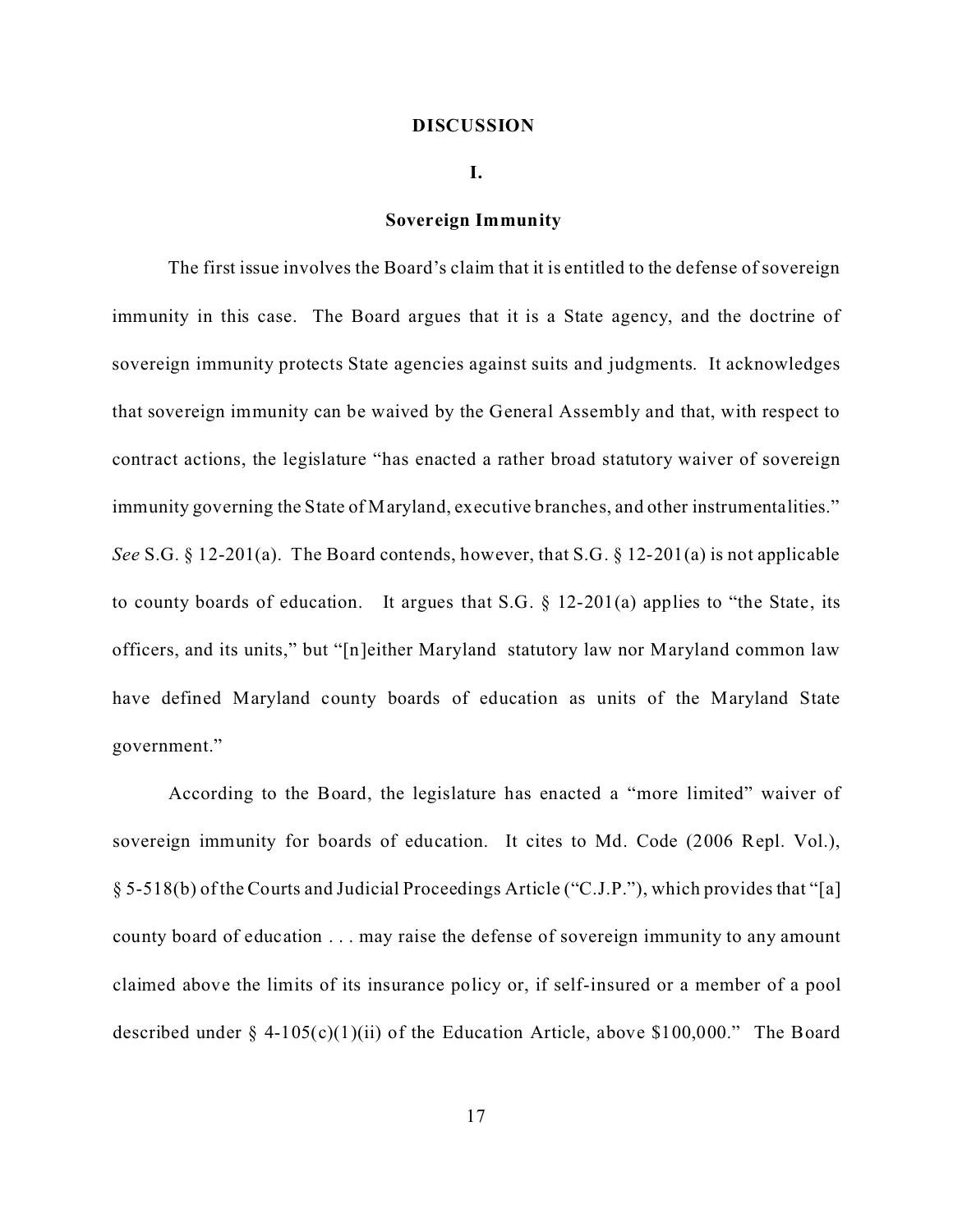argues that, "[g]iven the absence of any insurance to cover construction claims such as those asserted by [BEKA] in this case, the maximum amount for which sovereign immunity is waived under Section 5-518(c) is \$100,000."

Going one step further, however, the Board argues that BEKA is not permitted to recover even \$100,000. It contends that, even though C.J.P. § 5-518(c) contains a partial waiver of sovereign immunity for claims up to \$100,000, "[s]uch a waiver requires specific funds to satisfy the judgment *or* the agency against whom the judgment has been levied must have the power to raise judgment specific funds by taxation." The Board argues that, "[b]ecause [it] does not have a judgment-specific fund and lacks the power to raise funds by taxation, even the limited \$100,000 waiver from sovereign immunity . . . provides no support for [BEKA's] right to claim any amount or to execute on the judgment in the instant case."<sup>12</sup>

BEKA, by contrast, argues that the Board is not entitled to the defense of sovereign immunity in contract actions, arguing that S.G. § 12-201(a) "expressly waived the immunity defense for the State and its [units], including the Board, in certain contract actions." It states that "there can be no serious dispute that the Board is considered a unit of the State." BEKA contends that the partial immunity found in C.J.P. § 5-518(b) is not applicable to the contract

<sup>&</sup>lt;sup>12</sup> The Maryland Association of Boards of Education ("MABE") filed an amicus brief in support of the Board's position. It raises the same arguments that are raised by the Board. Additionally, it contends that, even if the defense of sovereign immunity for contract claims has been waived, the defense still applies to the tort claims for any amount more than \$100,000, but the trial court "failed to specify the basis for its award." MABE contends that the failure to "delineate between those counts to which sovereign immunity applies and those counts to which sovereign immunity does not apply" requires reversal.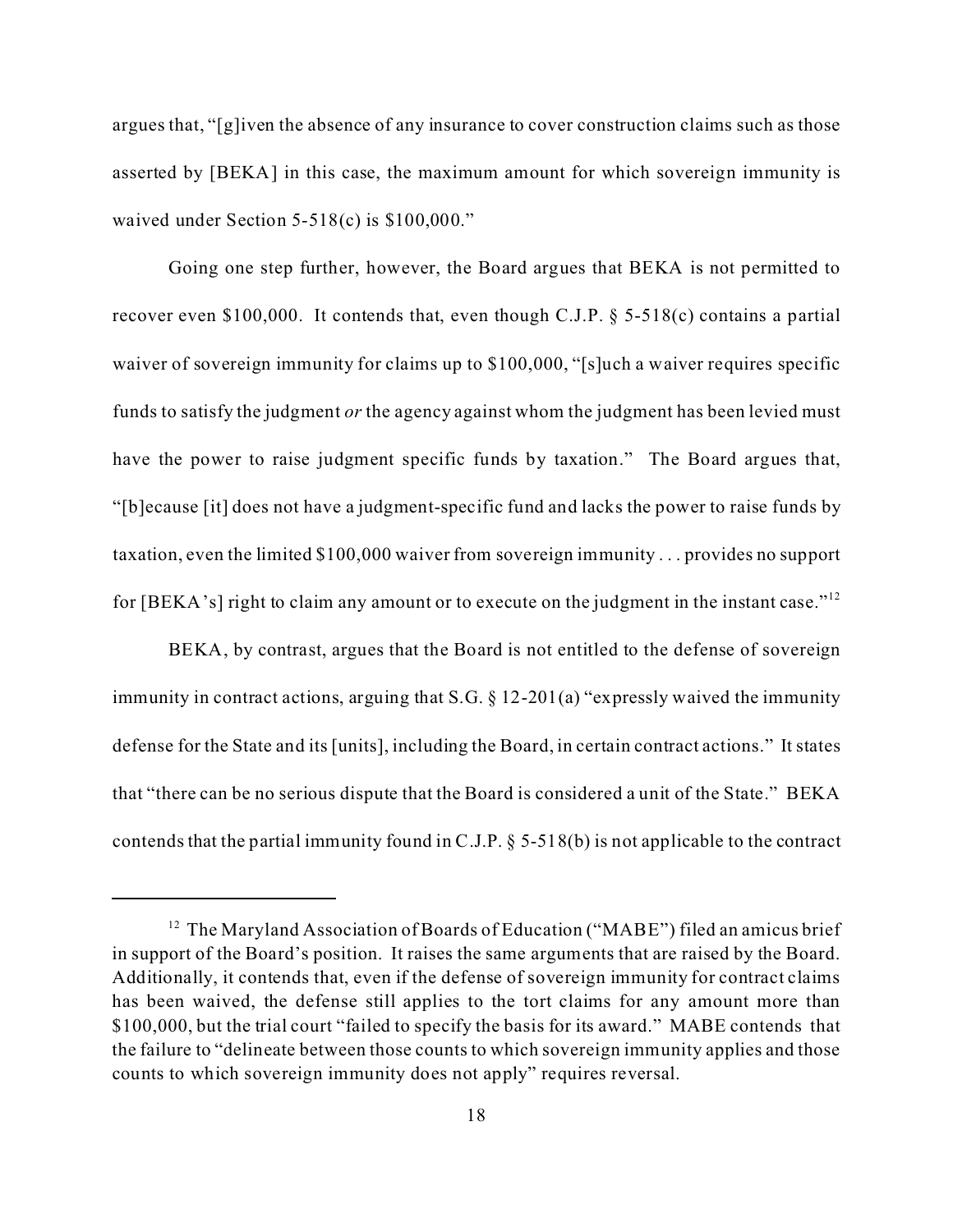claims here because this statute "applies to insurable claims such as tort claims – not contract actions."<sup>13</sup>

BEKA further disputes the Board's contention that the waiver of immunity is not supported by judgment-specific funds and a means to obtain them. BEKA states that "[t]he Board has paid into the Court's registry sums equal to the amount to satisfy a judgment in the principal amount should such judgment be affirmed by this Court." Thus, it asserts, "any aspect of the argument relating to the alleged insufficient funds should be dismissed as moot." BEKA also argues that the Board has a means to obtain these funds, found in S.G. § 12-203, which "clearly and unambiguously provides for appropriation of funds for the satisfaction of judgments against the State and its instrumentalities."

The Board disagrees with BEKA's argument that the action of the County Commissioners, in making funds available to satisfy the judgment, renders the Board's sovereign immunity argument moot. It argues that the "posting of funds by a third party for the purpose of staving off garnishment proceedings initiated by BEKA, which would have shut down the Worcester County Public Schools in the middle of the instructional year,

<sup>&</sup>lt;sup>13</sup> Two amicus briefs were filed supporting BEKA's position. The Surety  $\&$  Fidelity Association of America raise essentially the same arguments set forth by BEKA. The brief filed by the American Subcontractors Association, the American Subcontractors Association of Baltimore and the D.C. Metropolitan Subcontractors Association, by contrast, relies on Md. Code (2005 Repl. Vol.), Art. 25(B) § 13(A)(a), which waives sovereign immunity for code counties in contract actions. Moreover, it asks this Court to reject the Board's argument for policy reasons, stating that permitting county boards of education to raise the defense of sovereign immunity in contract claims "would effectively cause virtually all significant school construction and renovation to grind to a halt, harming both the construction industry and the schools."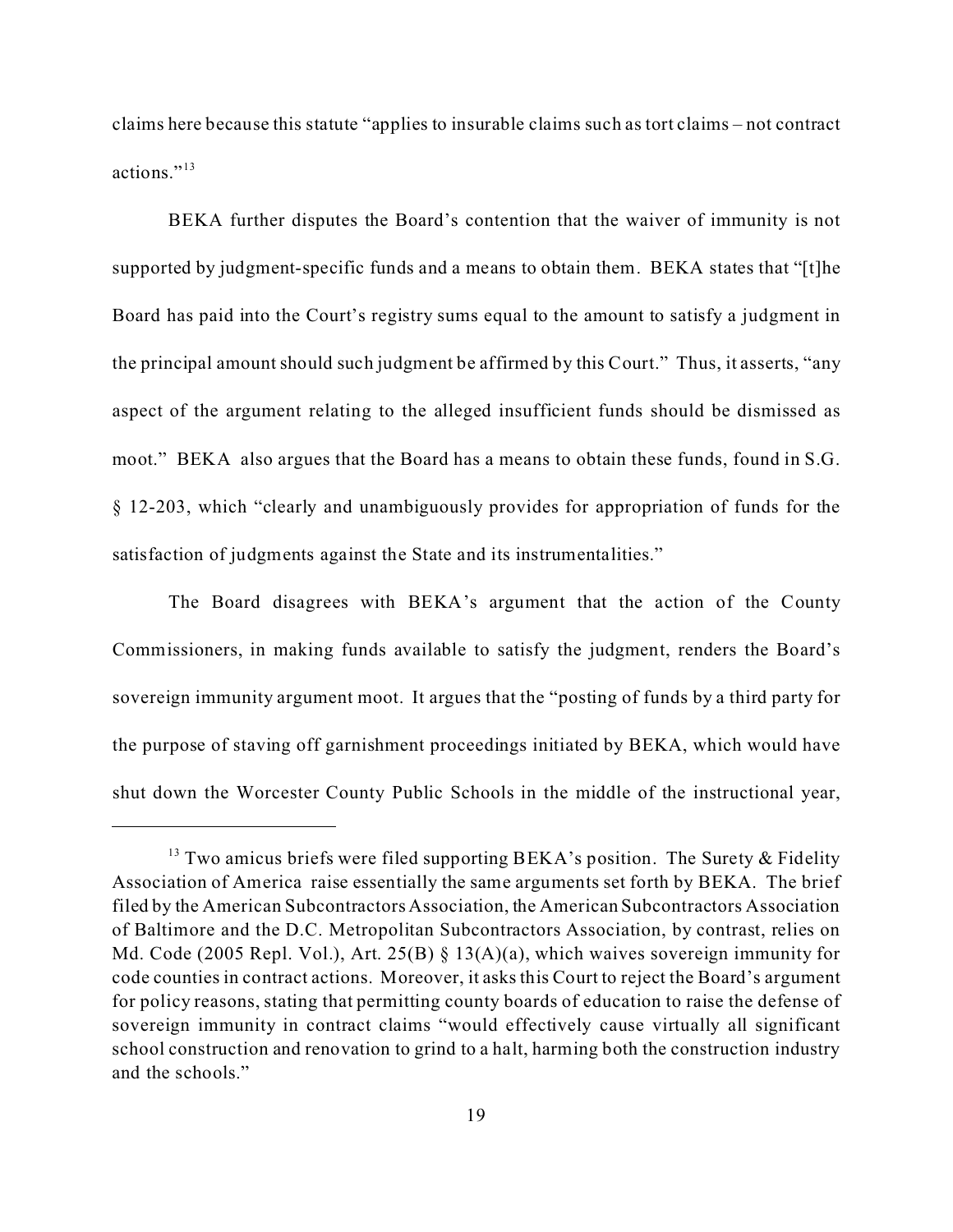should not deprive the Board of the opportunity to raise an important legal issue." Relying on its argument that it is not a unit of the State government, the Board maintains that the provision of the State Government Article that provides for the Governor to set aside judgment specific funds, S.G. § 12-203, is not applicable to a county board of education.

The parties' arguments regarding the issue of sovereign immunity have varied during the course of these proceedings.<sup>14</sup> That the parties did not make the precise arguments below that they make on appeal, however, does not limit the scope of our review. The defense of sovereign immunity can be raised at any time, even "for the first time on appeal." *Dep't of Pub. Safety & Corr. Servs. v. ARA Health Servs*., 107 Md. App. 445, 459 (1995) (citation omitted), *aff'd*, 344 Md. 85 (1996). *Accord State v. Sharafeldin*, 382 Md. 129, 140 (2004) ("State agencies may not, on their own, waive sovereign immunity 'either affirmatively or by failure to plead it.'") (quoting *Dep't of Natural Res. v. Welsh*, 308 Md. 54, 60 (1986)).

The doctrine of sovereign immunity operates to "bar[] individuals from bringing actions against the State, thus protecting it from interference with governmental functions

<sup>&</sup>lt;sup>14</sup> For example, at the motion for judgment at the end of BEKA's case, the Board asserted the defense of sovereign immunity only with respect to the non-contract claims. At the conclusion of the case, it argued for the defense of sovereign immunity only on the tort claims, stating that it was protected by immunity for tort claims over \$100,000, and "for contracts that are not written." It did not argue, as it does on appeal, that the defense of sovereign immunity applied to all of the claims against it. Indeed, in its Motion to Stay Enforcement of Judgment Pending Appeal, the Board stated that, "[f]or purposes of this appeal," it was "prepared to concede the notion that it may be subject to the waiver provisions" in S.G. § 12-201. Similarly, BEKA took a different position in the circuit court, arguing in response to the motion for judgment that the defense of sovereign immunity was inapplicable because the defense did not apply to a county entity in contract actions.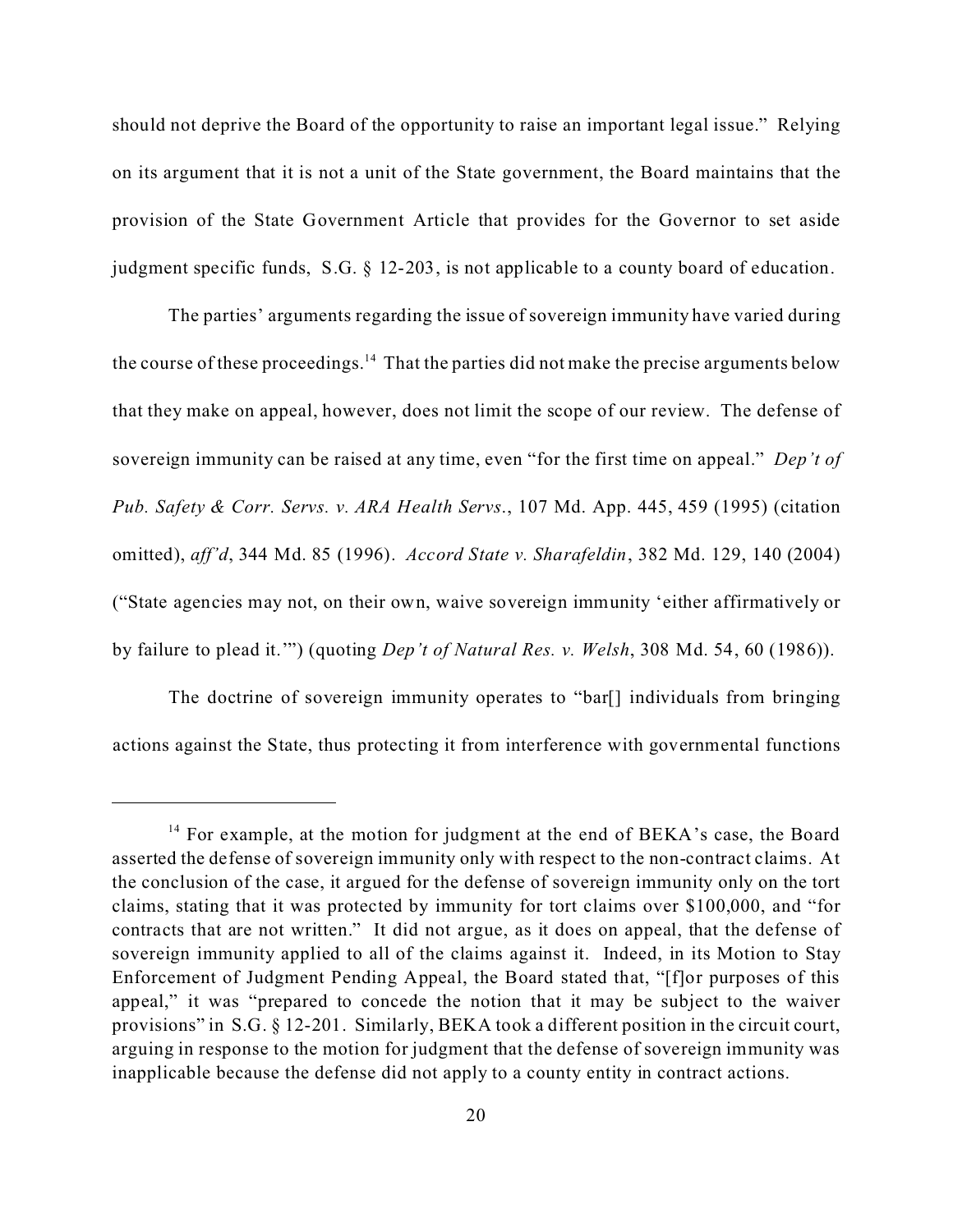and preserving its control over its agencies and funds." *Condon v. State*, 332 Md. 481, 492 (1993). *Accord Stern v. Bd. of Regents*, 380 Md. 691, 701 (2004). The doctrine is "firmly embedded in Maryland law, long recognized as applicable in actions - contract, tort, or otherwise - against the State of Maryland, its officers, and its units," *Magnetti v. Univ. of Md.*, 402 Md. 548, 556 (2007). When a governmental agency has availed itself of the doctrine of sovereign immunity, suit cannot be brought against it "'unless the General Assembly has specifically waived the doctrine.'" *Id.* at 557 (quoting *Stern*, 380 Md. at 701).

The Court of Appeals has set forth the following test in determining whether the doctrine of sovereign immunity applies in a particular case: "(1) whether the entity asserting immunity qualifies for its protection; and, if so, (2) whether the Legislature has waived immunity, either directly or by necessary implication, in a manner that would render the defense of immunity unavailable." *Stern*, 380 Md. at 700-01 (quoting *ARA Health Servs., Inc. v. Dep't of Pub. Safety and Corr. Servs.*, 344 Md. 85, 92 (1996)). In addition to this twopart test, the Court stated that analysis of a third factor is required: "Even where a statute specifically waives the doctrine, a suit may only be maintained where there are 'funds available for the satisfaction of the judgment' or the agency has been given the power 'for the raising of funds necessary to satisfy recovery against it.'" *Id.* at 701 (quoting *Univ. of Maryland v. Maas*, 173 Md. 554, 559 (1938)). The Court of Appeals recently reiterated that, not only must the Legislature authorize suits for damages, but there must also "'be provision for the payment of judgments.'" *Brook v. Hous. Auth. of Baltimore*, \_\_\_ Md. \_\_\_, No. 14,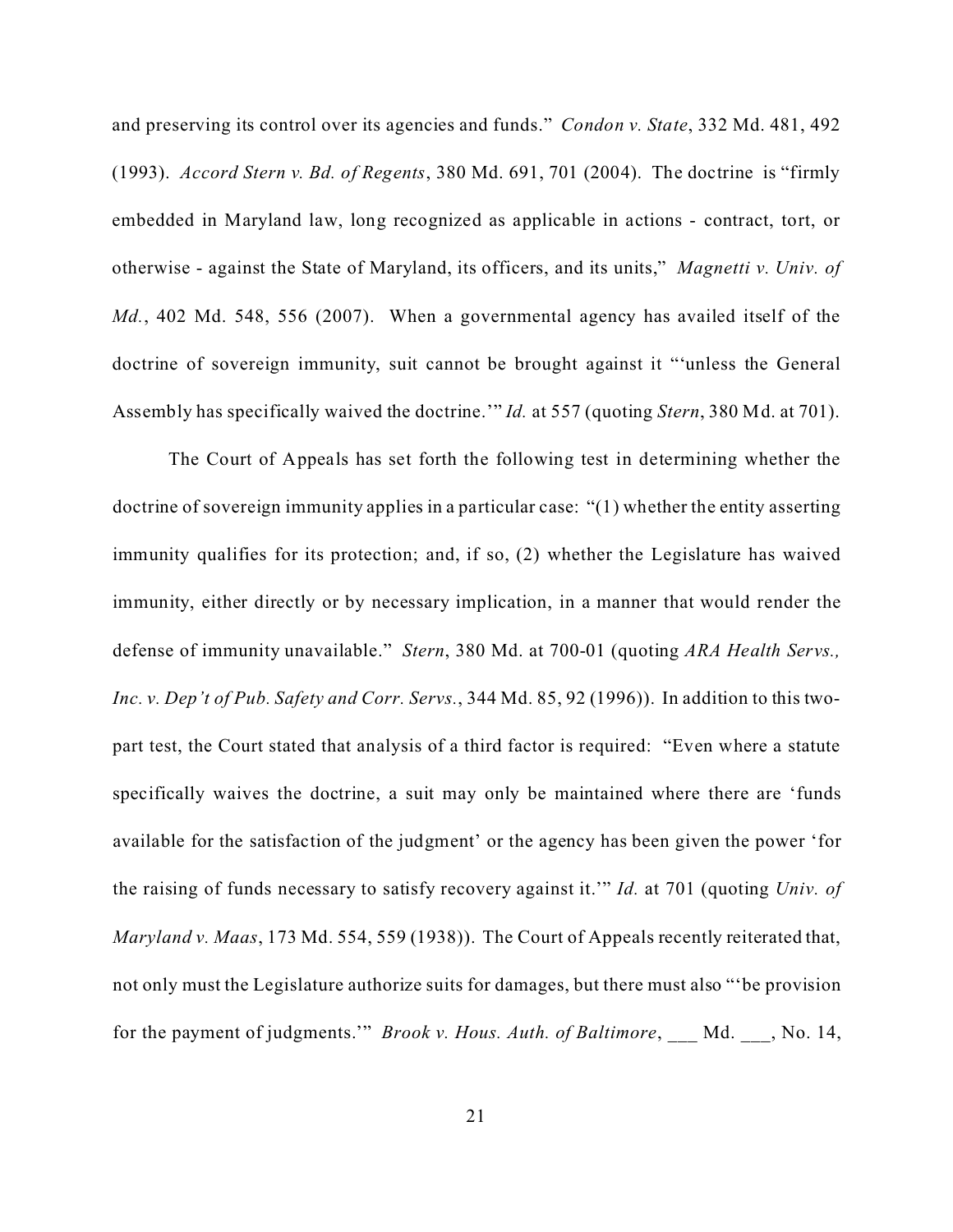Sept. Term, 2008, slip op. at 10 (filed Nov. 17, 2009) (quoting *Kee v. State Highway Admin.*, 313 Md. 445, 455 (1988)). We will proceed to address the factors in this three-part test.

#### **A. State Agency**

We start initially with the first factor, "whether the entity asserting immunity qualifies for its protection." *Stern*, 380 Md. at 700. In other words, we must determine whether a county board of education is a State agency entitled to the defense of sovereign immunity.

This Court has described county boards of educations as "unusual creatures," with a "peculiar hybrid nature," noting that these boards have attributes of both county and State agencies. *Dean v. Bd. of Educ. of Cecil County*, 71 Md. App. 92, 98, *cert. denied*, 310 Md. 490 (1987). In *Chesapeake Charter, Inc. v. Anne Arundel County Bd. of Educ.*, 358 Md. 129, 135-36 (2000), Judge Wilner, speaking for the Court of Appeals, explained the unique nature of county school boards and why they generally are considered to be State agencies:

County school boards are creatures of the General Assembly. *Section 3-103 of the Education Article (ED)* creates such a board for each county, with limited authority to control educational matters that affect the county. *See ED § 4-101*. In 13 counties, the members of the board are elected by the voters of the county (§ 3-114); in Baltimore City, the members of the board, other than a student member, are appointed jointly by the Governor and the Mayor of Baltimore  $(8\,3-108.1)$ ; in the other counties, the members are appointed by the Governor from among the residents of the county  $(\S 3{\text -}108)^{[15]}$  The county school systems are funded in part by the State and in part by the counties. *Hornbeck v. Somerset Co. Bd. of Educ.*, 295 Md. 597, 458 A.2d 758 (1983). Although in terms of their composition, jurisdiction, funding, and focus, they clearly have a local flavor, the county school boards have consistently been regarded as State, rather than county, agencies.

<sup>&</sup>lt;sup>15</sup> In Worcester County, members of the board are elected by the voters of the county. Md. Code (2008 Repl. Vol.), § 3-114 of the Education Article ("ED").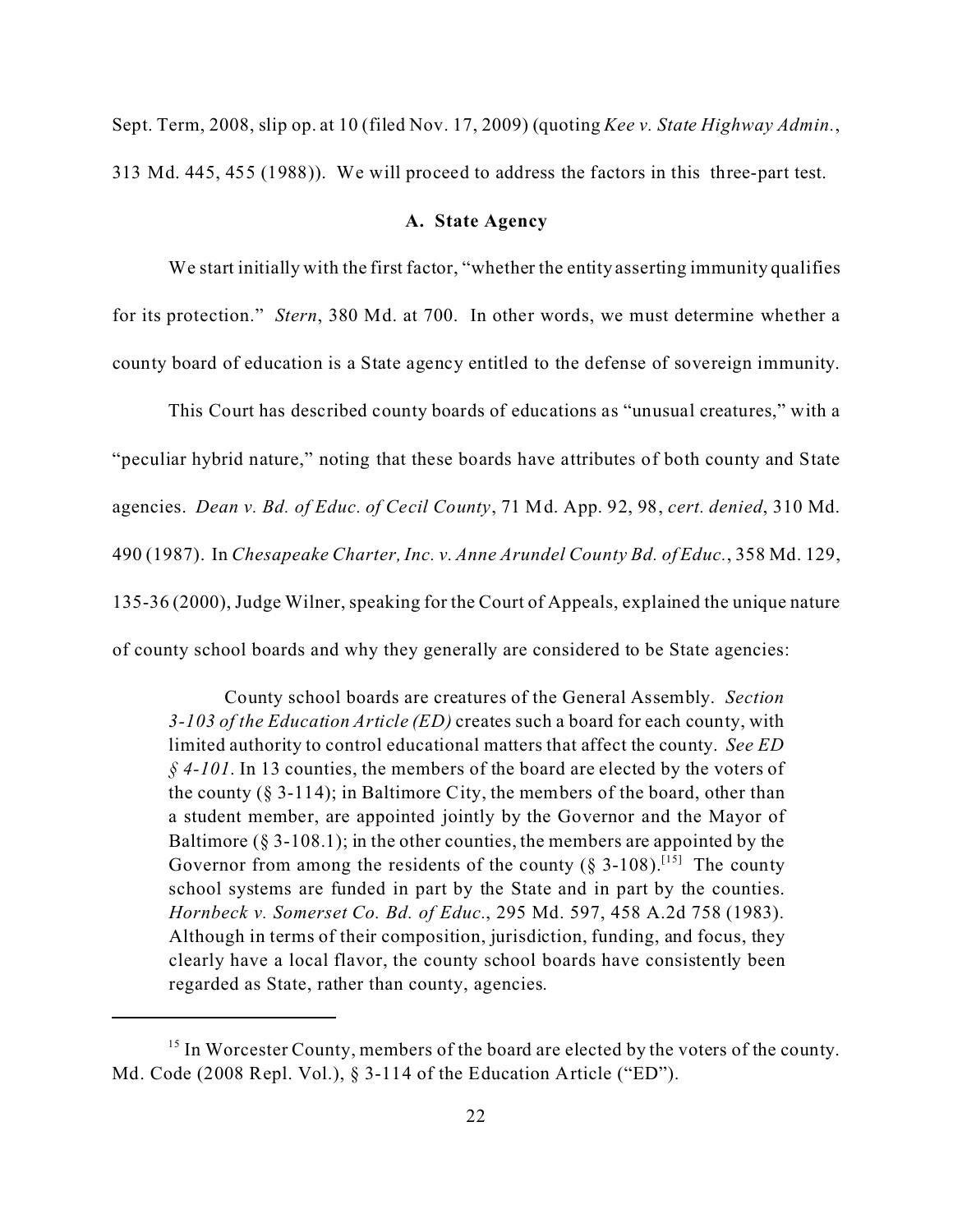County school boards are considered generally to be State agencies because (1) the public school system in Maryland is a comprehensive State-wide system, created by the General Assembly in conformance with the mandate in *Article VIII, § 1 of the Maryland Constitution* to establish throughout the State a thorough and efficient system of free public schools, (2) the county boards were created by the General Assembly as an integral part of that State system, (3) their mission is therefore to carry out a State, not a county, function, and (4) they are subject to extensive supervision by the State Board of Education in virtually every aspect of their operations that affects educational policy or the administration of the public schools in the county.

*Id.* at 135-37 (footnote omitted) (some citations omitted).

This Court and the Court of Appeals more recently have reaffirmed that a county board of education is a State agency entitled to governmental immunity. *Bd. of Educ. of Baltimore County v. Zimmer-Rubert*, 409 Md. 200, 206 (2009) (citing cases in support of proposition that the Court of Appeals has "long considered" county school boards to be State agencies); *Norville v. Anne Arundel County Bd. of Educ.*, 160 Md. App. 12, 62 (2004) (board of education is an agency of the State for purposes of a suit filed under federal and State law), *vacated on other grounds*, 390 Md. 93 (2005). Thus, the first factor in the test for assessing whether the doctrine of sovereign immunity applies, whether the entity asserting immunity qualifies for protection, is answered in the affirmative.

### **B. Waiver by the General Assembly**

The next step is to determine "whether the Legislature has waived immunity, either directly or by necessary implication, in a manner that would render the defense of immunity unavailable." *Stern*, 380 Md. at 700-01. When considering a waiver of sovereign immunity, the Maryland appellate courts "have strictly construed such waivers in favor of the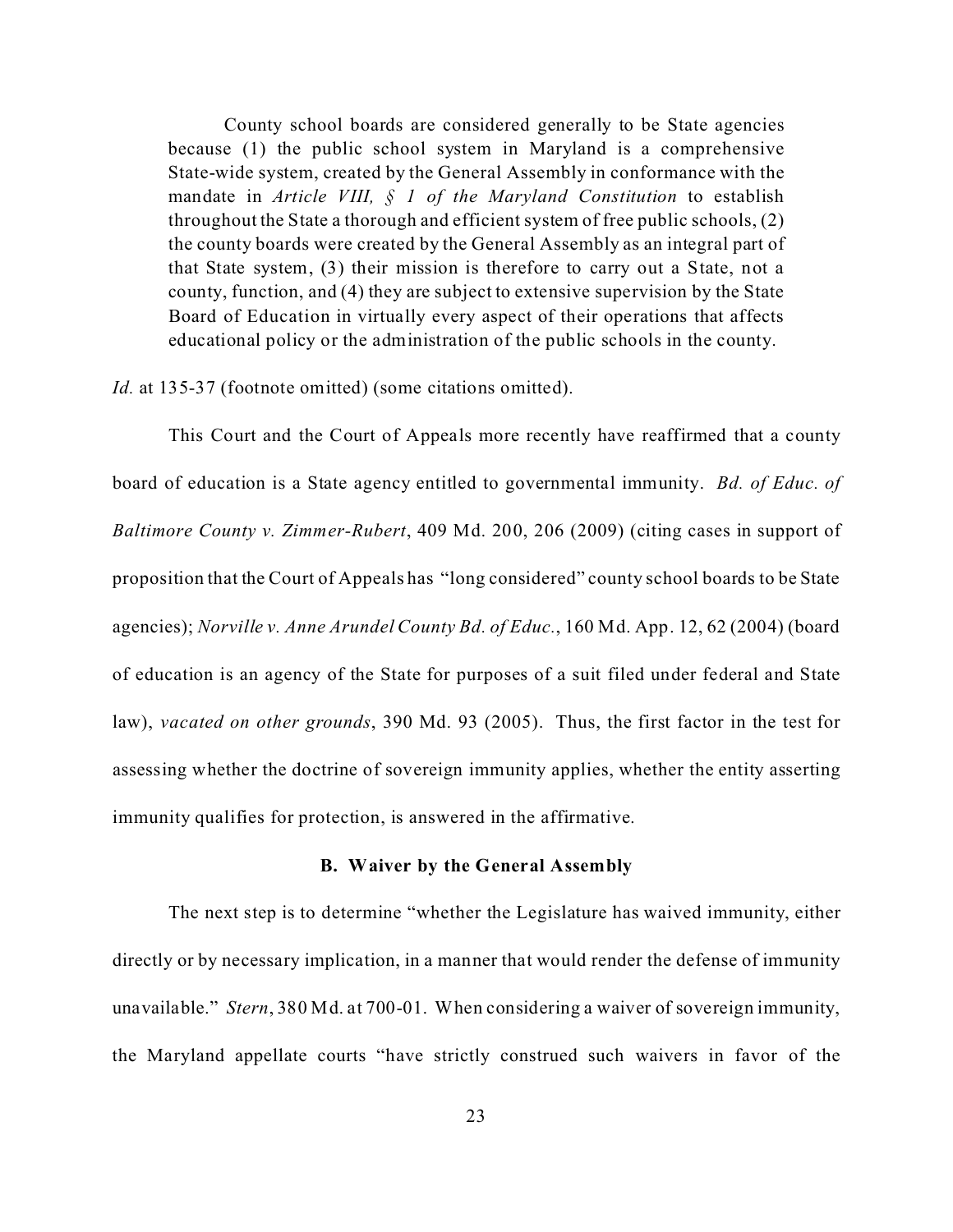sovereign." *Zimmer-Rubert*, 409 Md. at 212. *Accord Stern*, 380 Md. at 720 (appellate court must "construe legislative dilution of governmental immunity narrowly").

Both parties agree that the General Assembly has waived, to some extent, the defense of sovereign immunity for county boards of education. They disagree, however, as to which statute waives the defense and the extent of the waiver. As indicated, BEKA contends that, pursuant to S.G. § 12-201, the General Assembly waived the defense of sovereign immunity in contract actions. The Board contends that S.G.  $\S$  12-201(a) is not applicable to county boards of education, but rather, the General Assembly enacted a "more limited" waiver of sovereign immunity for boards of education in C.J.P. § 5-518, waiving the defense for claims up to \$100,000, but providing "absolute immunity for verdicts and judgments above \$100,000." BEKA argues, however, that C.J.P. § 5-518 applies only to insurable tort claims. As explained below, we agree with BEKA that S.G. § 12-201(a) is the controlling statute and that the partial waiver in C.J.P.  $\S$  5-518(b) is limited to tort actions. Thus, there has been a legislative waiver of a county board of education's defense of sovereign immunity in contract actions.<sup>16</sup>

<sup>&</sup>lt;sup>16</sup> BEKA does not argue that ED  $\S$  3-104(b), which provides that a county board of education "[m]ay sue and be sued," is a legislative waiver of the defense of sovereign immunity. The Court of Appeals previously held that this provision was not an effective waiver of the defense in tort actions because the third prong of the test was not met, *i.e.*, the legislation did not give these boards power "'to raise money for the purpose of paying damages,'" nor "'to pay a judgment against them.'" *Weisner v. Bd. of Educ.*, 237 Md. 391, 394 (1965) (quoting *Weddle v. Bd. of Sch. Comm'rs*, 94 Md. 334, 343 (1902)).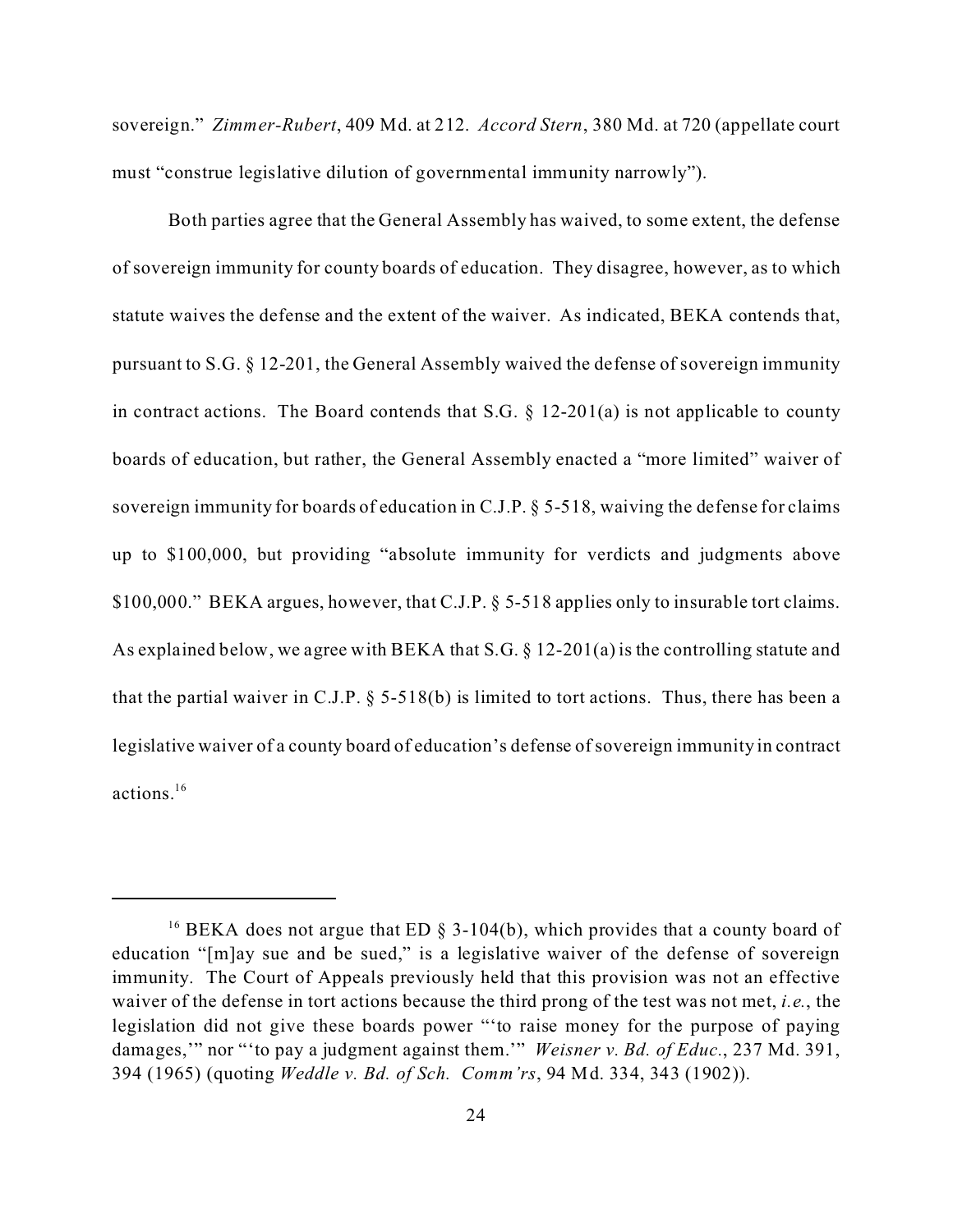Title 12 of the State Government Article addresses the liability of State agencies and the scope of the doctrine of sovereign immunity. It contains separate statutory provisions regarding tort and contract actions. S.G. § 12-201, enacted in 1976 and entitled "Sovereign immunity defense barred," is a waiver of the defense in contract actions. It provides as follows:

(a) *In general*. — Except as otherwise expressly provided by a law of the State, the State, its officers, and its units may not raise the defense of sovereign immunity in a contract action, in a court of the State, based on a written contract that an official or employee executed for the State or one of its units while the official or employee was acting within the scope of the authority of the official or employee. $[17]$ 

S.G. § 12-104, subsequently enacted in 1981, provides for a waiver of immunity in tort actions<sup>18</sup>

<sup>18</sup> Maryland Code (2009 Repl. Vol.), § 12-104(a) of the State Government Article provides as follows:

(a) *In general.* —

(1) Subject to the exclusions and limitations in this subtitle and notwithstanding any other provision of law, the immunity of the State and of its units is waived as to a tort action, in a court of the State, to the extent provided under paragraph (2) of this subsection.

(2) The liability of the State and its units may not exceed \$200,000 to a single claimant for injuries arising from a single incident or occurrence.

 $17$  This statute limits the waiver of the defense of sovereign immunity to written contracts. *Stern v. Bd. of Regents*, 380 Md. 691, 701, 720-21 (2004); *ARA Health Servs., Inc. v. Dep't of Pub. Safety and Corr. Servs.*, 344 Md. 85, 92 (1996). Additionally, Md. Code (2009 Repl. Vol.), § 12-202 of the State Government Article, sets forth a one-year filing deadline as a condition precedent to asserting a cause of action for breach of contract that otherwise would have been barred by sovereign immunity. *See Magnetti v. Univ. of Md.*, 402 Md. 548, 568 (2007).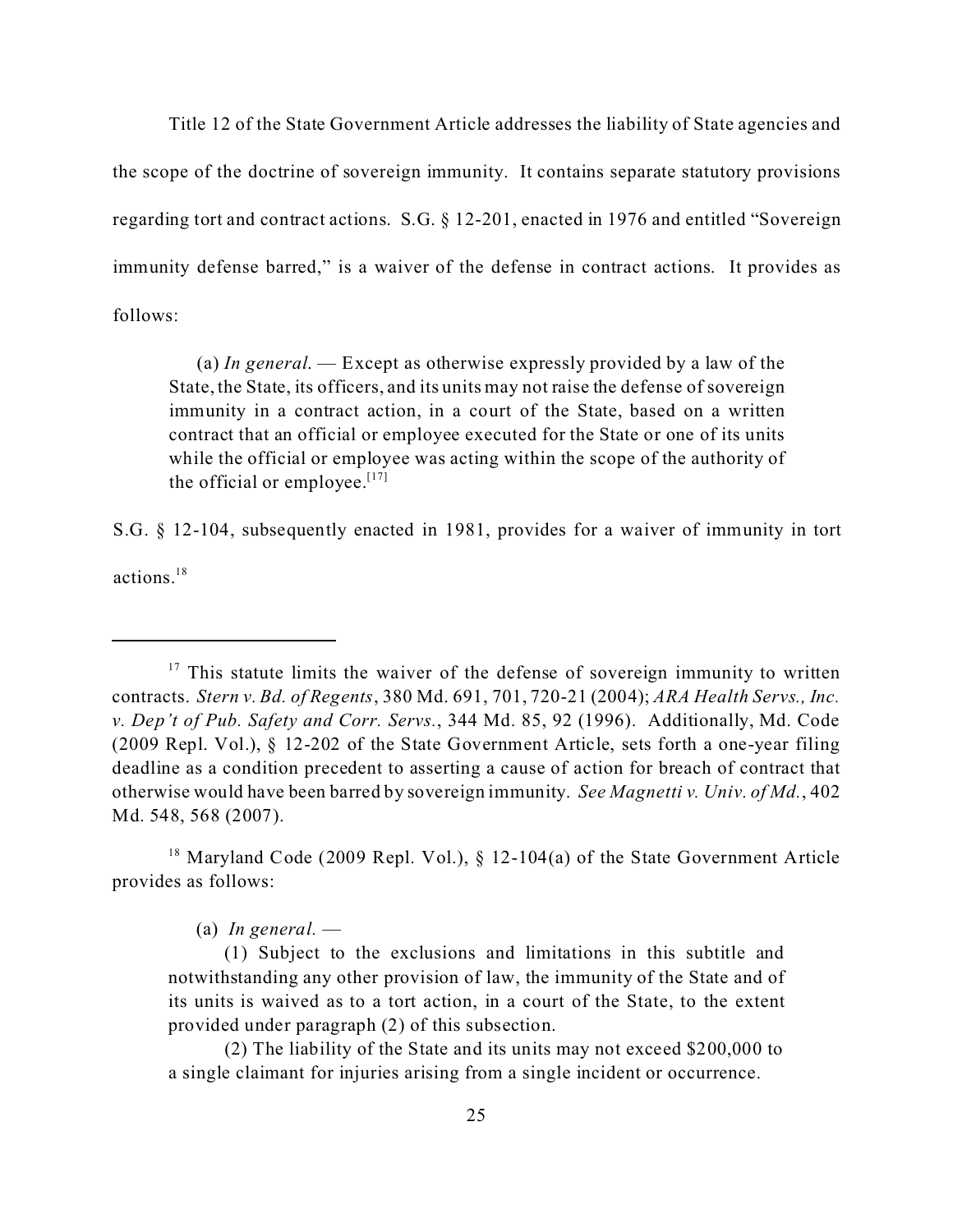C.J.P. § 5-518, entitled "Immunity — County boards of education," specifically addresses waiver of the defense of sovereign immunity for county boards of education. Because this statute is more specific than the statutes contained in the State Government Article, it controls to the extent of any inconsistency. *See Magnetti*, 402 Md. at 566 ("'It is well settled that when two statutes, one general and one specific . . . conflict, the specific statute will be regarded as an exception to the general statute.'") (quoting *Maryland-Nat'l Capital Park and Planning Comm'n v. Anderson*, 395 Md. 172, 194 (2006)). The question here involves whether there is any inconsistency, *i.e.*, does C.J.P. § 5-518 address solely insurable tort claims, as BEKA contends, or does it address both tort and contract claims, as the Board argues.

The specific waiver of immunity set forth in C.J.P. § 5-518 provides, in pertinent part, as follows:

(b) *Claims for more than \$100,000.* — A county board of education, described under Title 4, Subtitle 1 of the Education Article, may raise the defense of sovereign immunity to any amount claimed above the limit of its insurance policy or, if self-insured or a member of a pool described under  $\S$  4-105(c)(1)(ii) of the Education Article, above \$100,000.<sup>[19]</sup>

 (c) *Claims for \$100,000 or less.* — A county board of education may not raise the defense of sovereign immunity to any claim of \$100,000 or less.

The Board argues that this statute applies to "any claim" against a board of education,

including contract claims. It contends that it "is a member of a self-insurance pool which

<sup>&</sup>lt;sup>19</sup> As set forth in more detail, *infra*, ED § 4-105 requires that county boards of education carry comprehensive liability insurance or be self-insured for property or casualty risks.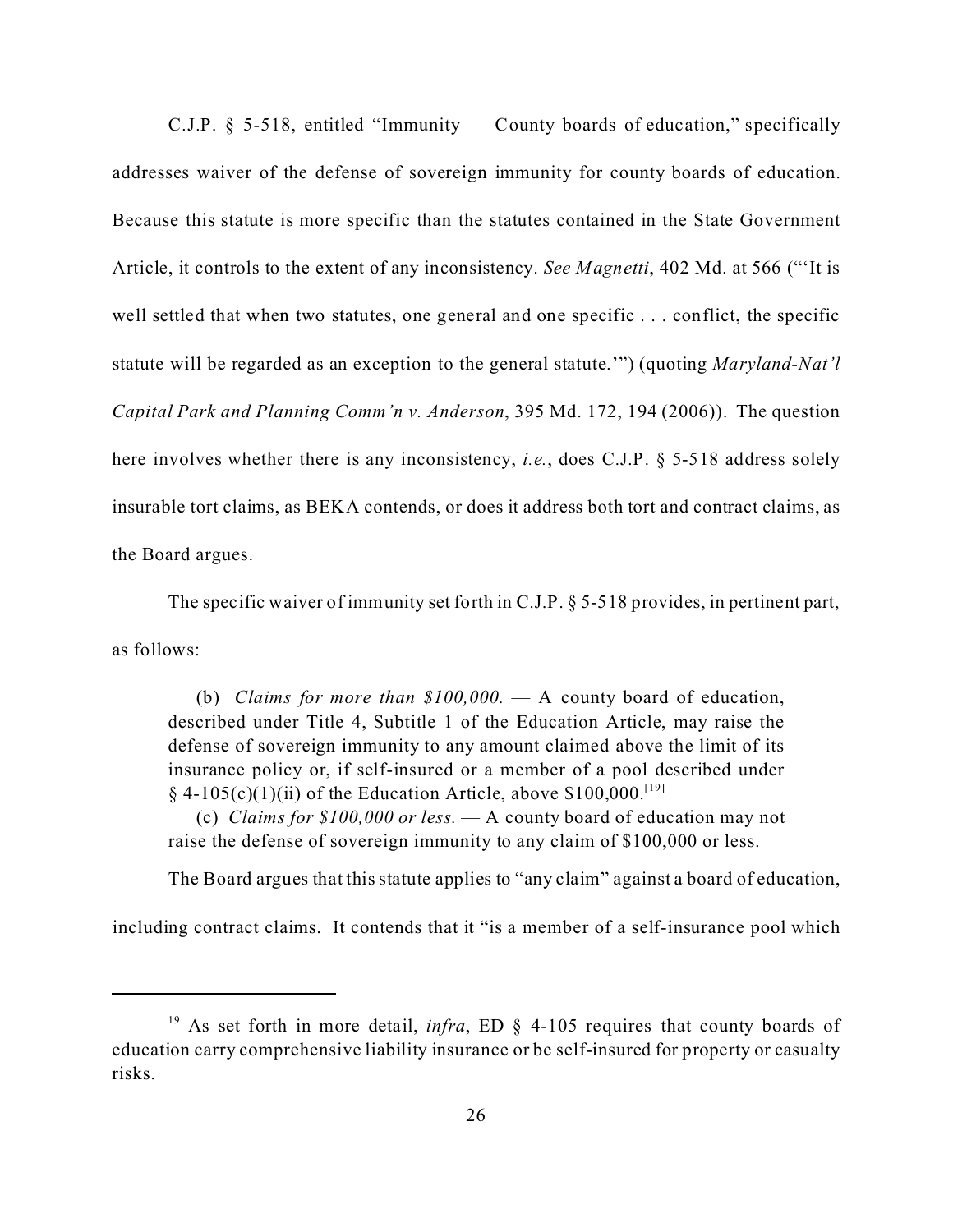provides no coverage for construction claims," and therefore, "its maximum exposure in this case is \$100,000."

BEKA disputes this contention. It argues that "the partial waiver of immunity imparted by § 5-518 applies to insurable claims such as tort claims - not contract actions." BEKA points to a Court of Appeals decision interpreting similar language applying to community colleges and holding that this type of waiver did not apply to contract claims because it "affects only those claims which would be covered by such a 'comprehensive liability insurance' policy." *Charles E. Brohawn & Bros. Inc. v. Bd. of Trustees of Chesapeake College*, 269 Md. 164, 171-72 (1973).

In determining the scope of C.J.P. § 5-518, we must apply well-settled principles of

statutory construction. These principles were set forth in *Zimmer-Rubert*, as follows:

The cardinal rule of statutory interpretation is to ascertain and effectuate the intent of the Legislature. *See Collins v. State*, 383 Md. 684, 688, 861 A.2d 727, 730 (2004). Statutory construction begins with the plain language of the statute, and ordinary, popular understanding of the English language dictates interpretation of its terminology. *Deville v. State*, 383 Md. 217, 223, 858 A.2d 484, 487 (2004).

\* \* \* \*

If statutory language is unambiguous when construed according to its ordinary and everyday meaning, then we give effect to the statute as it is written. *Collins*, 383 Md. at 688-89, 861 A.2d at 730. "If there is no ambiguity in that language, either inherently or by reference to other relevant laws or circumstances, the inquiry as to legislative intent ends; we do not need to resort to the various, and sometimes inconsistent, external rules of construction, for 'the Legislature is presumed to have meant what it said and said what it meant.'" *Arundel Corp. v. Marie*,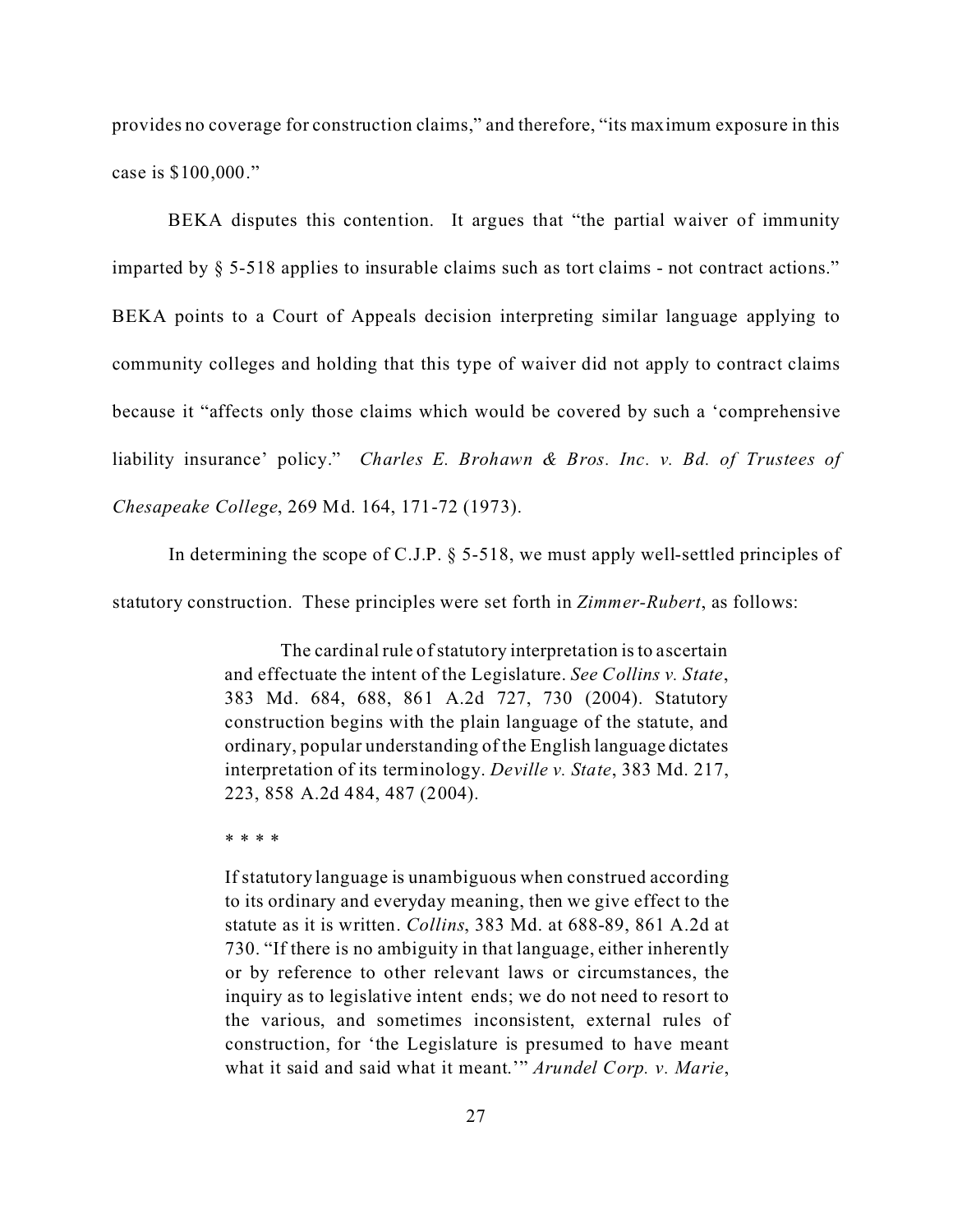383 Md. 489, 502, 860 A.2d 886, 894 (2004) (quoting *Witte v. Azarian*, 369 Md. 518, 525, 801 A.2d 160, 165 (2002)).

Nevertheless, we may resort to legislative history to ensure that our plain language interpretation is correct. *See Kramer v. Liberty Property*, 408 Md.1, 22, 968 A.2d 120, 132 (2009).

409 Md. at 214-15. The ultimate goal is "'to discern the legislative purpose, the ends to be accomplished, or the evils to be remedied by [the] particular provision . . . .'" *Canaj v. Baker & Div. Phase III*, 391 Md. 374, 403 (2006) (quoting *Davis v. Slater*, 383 Md. 599, 605  $(2004)$ ).

In *Zimmer-Rubert*, the Court of Appeals held that, by its "plain language, § 5-518(c) . . . waives the defense of sovereign immunity 'to *any* claim of \$100,000 or less,'" stating that the words "any claim cannot reasonably be read to exclude certain categories of claims." *Id.* at 215 (quoting *Zimmer-Rubert v. Bd. of Educ. of Baltimore County*, 179 Md. App. 589, 612 (2008)). *Accord Norville*, 160 Md. App. at 70. The Court concluded that C.J.P. § 5-518(c) applied to "*all* claims, including those for personal injury and alleged employment law violations.'" 409 Md. at 216 (emphasis added).

 The Board points to the above-cited language in *Zimmer-Rubert* in support of its contention that C.J.P. §5-518 covers "any claim," including contract claims. Although that argument appears persuasive at first glance, a closer analysis of the case reveals the fallacy in the Board's analysis.

In *Zimmer-Rubert*, 409 Md. at 203, the Court addressed the applicability of C.J.P.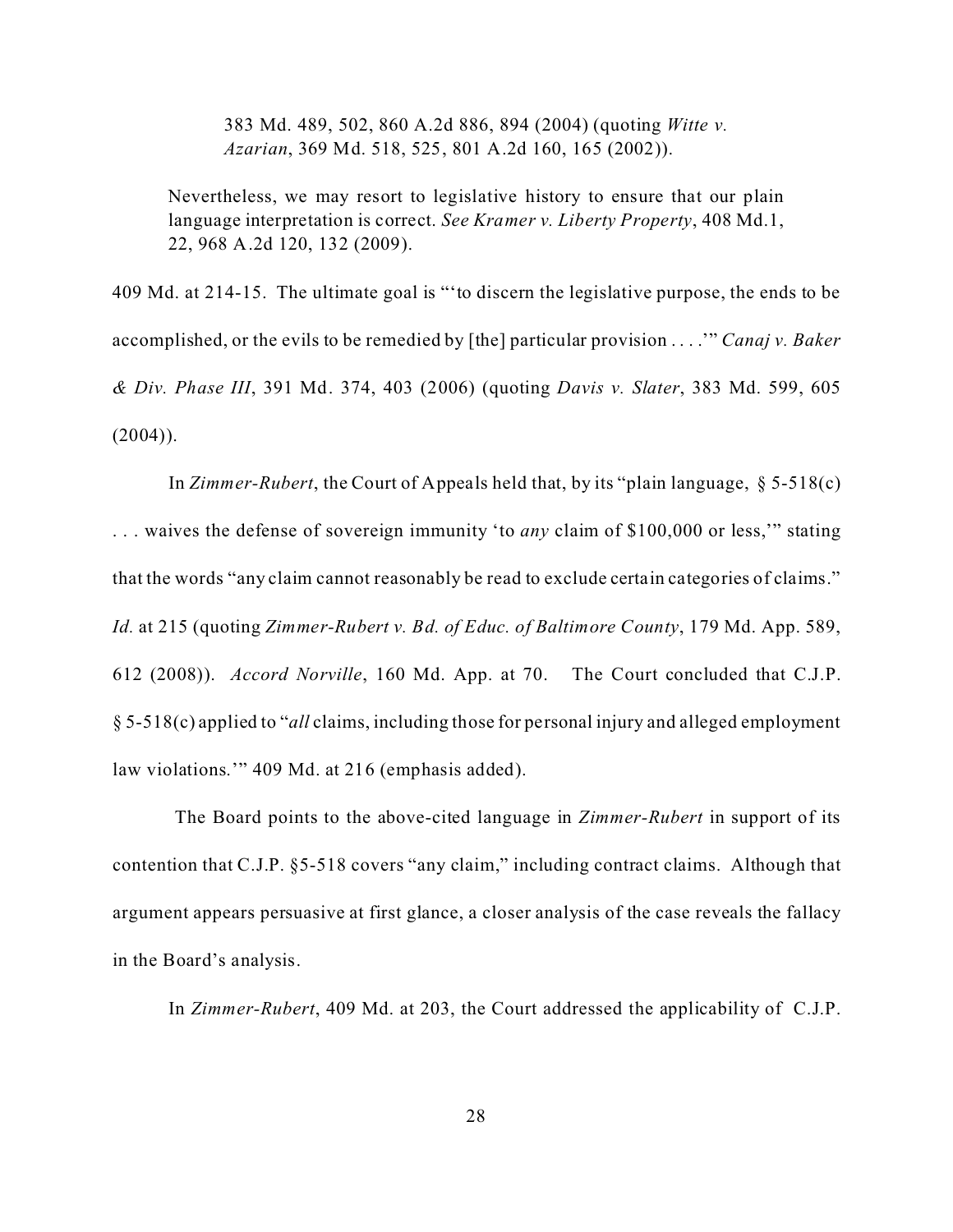§ 5-518 in the context of a claim alleging age discrimination in violation of the Age Discrimination in Employment Act ("ADEA"). This type of claim involves personal injury. *See Dobson v. E. Assoc. Coal Corp.*, 422 S.E.2d 494, 501 (W. Va. 1992) (discrimination claim is "a species of personal injury akin to tort"). *See also Newell v. Runnels*, 407 Md. 578, 646 (2009) (discussing tort claim based on termination of employment). Thus, the Court's comment that "'any claim' cannot reasonably be read to exclude certain categories of claims," *Zimmer-Rubert*, 409 Md. at 215, must be construed in the context of a tort related claim. The Court did not address in that case, or in any other case that we have found, whether C.J.P.  $\delta$  5-518 applies to contract claims.

In addressing that issue, we think that the statutory language is ambiguous. Although the statute provides that the defense of sovereign immunity may be asserted for "any amount" above the limit of the Board's insurance policy, and may not be raised for "any claim" less than \$100,000, the statutory provisions are tied to the requirements of Md. Code (2008 Repl. Vol.),  $\S$  4-105 of the Education Article ("ED"),<sup>20</sup> which requires county boards to carry

(continued...)

<sup>&</sup>lt;sup>20</sup> The statute in effect on the date the contract was entered into has undergone no substantive changes. Accordingly, we will refer to the current statute. ED  $\S$  4-105, "**Comprehensive liability insurance; defense of sovereign immunity**," provides as follows:

<sup>(</sup>a) *Comprehensive liability insurance*. — Each county board shall carry comprehensive liability insurance to protect the board and its agents and employees. The purchase of this insurance is a valid educational expense.

<sup>(</sup>b) *Standards for policies; coverage.* — The State Board shall establish standards for these insurance policies, including a minimum liability coverage of not less than \$100,000 for each occurrence. The policies purchased under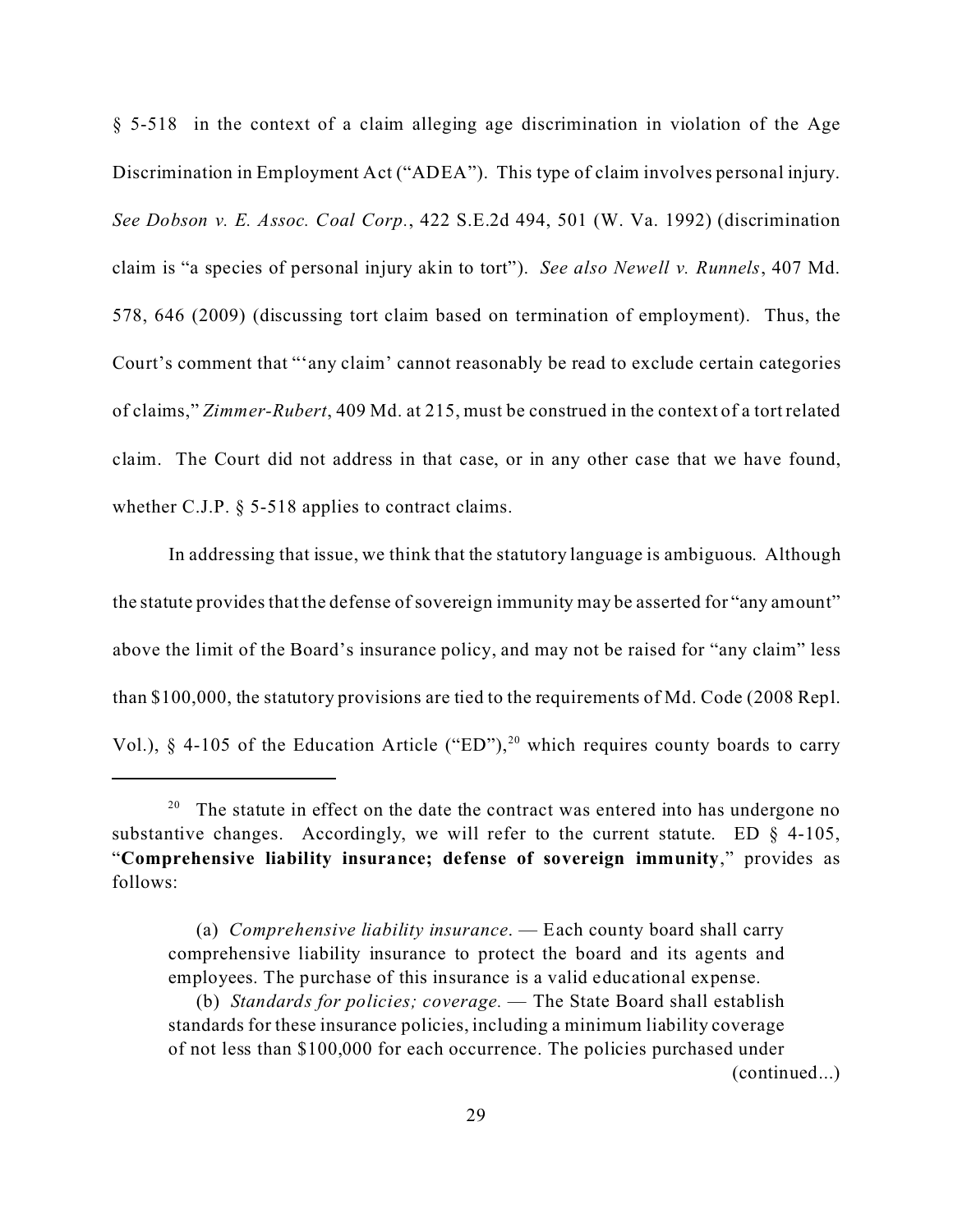comprehensive liability insurance or be self-insured for property or casualty risks.

 Comprehensive liability insurance generally covers claims for bodily injury and property damage, not breach of contract. *See* 43 AM. JUR. 2d. *Insurance* § 667 (2010) ("A comprehensive general liability policy's sole purpose is to cover the risk that the insured's goods, products, or work will cause bodily injury or damage to property"; it is "not a performance bond."); *Aetna Casualty & Surety Co. of America v. Deluxe Systems Inc.*, 711 So. 2d 1293, 1297 (Fla. Dist. Ct. App. 1998) (comprehensive liability insurance coverage provides protection for personal injury or property damage). Thus, although the statute uses the words "any claim," it does so in the context of liability insurance, which typically covers tort claims.

 $20$ (...continued)

this section shall meet these standards.

(c) *Self-insurance; minimum coverage.* —

(1) A county board complies with this section if it:

(i) Is individually self-insured for at least \$100,000 for each occurrence under the rules and regulations adopted by the State Insurance Commissioner; or

(ii) Pools with other public entities for the purpose of self-insuring property or casualty risks under Title 19, Subtitle 6 of the Insurance Article.

(2) A county board that elects to self-insure individually under this subsection periodically shall file with the State Insurance Commissioner, in writing, the terms and conditions of the self-insurance.

(3) The terms and conditions of this individual self-insurance:

(i) Are subject to the approval of the State Insurance Commissioner; and

(ii) Shall conform with the terms and conditions of comprehensive liability insurance policies available in the private market.

(d) *Defense of sovereign immunity*. — A county board shall have the immunity from liability described under § 5-518 of the Courts and Judicial Proceedings Article.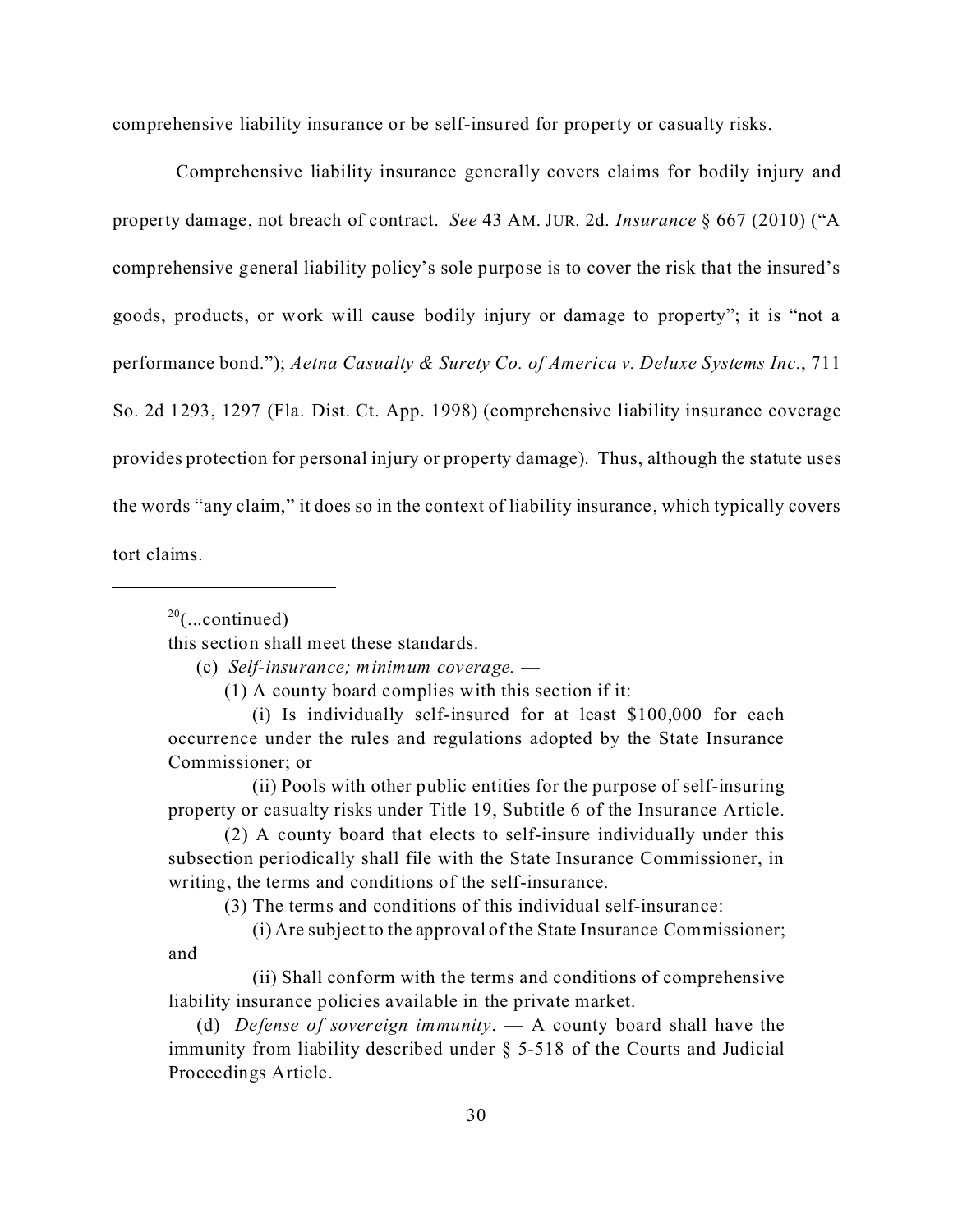To the extent that the statutory language is ambiguous, the appellate courts "'endeavor to resolve that ambiguity by looking to the statute's legislative history, case law, statutory purpose, as well as the structure of the statute.'" *Brook*, slip op. at 18 (quoting *Anderson v. Council of Unit Owners of the Gables on Tuckerman Condo.*, 404 Md. 560, 571 (2008)). As

this Court recently stated:

"When a statute can be interpreted in more than one way, the job of this Court is to resolve that ambiguity in light of the legislative intent, using all the resources and tools of statutory construction at our disposal. If the true legislative intent cannot readily be determined from the statutory language alone, however, we may, and often must, resort to other recognized indicia- among other things, the structure of the statute, including its title; how the statute relates to other laws; the legislative history, including the derivation of the statute, comments and explanations regarding it by authoritative sources during the legislative process, and amendments proposed or added to it; the general purpose behind the statute; and the relative rationality and legal effect of various competing constructions."

*Hurd v. State*, Md. App. , No. 2725, Sept. Term, 2008, slip op. at 9 (filed Feb. 3, 2010) (quoting *MAMSI Life & Health Ins. Co. v. WU*, 411 Md. 166, 176-77 (2009)).

Our review of the legislative history indicates that when the predecessor to  $\S$  5-518 was enacted, it was not intended to waive the defense of sovereign immunity for county boards of education on contract claims. Rather, it was enacted to waive the defense in tort claims, to provide a remedy for students injured on school grounds.

In 1971, a bill passed enacting

new Section 56B to Article 77 of the Annotated Code of Maryland, (1969 Repl. Vol.), titled "Public Education," subtitle "COUNTY BOARDS of Education" . . . to require the several boards of education in the counties and Baltimore City to purchase . . . COMPREHENSIVE LIABILITY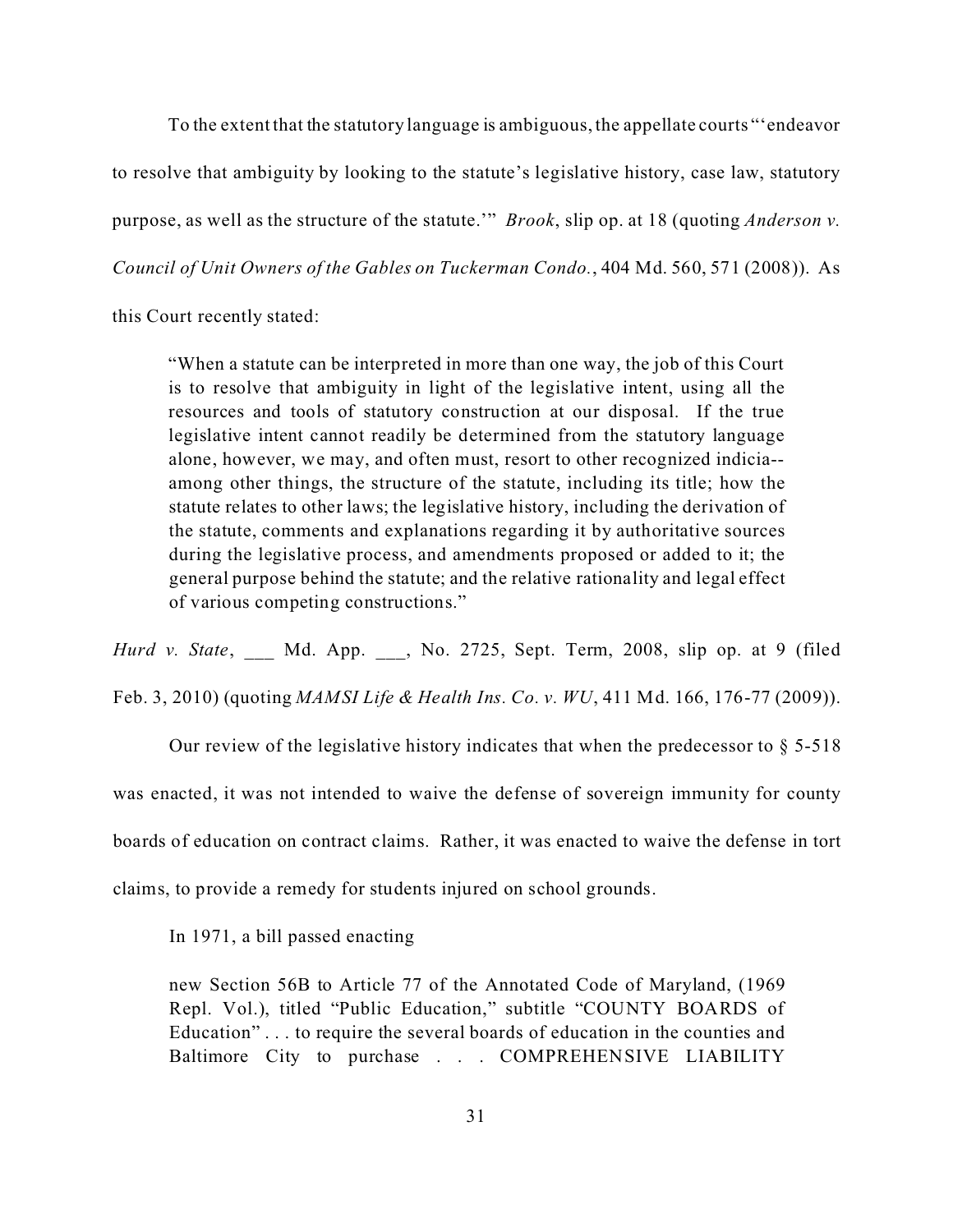INSURANCE . . . and to allow the boards of education to raise the defense of sovereign immunity TO ANY AMOUNT IN EXCESS OF the limit of liability.

1971 Md. Laws, Chap. 548. As the Court of Appeals noted in *Zimmer-Rubert*, the initial bill

required liability insurance for personal injury claims, but the statute ultimately enacted

required county boards to purchase comprehensive liability insurance. 409 Md. at 215.

The statute, as initially enacted in 1971, provided as follows:

#### **§ 56B. Comprehensive liability insurance**

(a) *Generally. —* The county boards of education and the board of school commissioners of Baltimore City shall carry comprehensive liability insurance to protect the Board and its agents and employees. The purchase of such insurance shall be considered as an educational purpose and as a valid educational expense.

(b) *Standards and guidelines for policies*. — The State Board of Education shall adopt regulations setting up standards and guidelines for the policies including a minimum liability coverage, and the policies purchased under this section, after the adoption of these regulations, shall conform to them.

(c) *Self-insurance. —* Any of the above boards of education shall be considered in compliance herein if they are self-insured under rules and regulations promulgated by the State Insurance Commissioner. Liability shall be limited to one hundred thousand dollars (\$100,000) for each injury, the policy limits for this insurance shall not exceed one hundred thousand dollars (\$100,000).

(d) *Defense of sovereign immunity*. — Nothing in this section shall be construed as affecting the right of the various boards of education, on their own behalf, from raising the defense of sovereign immunity to any amount in excess of the limit of the limit of the liability.

Md. Code (1957, 1971 Cum. Supp.), Art. 77 § 56B.

Initially, we note that in subsection (c) the statute limited liability to \$100,000 for each

"injury." That language is consistent with an intent that the statute apply to tort, rather than

contract, claims.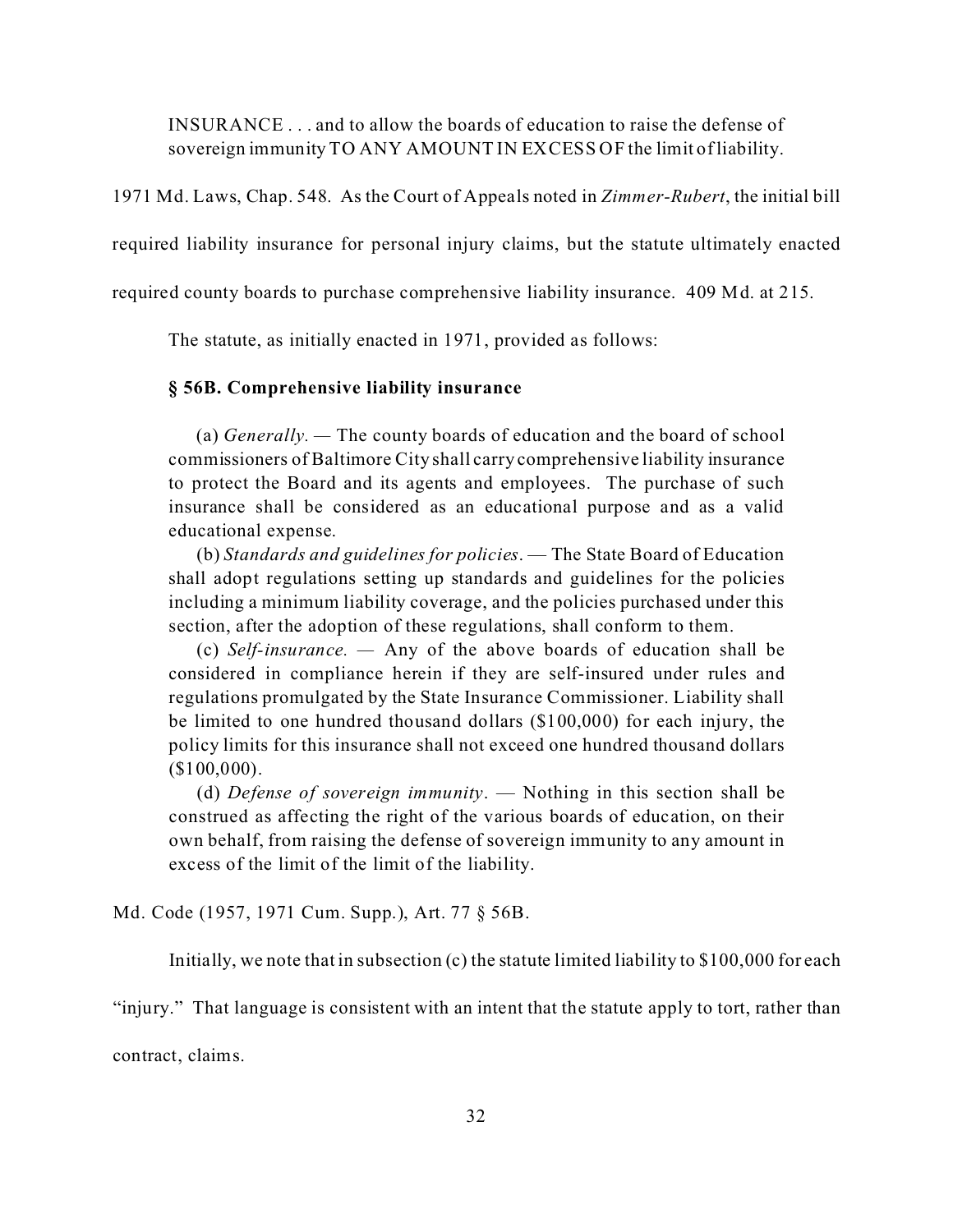Moreover, the circumstances leading to the enactment of the statute support a finding that it was intended to apply to tort claims. There is no official legislative history for this 1971 law because, at that time, the General Assembly did not preserve bill files. *See Conaway v. Deane*, 401 Md. 219, 247 (2007) (noting that "legislative bill files were not retained systematically by the General Assembly's Standing Committees or the Department of Legislative Reference (now known as the Department of Legislative Services) until 1975"). There are, however, press reports that reveal that the bill was introduced in response to a catastrophic personal injury suffered by a student on school grounds.<sup>21</sup> See Id. at 247-48 (noting that "archival newspaper accounts" may be helpful in determining legislative history for pre-1975 legislative action); *In Re: Jason W.*, 378 Md. 596, 601 (2003) (reviewing newspaper articles to determine intent of 1970 legislation when no official legislative history existed). Thus, the language of the statute as originally enacted, and the newspaper article

 $21$  A March 15, 1971 article in the Washington Post reported as follows:

A Montgomery County Delegate urged a legislative committee today "to do justice" to Maryland citizens by enacting a partial repeal of the ancient doctrine of sovereign immunity that prevents lawsuits against the State.

Legislation, sponsored by Del. Lucille S. Maurer, would require all public school boards in the State to carry insurance protecting themselves and employees against damage claims for personal injuries. . . .

The problem of public school liability has been given fresh emphasis by the plight of [a student] . . . who suffered a broken neck in 1968 while performing trampoline exercises at Prince George's Coughlin High School.

Lawrence Meyer, *Md. Bill Proposes Liability Insurance For All Schools*, WASH. POST, Mar. 15, 1971, at B2. The student was reported to be a quadriplegic as a result of the accident. *Id.*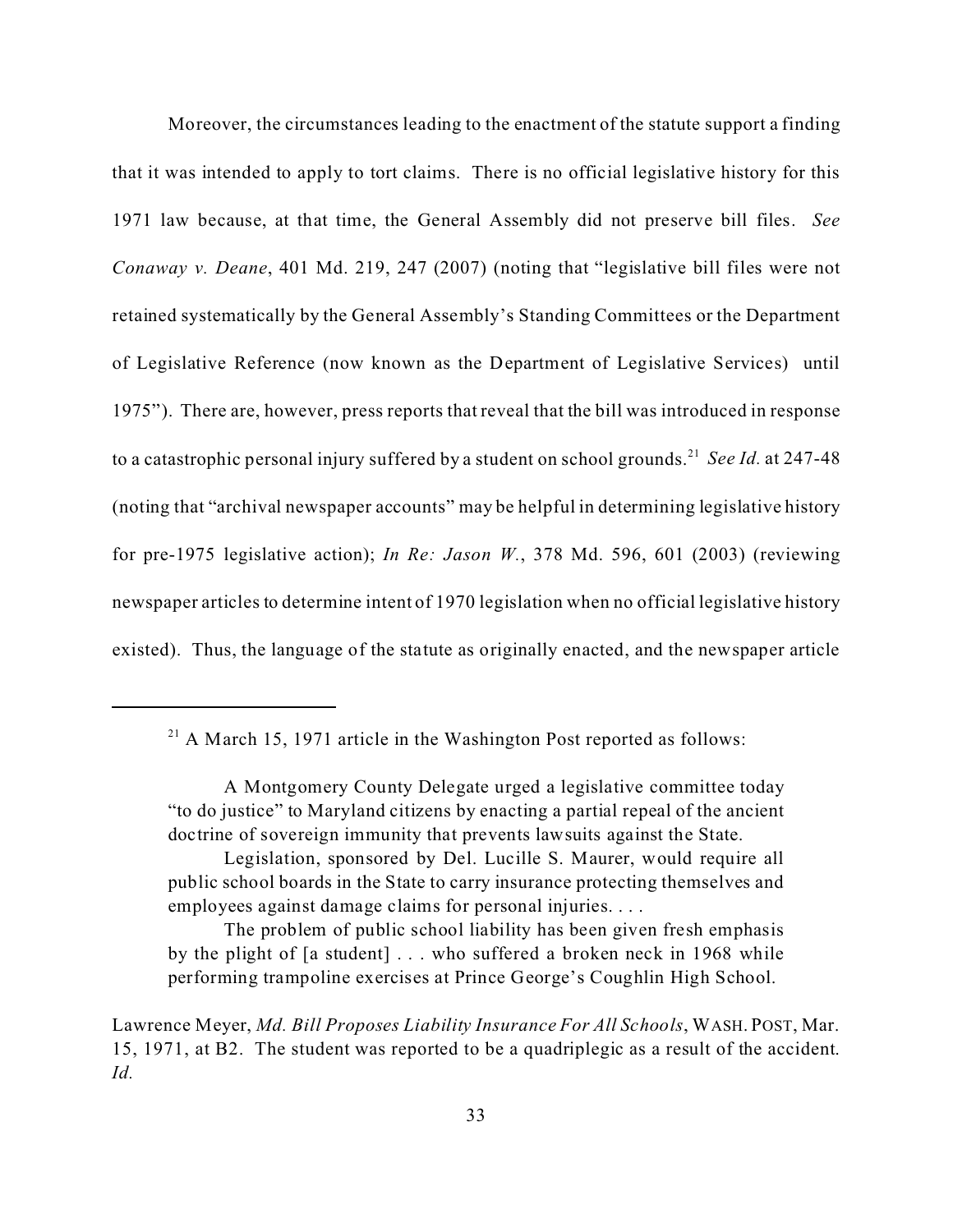indicating that the intent of the statute was to require counties to carry insurance to protect against claims for personal injury, supports a finding that § 5-518 applies only to tort claims.

Nothing in the subsequent legislative history suggests an intent to expand the scope of this limited waiver of the defense of sovereign immunity beyond tort claims. In 1972, the statute was amended to provide that the liability insurance that the county boards of education were required to purchase "shall not be less than one hundred thousand dollars (\$100,000) per occurrence." 1972 Md. Laws, Chap. 507. Subsection (d) was revised as follows:

> (d) Nothing in this section shall be construed as affecting the right of the various boards of education, on their own behalf, from raising the defense of sovereign immunity to any amount in excess of the limit of **[**liability**]** *the policy* OR IN EXCESS OF ONE HUNDRED THOUSAND DOLLARS (\$100,000) IN THE CASE OF SELF-INSURANCE.

In 1974, the General Assembly revised subsection (d) of  $\S$  56B. The statute was

revised as follows:

(D) THE SEVERAL BOARDS OF EDUCATION ON THEIR BEHALF MAY RAISE THE DEFENSE OF SOVEREIGN IMMUNITY TO ANY AMOUNT IN EXCESS OF THE LIMIT OF THE POLICY OR IN EXCESS OF \$100,000 IN THE CASE OF SELF-INSURANCE. IN ANY CASE, THE SEVERAL BOARDS OR ANY BOARD OF EDUCATION MAY NOT RAISE THE DEFENSE OF SOVEREIGN IMMUNITY IN ANY CLAIM OF LESS THAN \$100,000.

1974 Md. Laws, Chap. 792. Thus, it was in 1974 that the "any claim" language was added to the statute.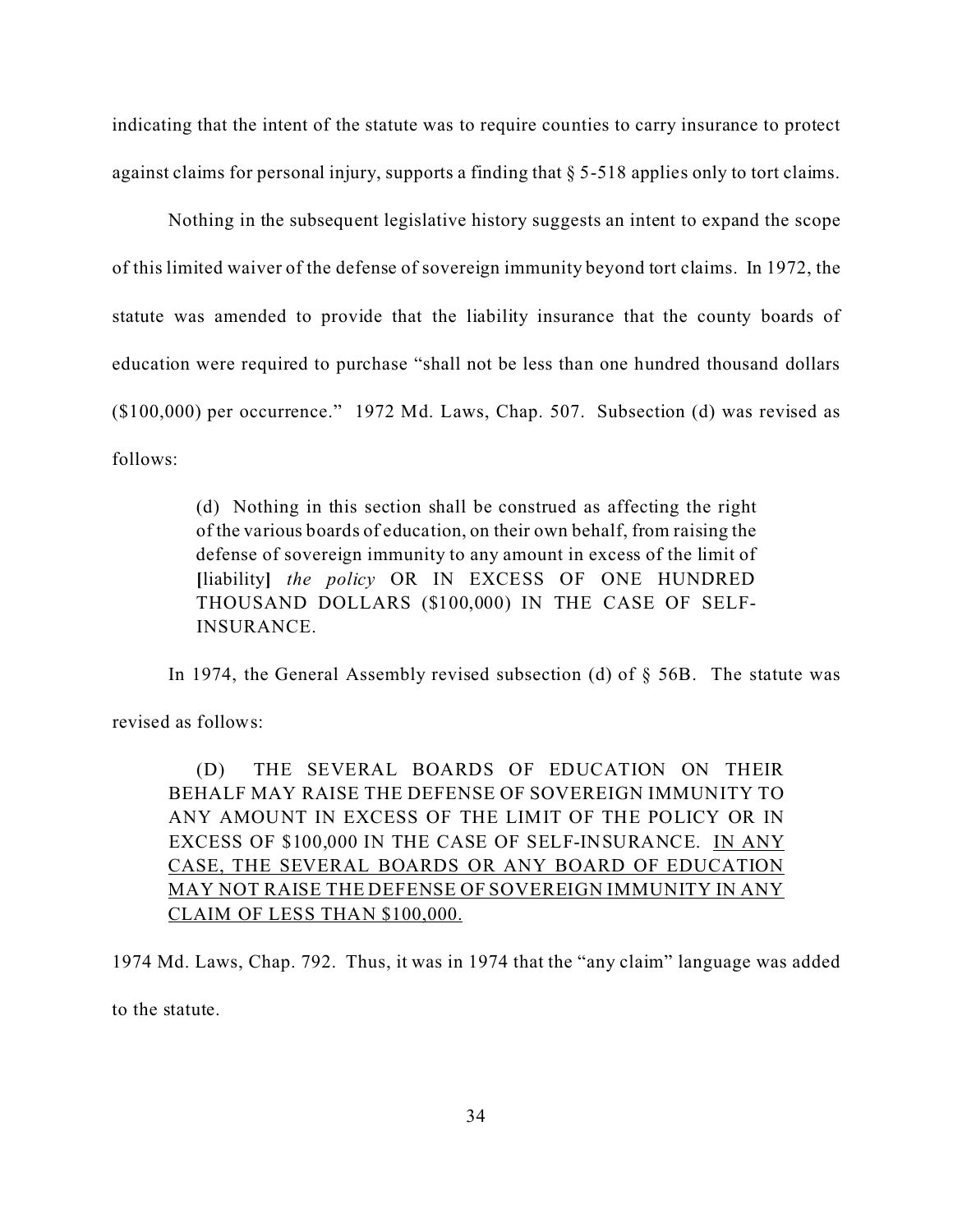Documents in the bill file indicate that this 1974 change was "[f]or the purpose of restating in an affirmative manner those provisions regarding the defense of sovereign immunity as they apply to public education." 1974 Md. Laws, Chap. 792. Nothing suggests that this revision was intended to change the scope of the waiver of the defense of sovereign immunity.

In 1978, this section was moved to the Education Article. ED § 4-105, entitled "Comprehensive liability insurance; defense of sovereign immunity," provided that the county board "shall carry comprehensive liability insurance," with a "minimum liability coverage of not less than \$100,000 for each occurrence," and provided that a board could elect to be self-insured. Subsection (d) provided as follows:

*Defense of sovereign immunity*.  $-$  (1) A county board may raise the defense of sovereign immunity to any amount claimed above the limit of its insurance policy or if self-insured, above \$100,000.

(2) A county board may not raise the defense of sovereign immunity to any claim of \$100,000 or less.

Md. Code (1978), ED § 4-105(d).

In 1990, all of Maryland's immunity provisions were consolidated in the Courts and Judicial Proceedings Article. *See Houston v. Safeway Stores, Inc.*, 346 Md. 503 (1997). The

purpose of this legislation was described as follows:

This bill consolidates the provisions in the Annotated Code of Maryland that concern immunity from liability, limitations on liability and prohibited actions. **It makes no substantive changes in the law**. Its purpose instead is to consolidate the current provisions on immunities, limitations on liability and other prohibited actions in the Courts and Judicial Proceedings Article, for ease of reference.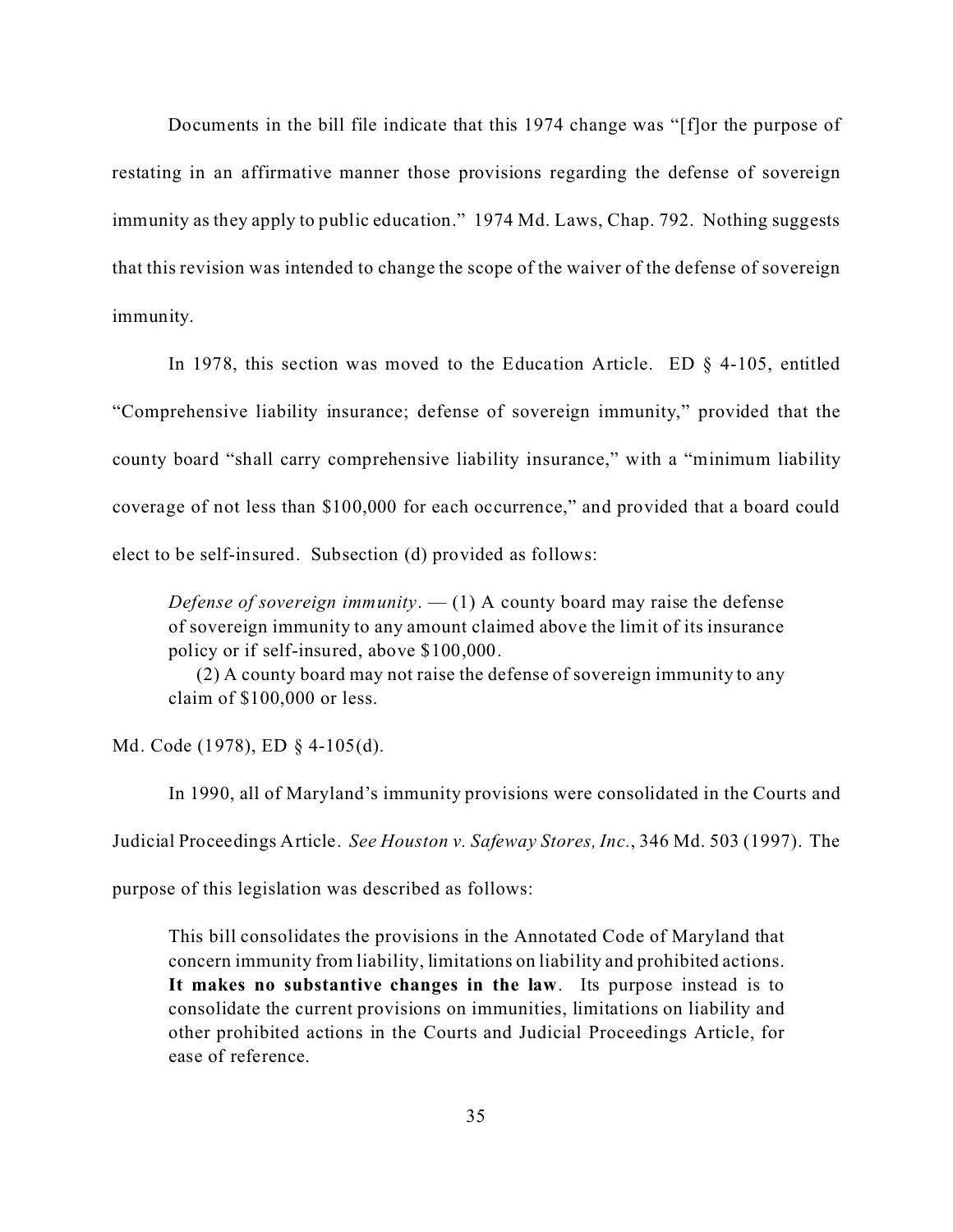Bill Analysis of H.B. 206 (1990) (emphasis added). At that time, the statutory language that currently is found in C.J.P.  $\S$  5-518(c) and (d) was enacted.<sup>22</sup>

Our review of the legislative history of C.J.P. § 5-518 leads us to conclude that the intent of the General Assembly in enacting this statute was to require county boards of education to carry liability insurance to protect against claims of bodily injury and property damage, and to waive the defense of sovereign immunity to the extent of the board's insurance, or if self-insured, to \$100,000. Nothing in the legislative history indicates an intent to waive the defense of sovereign immunity for contract claims, as opposed to tort claims.

Indeed, although the precise issue raised in this case has not previously been decided by the Maryland appellate courts, there is precedent to support the position that  $\S$  5-518 applies to tort, and not contractual claims. In *Brohawn*, 269 Md. 164, the Court of Appeals interpreted a provision similar to § 5-518 and found that it did not apply to contract claims. *Id.* at 171-72. In that case, the Court addressed a 1971 law providing that a board of trustees of a community or regional community college "shall carry comprehensive liability insurance to protect the board, its agents and employees," and further providing that nothing in that section was to be construed as affecting the right of the boards of trustees from raising the defense of sovereign immunity "to any amount in excess of the limit of the policy or in the

<sup>&</sup>lt;sup>22</sup> Initially the provisions dealing with sovereign immunity for county boards of education were found in C.J.P.  $\S$  5-353, but in 1997, they were transferred to  $\S$  5-518. 1997 Md. Laws, Chap. 14.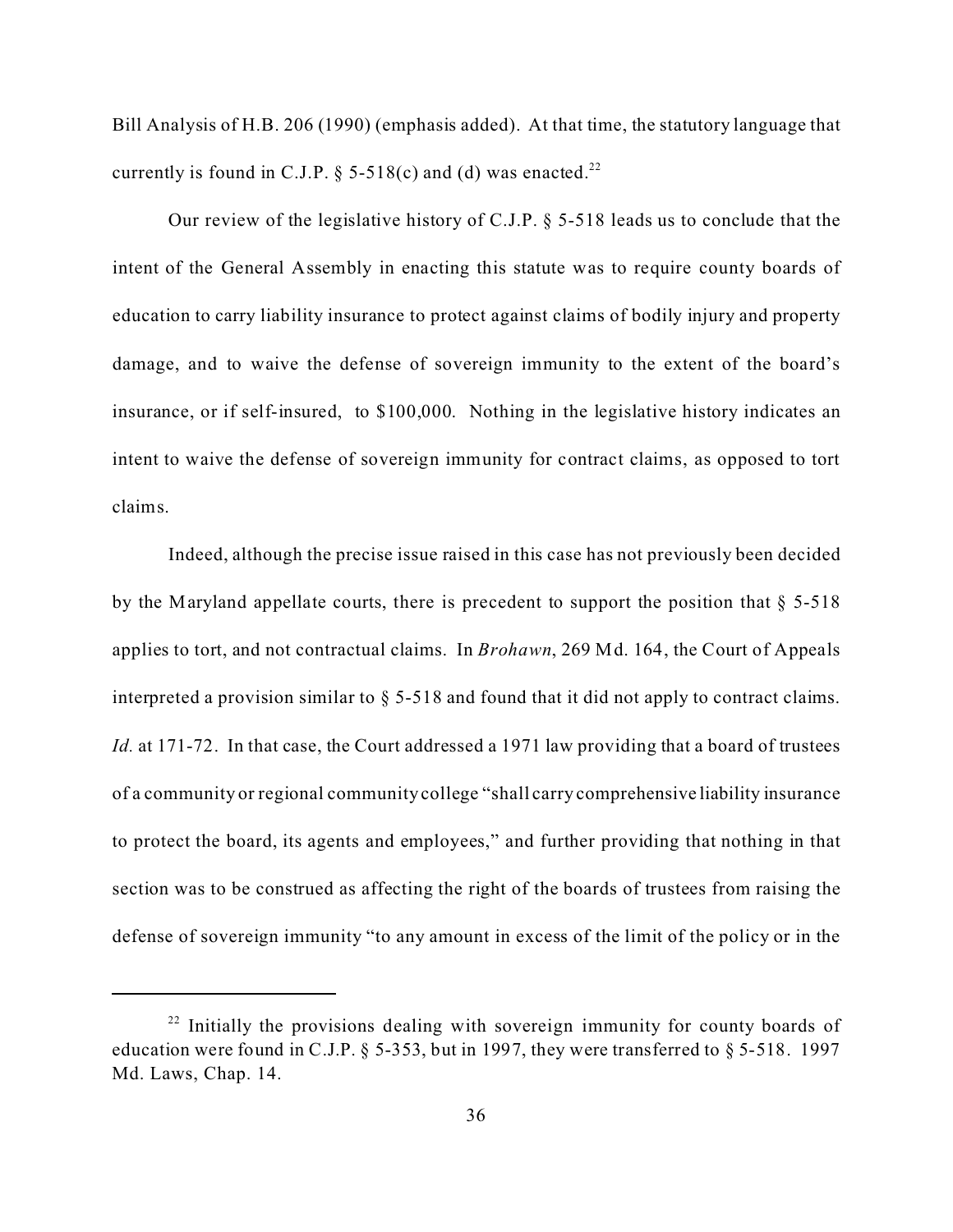excess of one hundred thousand dollars (\$100,000) in the case of self-insurance." *Id.* at 171. The Court of Appeals stated: "It is clear to us that this is only a partial waiver of sovereign immunity," and "affects only those claims which would be covered by such a 'comprehensive liability insurance' policy." *Id.* at 171-72. Accordingly, the Court held that this statute did not apply to the breach of contract claim in that case. *Id.*

The Court in *Brohawn* was construing a statute waiving sovereign immunity for the board of a community college, which statute was enacted at the same time as the statute governing county boards of education and contained virtually the same language. The Court's conclusion that the language used constituted a waiver of sovereign immunity only for tort claims, and not contractual claims, is equally applicable here.<sup>23</sup>

Accordingly, we hold, based on the Court of Appeals' prior construction of language similar to that found in C.J.P. § 5-518, and the clear legislative intent of the General Assembly in enacting the statute, that  $\S$  5-518 is a legislative waiver of the defense of sovereign immunity for a county board of education only with respect to tort claims. It is not a legislative waiver of the defense for contract claims. Thus, the language of  $\S$  5-518,

<sup>23</sup> The Court of Appeals in *Bd. of Educ. of Baltimore County v. Zimmer-Rubert*, 409 Md. 200, 206 (2009), did not cite, much less overrule, the decision in *Brohawn*. That lends support to our conclusion that it was addressing the scope of tort claims covered by  $\S$  5-518, and it did not address whether § 5-518 constituted a waiver of contractual claims.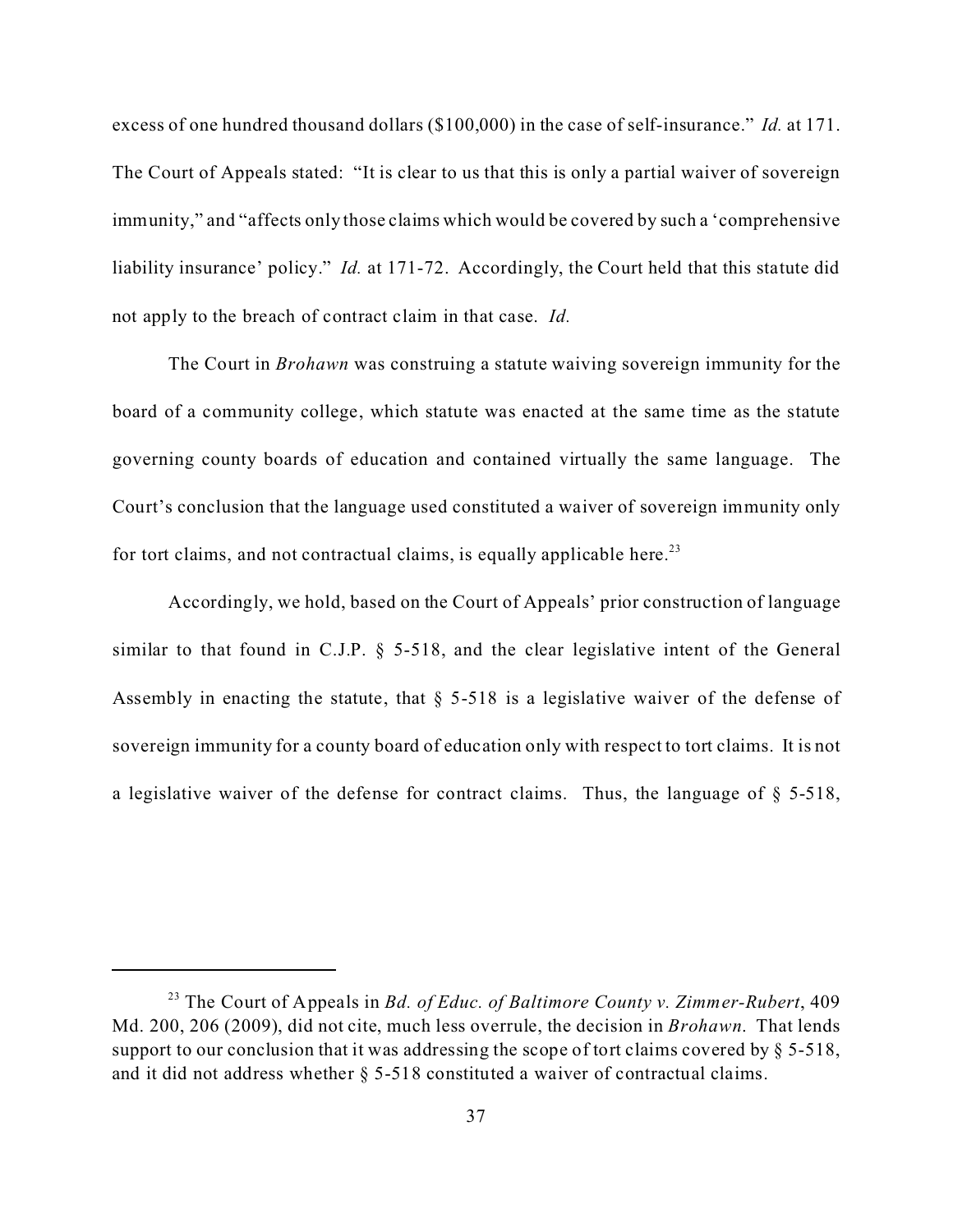limiting the liability of a self-insured board of education to \$100,000, does not apply to BEKA's contract claims against the Board.<sup>24</sup>

# **S.G. § 12-201(a)**

We next address whether, as BEKA contends, S.G. § 12-201(a) constitutes a legislative waiver of the Board's sovereign immunity regarding its contract claims. The Board argues that § 12-201(a) does not apply to county boards of education. Although acknowledging that these boards have been characterized as state agencies, the Board contends that they are not units of the Maryland State government. We are not persuaded.

The issue whether to waive sovereign immunity for the State and its agencies was "the subject of considerable study by the Legislature in the mid-1970[s].'" *Sharafeldin*, 382 Md. at 138.

Bills to waive immunity in breach of contract actions were passed in 1974 and 1975 but were vetoed by the Governor, who preferred to await the result of a comprehensive study of the matter by a gubernatorial Commission that had been created to examine the issue. In an interim report made in February, 1976, the Commission recommended a conditional waiver of immunity in contract actions, and that report served as the basis for the enactment of what is now codified in SG §§ 12-201 and 12-202. *See* 1976 Md. Laws, ch. 450.

*Id.* The ultimate decision to enact the 1976 statute was predicated on a belief "that there" exists a moral obligation on the part of any contracting party, including the State or its

 $24$  The complaint here contained both contract and tort claims. The trial judge did not specify on which claims he was granting judgment in favor of BEKA. As discussed, *infra*, we are reversing the judgment and remanding for a new trial. On remand, if there is a judgment against the Board, the circuit court should delineate whether it is based on the contract and/or the tort claims.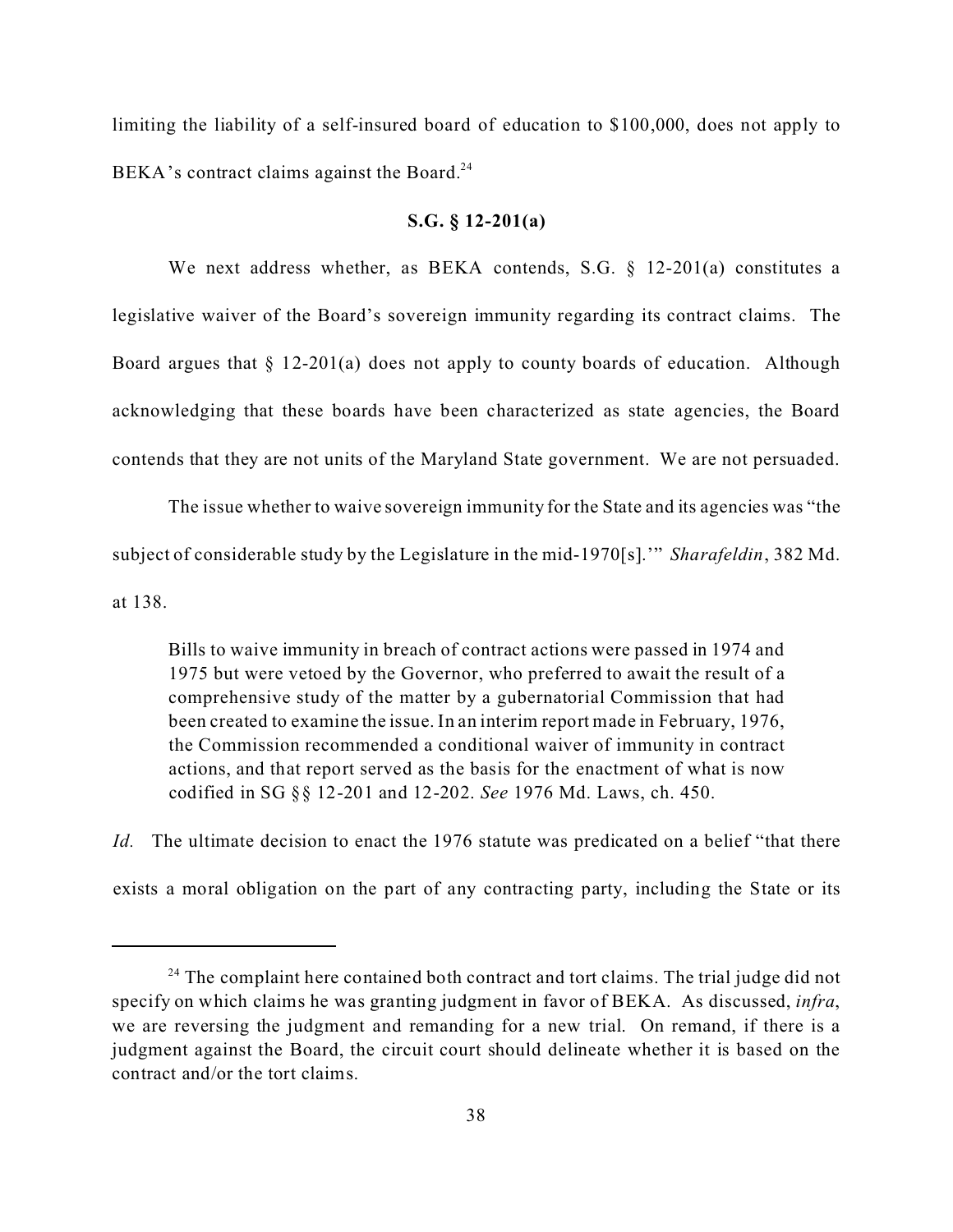political subdivisions, to fulfill the obligations of a contract." *Magnetti*, 402 Md. at 562 n.6 (quoting 1976 Md. Laws, Ch. 450).

The statute, as initially enacted in 1976, waived the defense of sovereign immunity for the State "and every officer, department, agency, board, commission or other unit of State government." Md. Code (1976 Cumm. Supp.), Art. 41, § 10A. When the statute was recodified in the State Government Article in 1984, the statute was revised, providing that it applied to "the State its officers and its units." Md. Code (1984), S.G. § 12-202(a).<sup>25</sup> According to the Report on Senate Bill 50, issued on January 27, 1984, the reason for this change was as follows:

The present law contains numerous lists such as "departments, boards, commissions and other units" or uses terms such as "State agencies" to encompass the listed entities. Throughout the State Government Article, the word "unit" is substituted as a general term for a governmental organization.

The statute included "new language derived *without substantive* change." Revisor's Note, 1984 Md. Laws, Chap. 284. Accordingly, the word "unit" in what is now S.G. § 12-201(a) encompasses entities deemed to be State agencies. And, as discussed, *supra*, county boards of education generally are considered to be State agencies.

The Board argues, however, that, given the unique nature of county boards of education, they are not "units" of State government for purposes of S.G. § 12-201(a). The Board points to *Chesapeake Charter*, 358 Md. at 145-46, where the Court of Appeals held that county boards were not a "unit" under State procurement law. In that case, the Court of

<sup>&</sup>lt;sup>25</sup> S.G. § 12-202 was transferred to § 12-201 in 1986. 1986 Md. Laws, Chap. 265.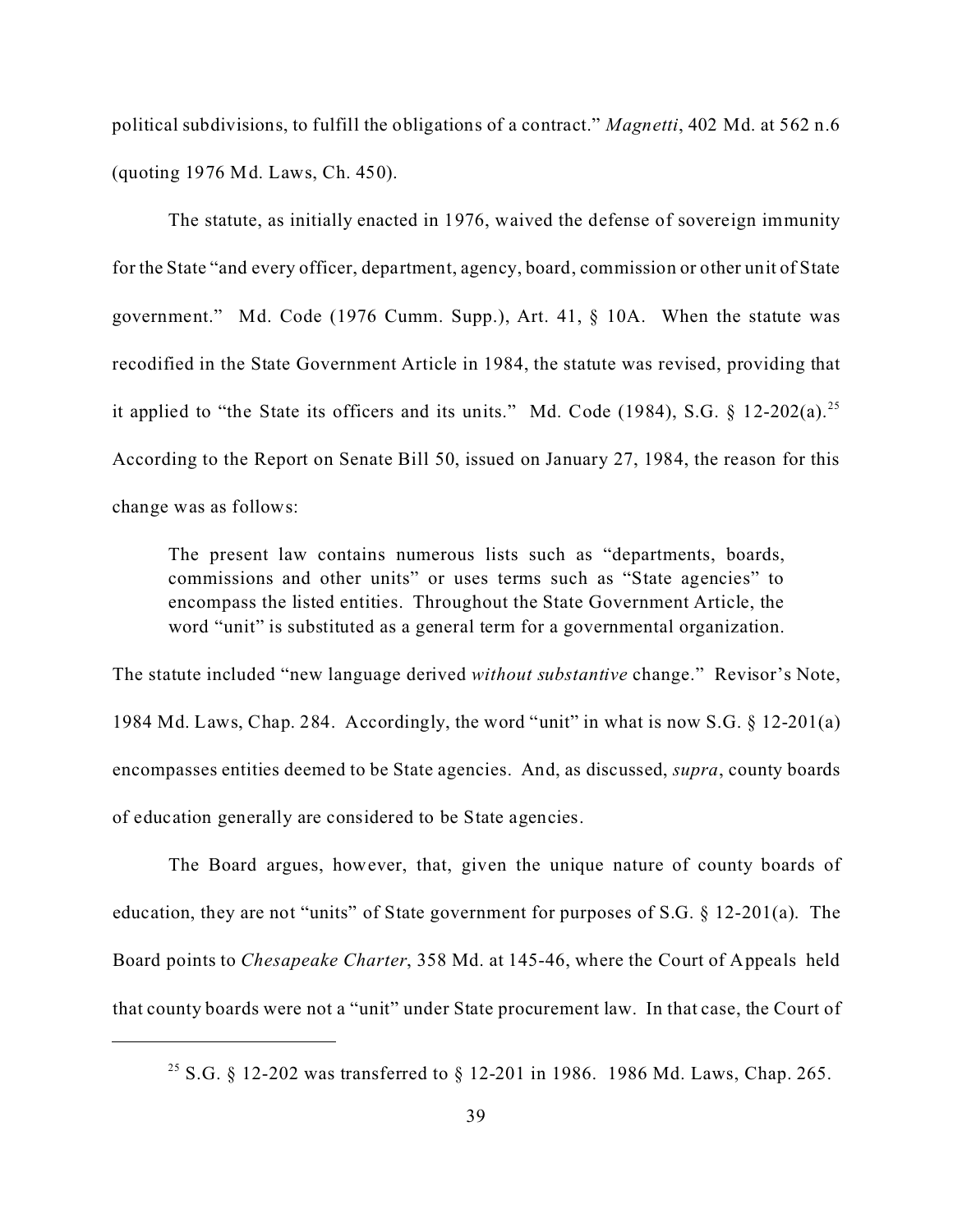Appeals addressed a procurement dispute between school bus contractors and the Anne Arundel County Board of Education. *Id.* at 131. The issue presented was whether the procurement of services by a county board of education was subject to the State's General Procurement Laws, which applied to "each expenditure by a *unit* under a procurement contract." *Id.* at 134. The Court stated that, "although the county boards are generally regarded as State agencies because they are part of the State public education system, are subject to extensive supervision and control by the State Board of Education, and exercise a State function, from a budgetary and structural perspective, they are local in character." *Id.* at 139. The Court held that, for structural or budgetary purposes, county boards of education were not considered "as units within the Executive Branch of the State government," *id.* at 137, and therefore, a county school board was not a "unit" subject to the General Procurement Law. *Id.* at 145.

As this Court stated in *Norville*, 160 Md. App. at 58-59, the Court in *Chesapeake Charter* "'recognized only a limited exception with respect to budgetary matters and procurement.'" It did not change the principle that, generally, a county board of education is a State agency. *Id.* Accordingly, we hold that, in the context of this case, the Board is a "unit" of the State pursuant to S.G.  $\S$  12-201, and this statute waives its right to the defense of sovereign immunity in contract actions.<sup>26</sup>

<sup>&</sup>lt;sup>26</sup> As explained *infra*, the exception to the general rule that county boards of education are state agencies is relevant to the next step of the analysis, but not to this step.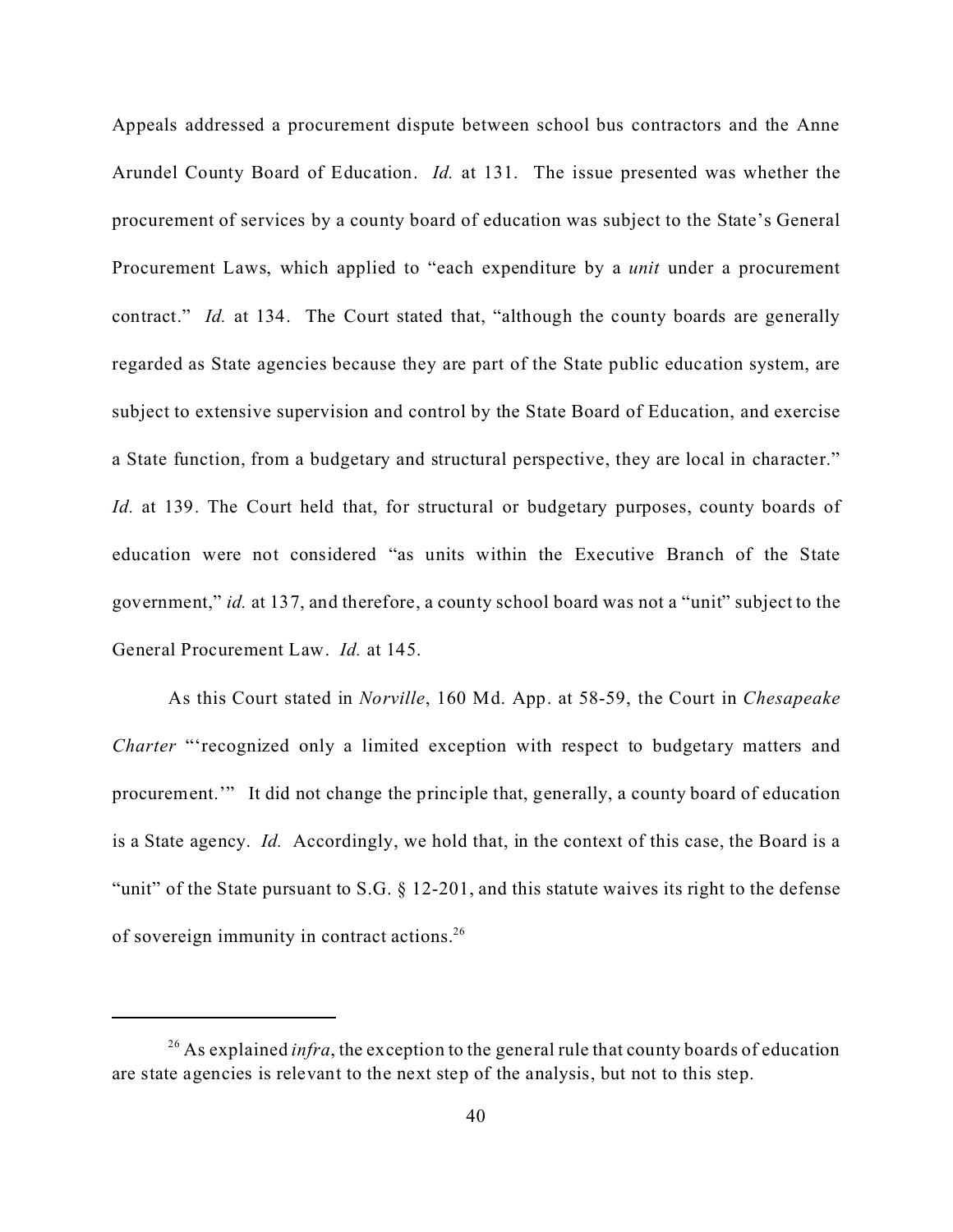### **Necessary Funds to Satisfy Judgment**

Having found a legislative waiver of the doctrine of sovereign immunity with respect to contract claims, we turn to the third step, whether there are "'funds available for the satisfaction of the judgment' or the agency has been given the power 'for the raising of funds necessary to satisfy recovery against it.'" *Stern*, 380 Md. at 701 (quoting *Maas*, 173 Md. at 559). As indicated, not only must the General Assembly authorize suit, but "there must be provision for the payment of judgments." *Brook*, slip op. at 10 (quoting *Kee*, 313 Md. at 455). The burden of proving the availability of funds to satisfy the judgment is on the party seeking to show a waiver of the defense of sovereign immunity, in this case, BEKA. *See Stern*, 380 Md. At 712.

 The Board contends that it does not have a judgment specific fund to pay the million dollar judgment against it, and it lacks the power to raise funds by taxation. *See Zimmer-Rubert*, 179 Md. App. at 602 ("county boards have no independent taxing authority."). Accordingly, the Board argues, "there was no waiver of the Board's sovereign immunity in this case."

BEKA disputes the contention that the waiver is not supported by judgment specific funds and the means to obtain them, for two reasons. First, BEKA argues that the waiver of sovereign immunity for contract actions in S.G. § 12-201 was accompanied by a mechanism for appropriation of funds to satisfy a final judgment. Second, BEKA contends that the County Commissioners of Worcester County paid into the court's registry funds to satisfy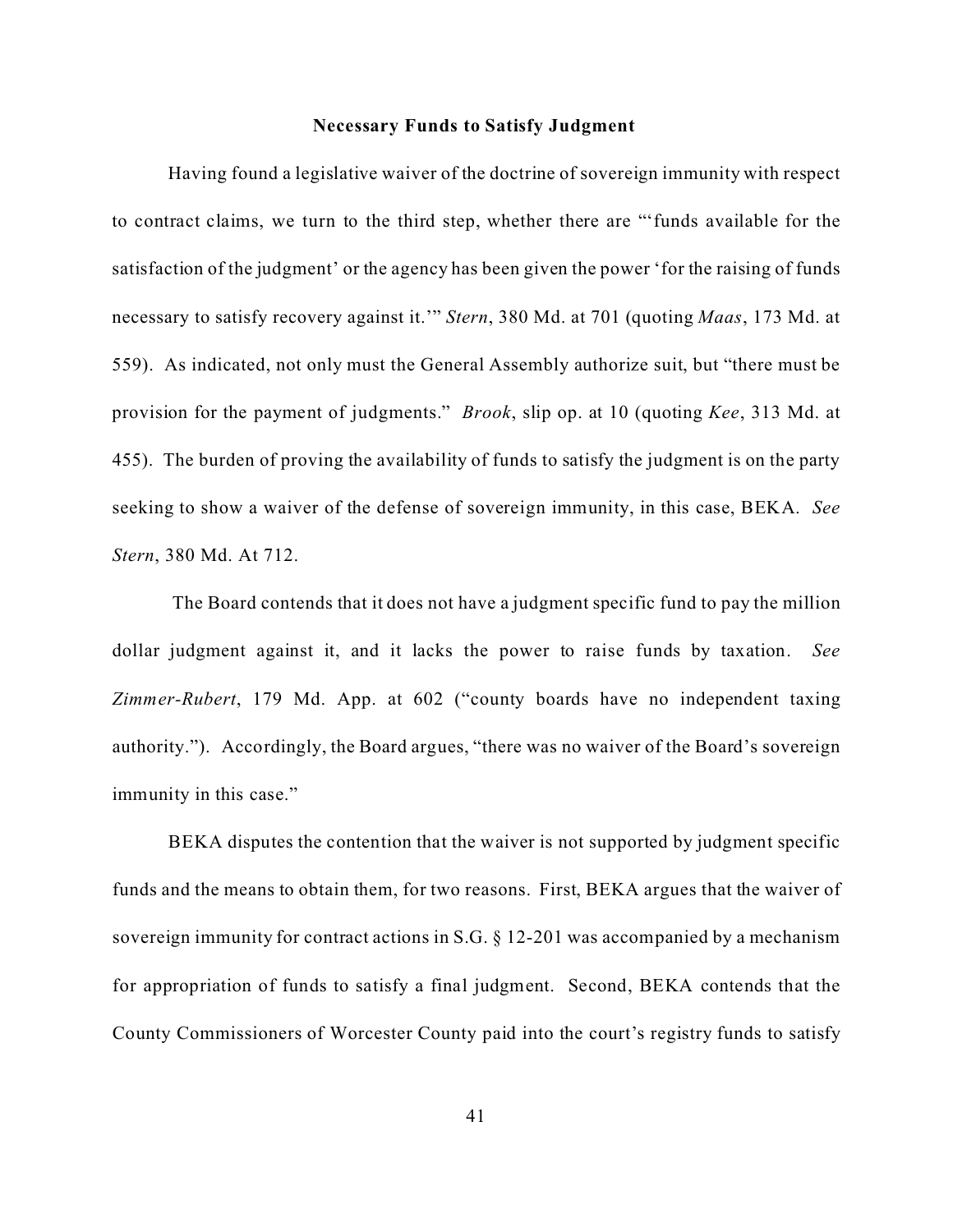the 1.1 million dollar judgment, and therefore, it contends that "the Board's argument that no judgment-specific funds are available is moot."

We address first the argument that the General Assembly provided a mechanism for appropriation of funds to satisfy a judgment on the contract claims in this case. S.G. § 12-203, entitled "Budget requests to satisfy judgments," provides: "To carry out this subtitle, the Governor shall include in the budget bill money that is adequate to satisfy a final judgment that, after the exhaustion of the rights of appeal, is rendered against the State or any of its officers or units." To be sure, this provision generally would satisfy the funding requirement for State agencies. As indicated, however, school boards are "unusual," "hybrid" agencies. *See Dean*, 71 Md. App. at 98. These boards, while State agencies for most purposes, "are not normally regarded for structural or budgetary purposes, as units within the Executive Branch of the State government." *Chesapeake Charter*, 358 Md. at 137.

In *Chesapeake Charter*, the Court of Appeals explained that, while the State provides funding for county school boards, it does not give the funds directly to the school boards, and the boards are subject to the county, not State, budget process:

As we indicated, the State currently provides approximately 42% of the current operating revenues of the county boards.<sup>[27]</sup> Most of those funds are appropriated by the General Assembly to the State Department of Education for pass-through to the county boards, either in conformance with the basic current expense sharing formula set forth in *ED § 5-202* or pursuant to other State aid provisions in title 5 of that article[] . . . . *None of the major*

<sup>27</sup> The testimony in this case, eight years after *Chesapeake Charter* was decided, was that the county provided approximately 75% of the operating budget for the Worcester County Board of Education.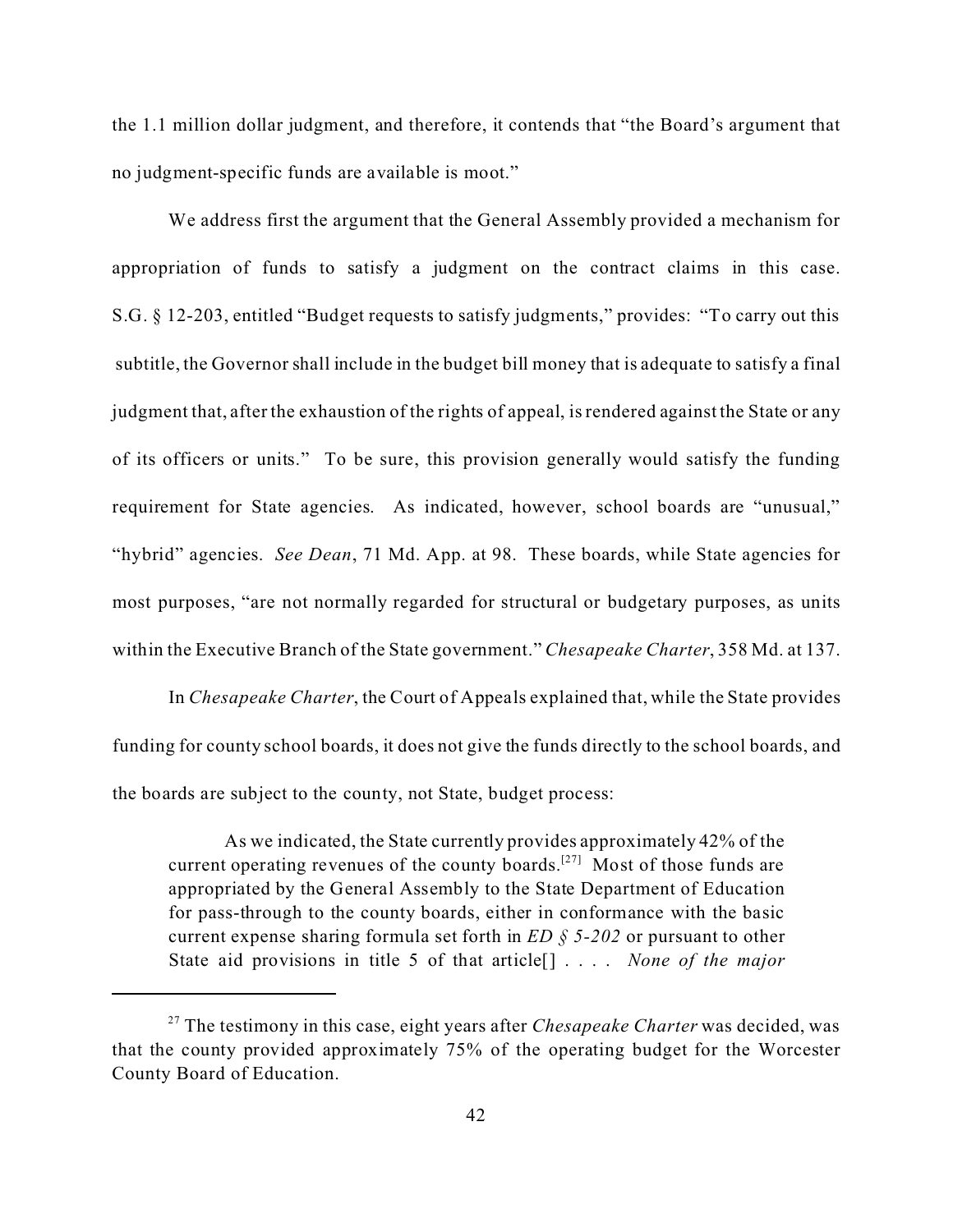*appropriations for operating expenses are made directly by the General Assembly to the county boards. The county boards prepare and submit their annual budgets to the respective county governments which, subject to certain limitations and requirements, have ultimate approval power over them. See ED §§ 5-102 and 5-103*; 76 Op. Atty. Gen. 181, 184 (1991). The State Department of Education, the Governor, and the General Assembly are not directly involved in the budget process for the county boards.

What this statutory scheme reveals is that, although the county boards are generally regarded as State agencies because they are part of the State public education system, are subject to extensive supervision and control by the State Board of Education, and exercise a State function, from a budgetary and structural perspective, they are local in character. They are not divisions of or units within the State Department of Education. *They are subject to the county, not the State, budget process and must justify their budget requests to the county government. Most of their operational funding comes from the county, not the State, government. When these factors are taken into account, it is clear that the general characterization of county boards of education as State agencies does not require a finding that they are entities "in the Executive Branch of the State government" for purposes of SFP § 11-101(x).*

*Id.* at 139-40 (emphasis added).

Because county boards of education are subject to the county budget process, it does not appear that the State would be responsible for paying a judgment against a county board of education. Indeed, although the Maryland Attorney General typically represents State agencies in lawsuits, ED § 4-104 authorizes county school boards to retain their own counsel, which the Board did in this case. Accordingly, S.G. § 12-203 does not provide a mechanism for appropriation of State funds to satisfy a judgment against a county board of education.

In the absence of a statutory mechanism providing for funding to satisfy a judgment, the waiver of the defense of sovereign immunity for a county board of education in contract actions is ineffective, "unless funds have been appropriated for the payment of such damages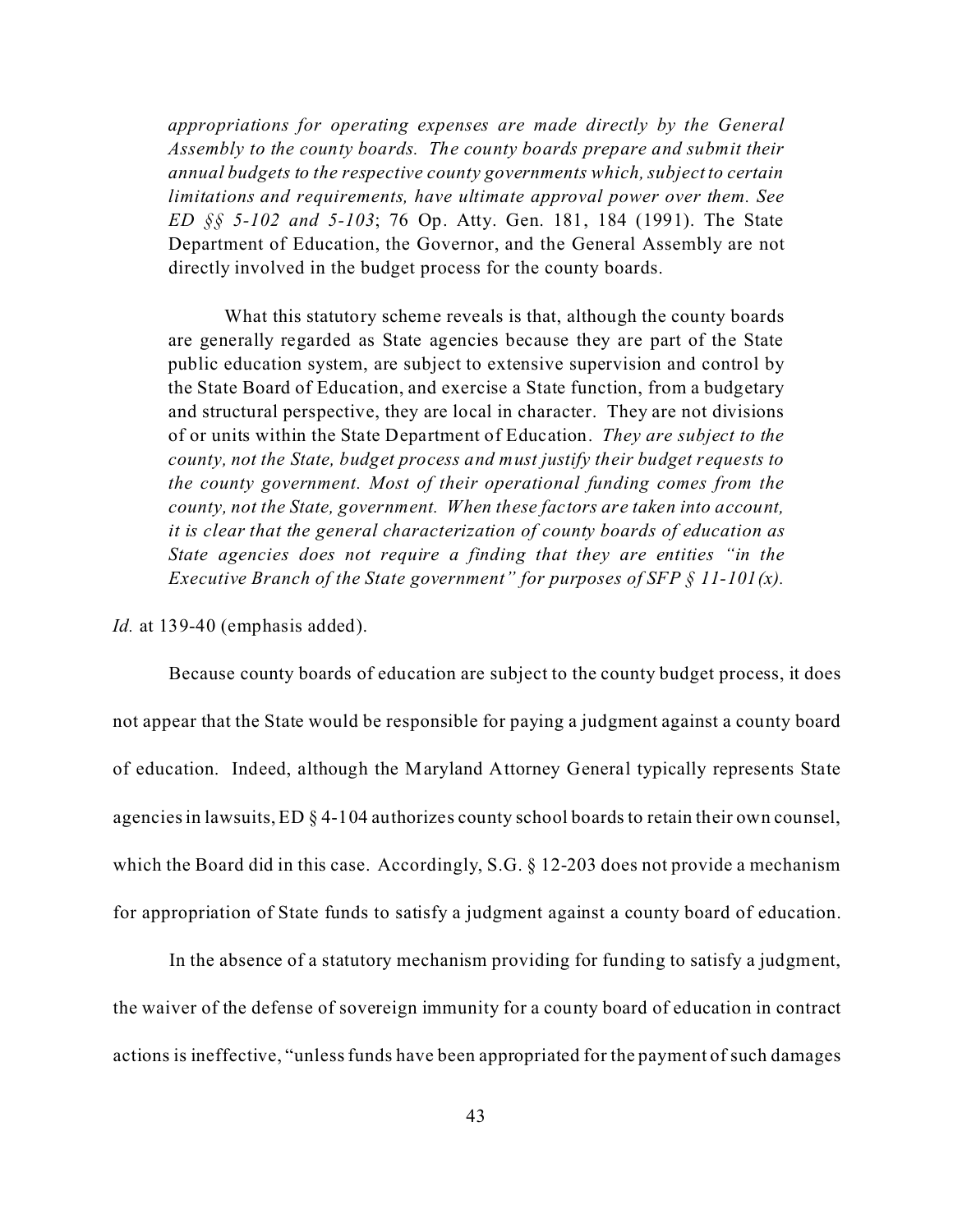as may be awarded, or the Board is authorized to raise funds for that purpose." *Bd. of Trustees of Howard Community College v. John K. Ruff, Inc.*, 278 Md. 580, 591 (1976). BEKA has the burden to show that funds are available to the Board to pay the judgment. *See Stern*, 380 Md. at 712 (finding that appellants "did not satisfy their burden" to satisfy the last prong of the test).

The issue of whether funds are available "is a question of fact, not law." *Ruff*, 278 Md. At 592. In *Ruff*, the controversy regarding the liability of the Board of Trustee's of Howard Community College, on a contract to construct a facility, turned on whether funds were available. The Court stated: "If funds are available, the waiver of sovereign immunity is complete, and an action for a money judgment for breach of the contract would lie. On the other hand, if funds are not available, such action would be precluded by the application of the doctrine of sovereign immunity. *Id.* at 595. Because the record in *Ruff* was insufficient to answer that question, the Court remanded for further proceedings to ascertain whether funds were available to the Board to pay the amount due pursuant to the contract. *Id.* at 596.

Similarly, here, the record is not sufficient for this Court to resolve the third prong of the analysis regarding the defense of sovereign immunity. It may be that funds are available to the Board. To the extent that there is money remaining from the funding of the initial contract, presumably these funds would be available.<sup>28</sup> Moreover, BEKA has argued in this

 $28$  Conflicting evidence was presented regarding money left in the construction budget that would be available to pay BEKA. At trial, Joseph Price, facilities planner for the Board, testified that \$87,000 remained in the construction budget. In an affidavit filed in this Court (continued...)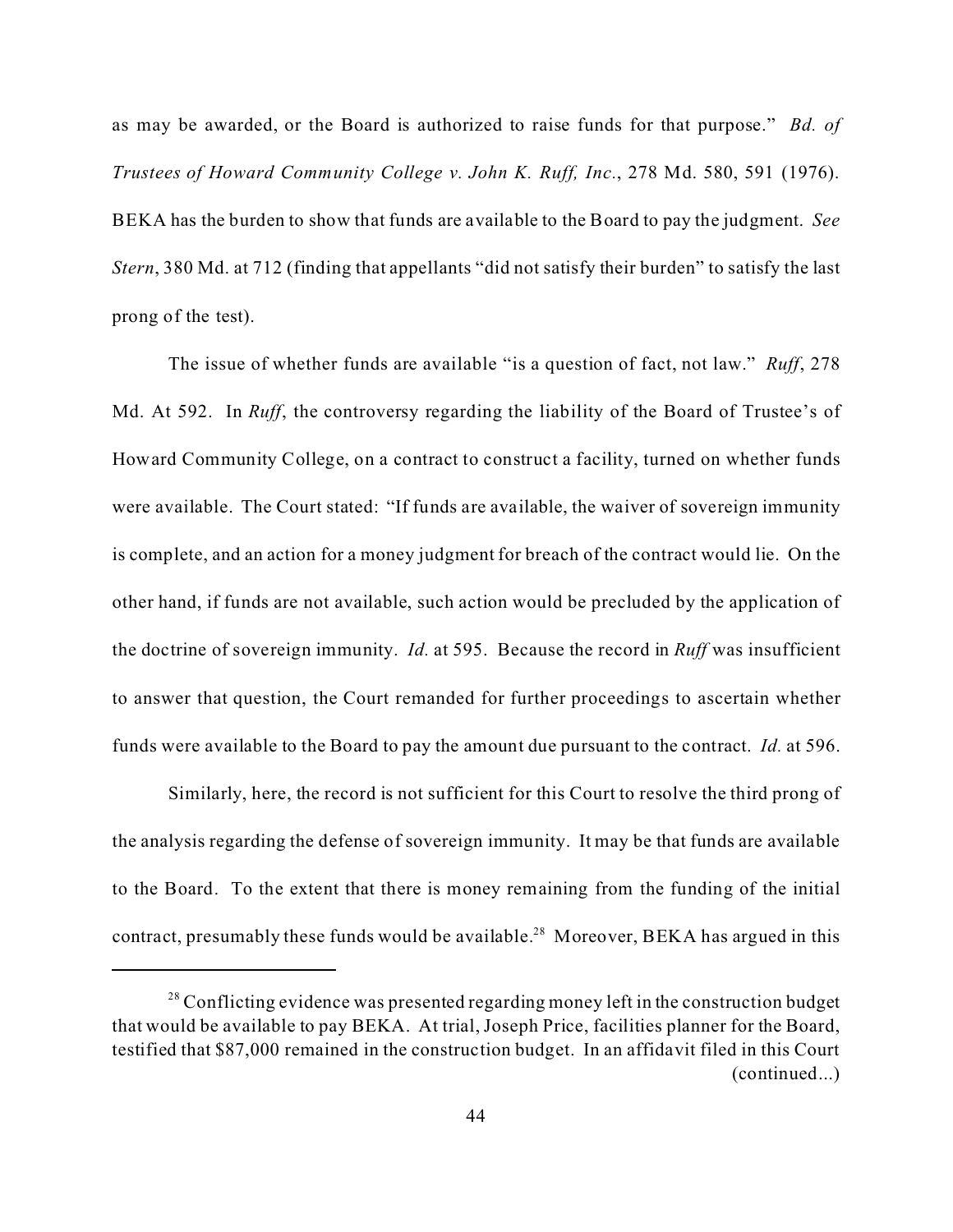Court that the Board has "a \$1.2 million 'contingency fund' to cover contingencies that may arise," that the Board has funds in a "construction funds" account, and that the Board had the authority to "transfer funds from one account to another."<sup>29</sup> None of these assertions were raised below, however, and the trial court did not make any finding of fact regarding the existence, or not, of available funds. Thus, we cannot determine on appeal whether there are funds available to allow for an effective waiver of the defense of sovereign immunity.

BEKA contends, however, that there are available funds to pay the judgment because the County Commissioners of Worcester County issued a check to the clerk of the circuit court in the amount of 1.1 million dollars to stay enforcement of the judgment pending appeal. This argument might be persuasive if we were affirming the judgment of the circuit court. As discussed *infra*, however, we are reversing the judgment and remanding for a new trial.

 $29$  Section 5-305 of the Education Article provides, in relevant part:

 $28$ (...continued)

to Supplement the Board's Motion to Stay Enforcement of Judgment Pending Appeal, however, Superintendent Andes stated that approximately \$75,000 remained in the construction budget. Superintendent Andes further testified that some of the money in the construction budget that was originally set aside to pay BEKA on the base contract price "was used to pay other contractors."

<sup>(</sup>a) Separate accounts required for construction funds.- Each county board shall keep:

<sup>(1)</sup> All money for the construction of public school buildings and public school facilities and the purchase of land for public schools in a separate account from that used for current expenses; and

<sup>(2)</sup> A separate and independent accounting system for all public school construction money.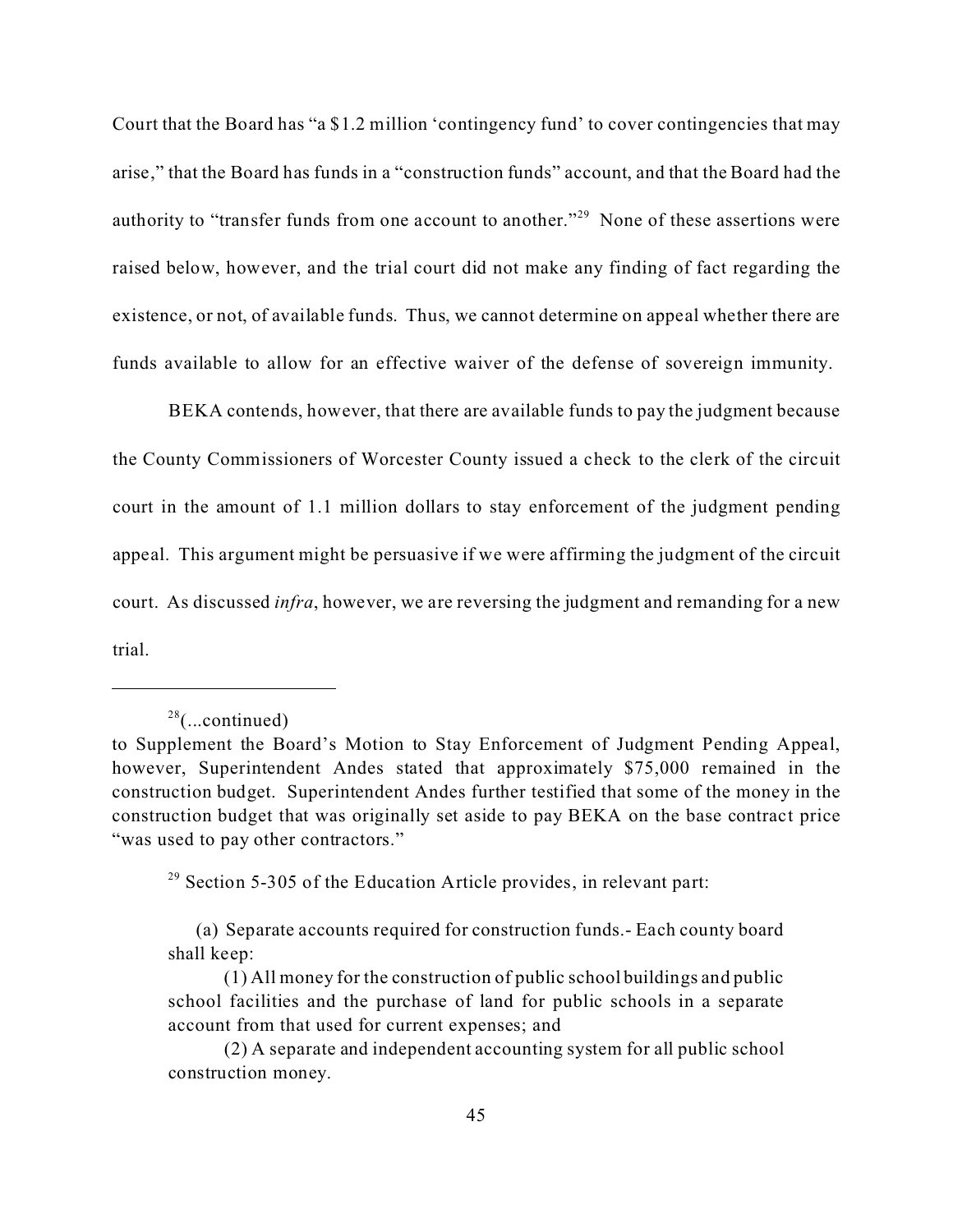The purpose of an appeal bond is to stay execution of the judgment pending appeal. *Kvedera v. Mondravisky*, 149 Md. 374, 383 (1926). If the judgment is affirmed, the obligors on the bond must pay the judgment. *Id.* at 384. If the judgment is reversed, however, "the obligation of the appeal bond becomes void." *Nat'l Surety Co. v. Schafer*, 140 P. 199, 202 (Colo. 1914). *Accord Kennedy v. Miller*, 528 N.E.2d 406, 410 (Ill. 1988) (when money judgment reversed, defendant not thereafter liable on its appeal bond for satisfaction of the reversed judgment or any new judgment that may be entered against it on retrial); *Spooner Constr. & Tree Serv., Inc. v. Maner*, 66 P.3d 263, 277 (Mont. 2003) (where judgment for which bond was posted was not affirmed, bond must be permitted to lapse, and it does not remain effective on remand); *Amwest Surety Ins. Co. v. Graham*, 949 S.W.2d 724, 727 (Tex. App. 1997) (when appellate court reverses judgment, "surety on the bond issued to secure payment of the reversed judgment is released and discharged as a matter of law; it is not liable for a new judgment rendered on remand").

Accordingly, where the deposit made by the County Commissioners was made to stay enforcement of the judgment pending appeal, and this judgment is being reversed, the County has no further liability regarding the reversed judgment. Therefore, the check issued to stay enforcement of the judgment on appeal cannot be counted as funds available for satisfaction of any judgment on remand.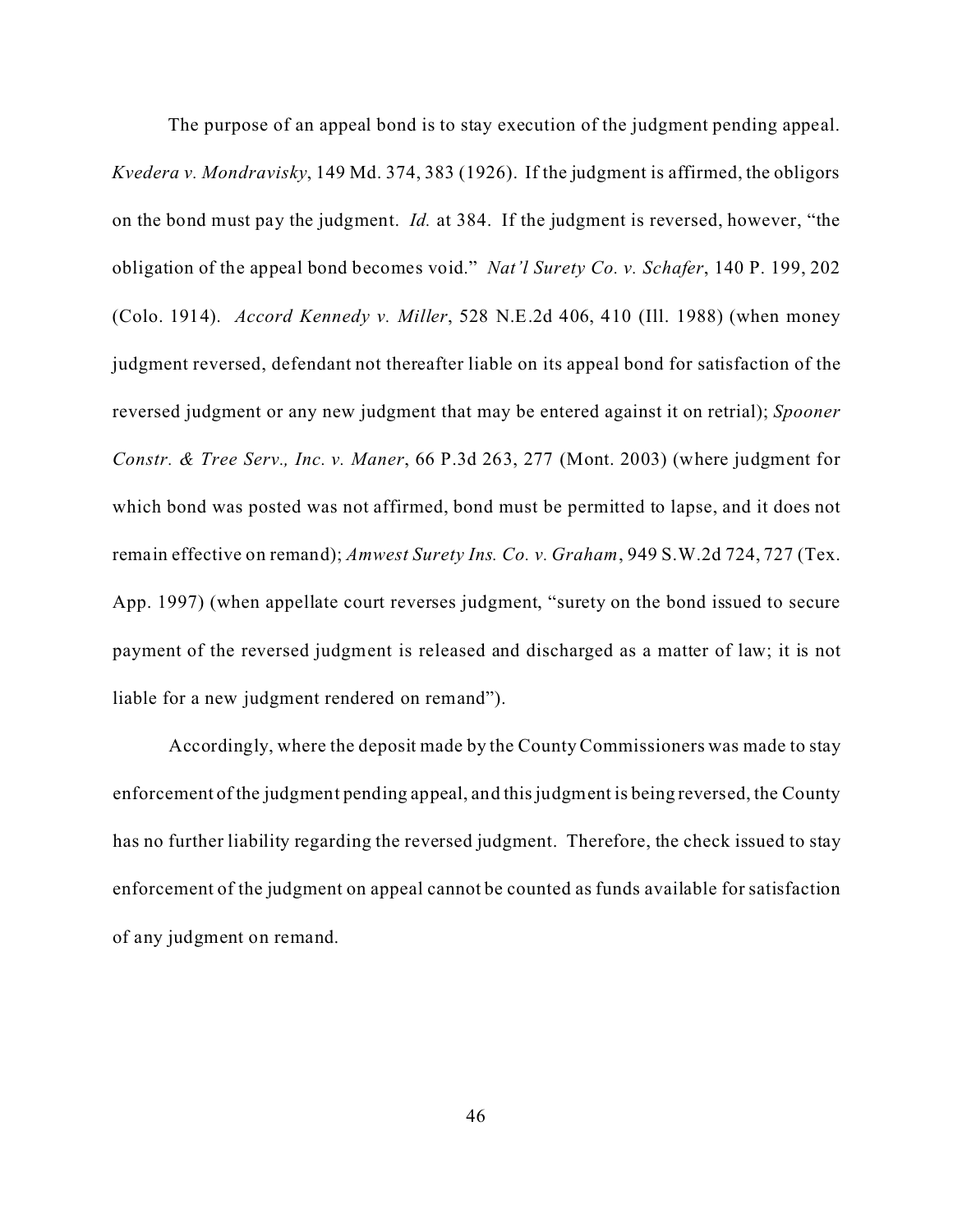Thus, in the event that there is a new trial, and a judgment is entered against the Board on the contract claims, there will need to be evidence presented, and a factual finding by the circuit court, regarding whether there are funds available to satisfy the judgment.

#### **II.**

# **The Board's Recoupment Defense**

The Board next contends that "it was entitled to recoup \$531,080 because certain work under this agreement was not performed by BEKA." It argues that the trial court erred in refusing to allow it "to present its \$531,080 recoupment defense and claim."

The Board asserts that the court improperly struck its amended answers and its counterclaim seeking recoupment on the ground that they were untimely and caused "unfair prejudice" to BEKA. This ruling was erroneous, according to the Board, because the pleadings were not untimely. Moreover, the Board contends that, because it clearly set forth its claim for credits early in the litigation, there was no unfair prejudice to BEKA. Indeed, the Board argues that its recoupment defense was encompassed in its initial answer.

BEKA has a different take on the court's ruling precluding the Board's recoupment claim. It argues that this issue was decided on BEKA's motion for partial summary judgment and, therefore, the issue is not whether the court properly struck "the Boards's late-filed and prejudicial pleadings," but whether the trial court properly granted the motion for summary judgment. BEKA contends that the court properly granted the motion for summary judgment because the Board did not provide any material facts to dispute BEKA's contention that the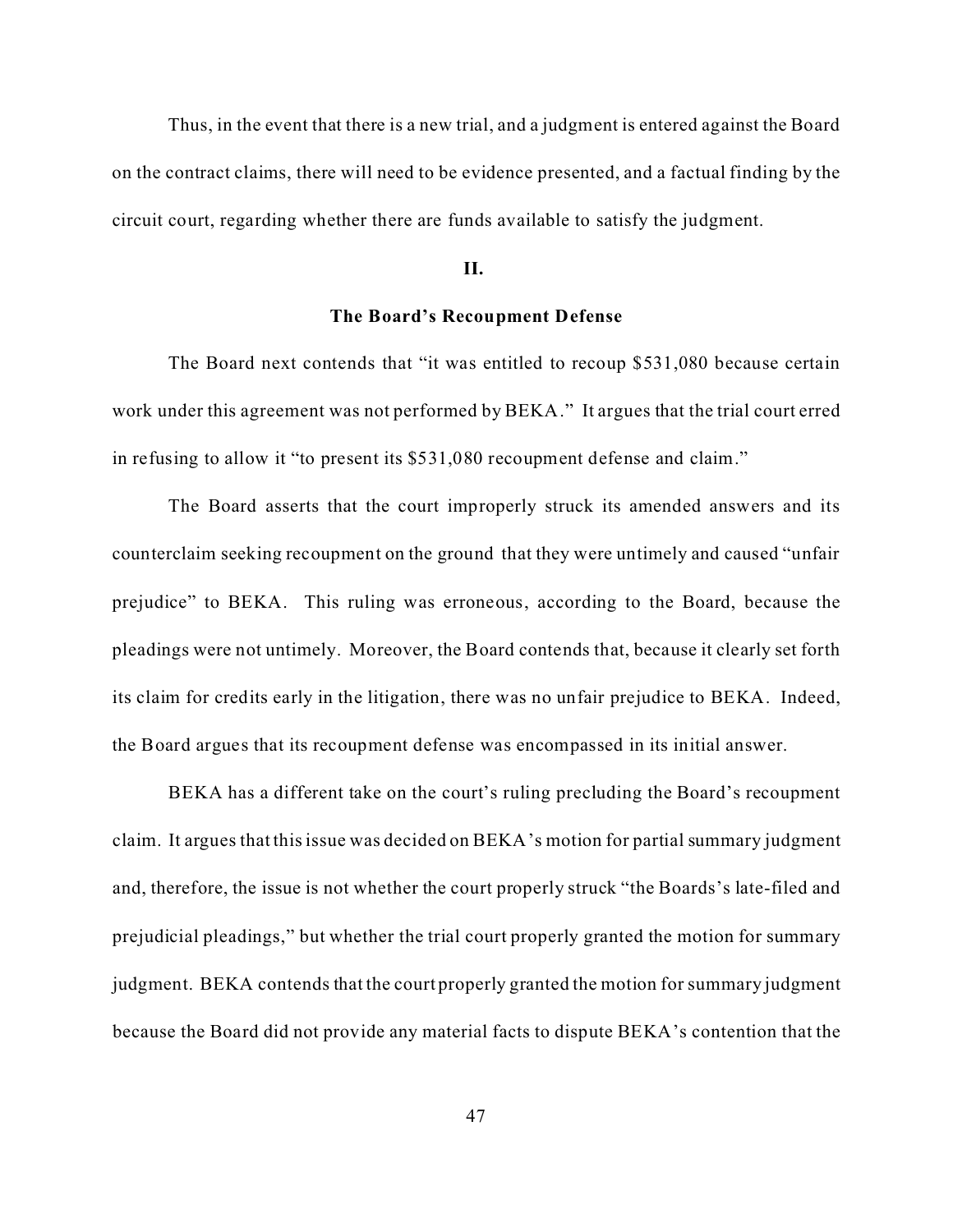Board was not entitled to back charges based on its failure to follow the procedures set forth in the contract for litigating a claim. With regard to the Board's ability to raise the defense of recoupment at trial, BEKA argues that, once the Board no longer had an affirmative claim for recoupment, the court properly precluded the Board from putting on evidence of the back charges. In the alternative, BEKA argues that the trial court did not abuse its discretion when it struck the Board's amended answers and counter-complaint as untimely.

In its reply, the Board vigorously disputes BEKA's contentions, stating that "it was not BEKA's or the trial court's position at the motions hearing or at trial" that the trial court's ruling on BEKA's motion for partial summary judgment eliminated the "Board's defense or claim based on recoupment, credits, back charges and/or set-offs." Rather, the Board contends that the trial court's actions and the absence of a written summary judgment order led it to believe "that its recoupment defense/claim was not decided on the merits on summary judgment." The Board's position is that, under these circumstances, it is unfair and contrary to the record for BEKA to argue that the Board's recoupment claim was disposed of by summary judgment. In addition, the Board argues that, "even if the Court's summary judgment ruling could be interpreted to encompass the recoupment issue, such a ruling would have been erroneous [because] [t]here were triable issues of material fact on this issue as plainly reflected in the record." The Board refers to the affidavit of Mr. Casey, who stated that there were back charges against BEKA and that neither party followed the contract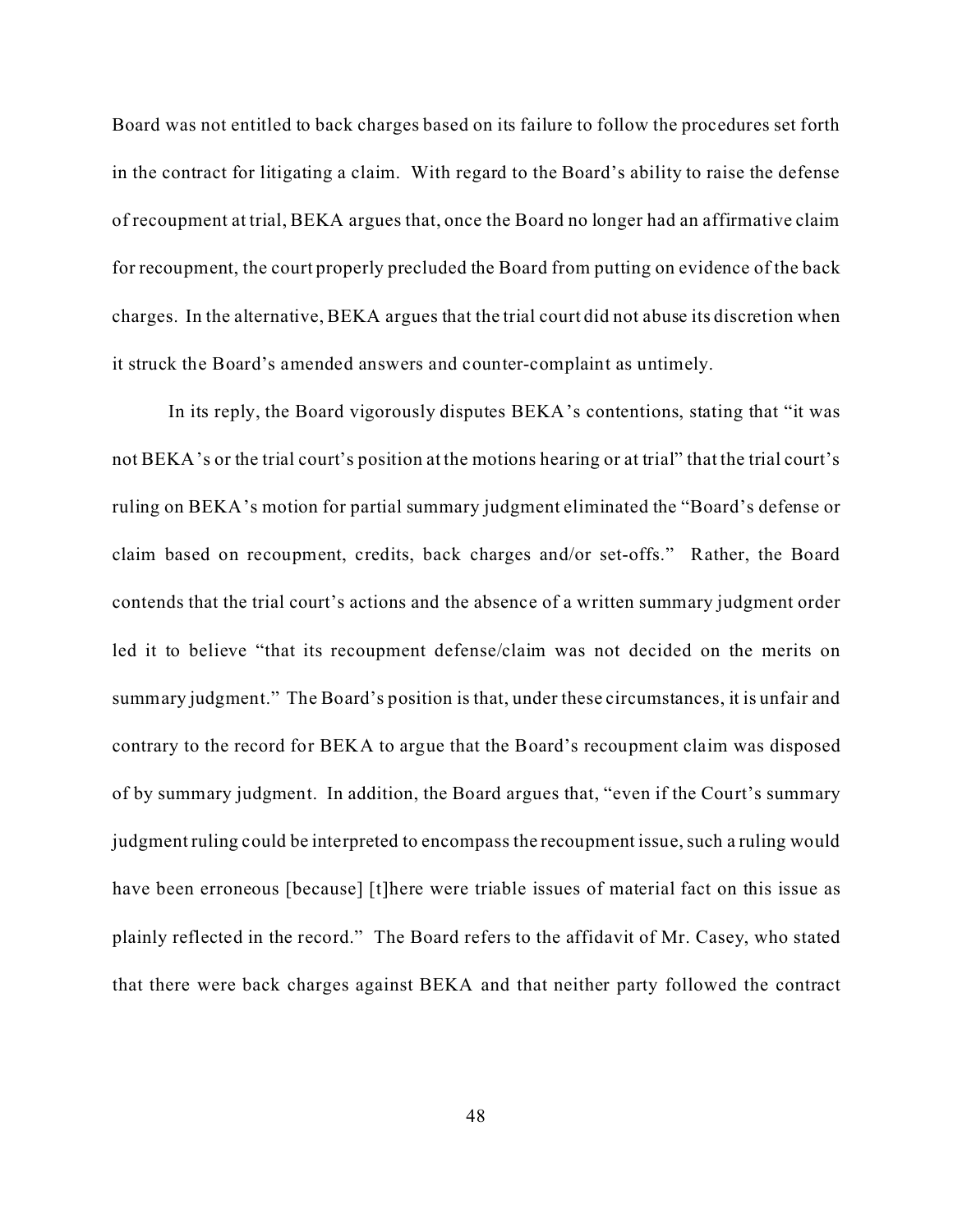requirement for submitting claims, nor did they seem concerned with the failure to comply with the statutory requirements.<sup>30</sup>

### **A. Summary of Proceedings Below**

Because the parties dispute the procedural history leading to the ruling that the Board could not present evidence of its recoupment claim, it is necessary to address exactly what happened below. After reviewing the proceedings, it is clear why there is confusion regarding the basis for the circuit court's ruling.

After the Complaint was filed on December 7, 2007, the Board filed its initial Answer, which generally denied liability. On December 10, 2007, the court issued a Scheduling Order, providing that discovery was to be concluded 30 days before trial. The trial initially was set for June 16-24, 2008, but it subsequently was moved to August 18-26, 2008.

On July 14, 2008, the Board filed an Amended Answer, adding its contention that it was entitled to "credits, backcharges, and/or set-offs (totaling \$531,079.52)." The Amended Answer alleged that BEKA refused or failed to perform the work as set forth in the contract, and as a result, and as it was authorized to do under the contract, the Board had the work performed by other contractors. On July 14, 2008, the Board also filed a Counter-Complaint raising the same claim, that it was entitled to "credits, backcharges, and/or set-offs (totaling \$531,079.52)" against the amount due to BEKA under the Agreement.

 $30$  In a letter to the Board, Mr. Casey specifically stated that "[g]iven the large amount of backcharges against BEKA we do not recommend making any payment until all outstanding issues are settled."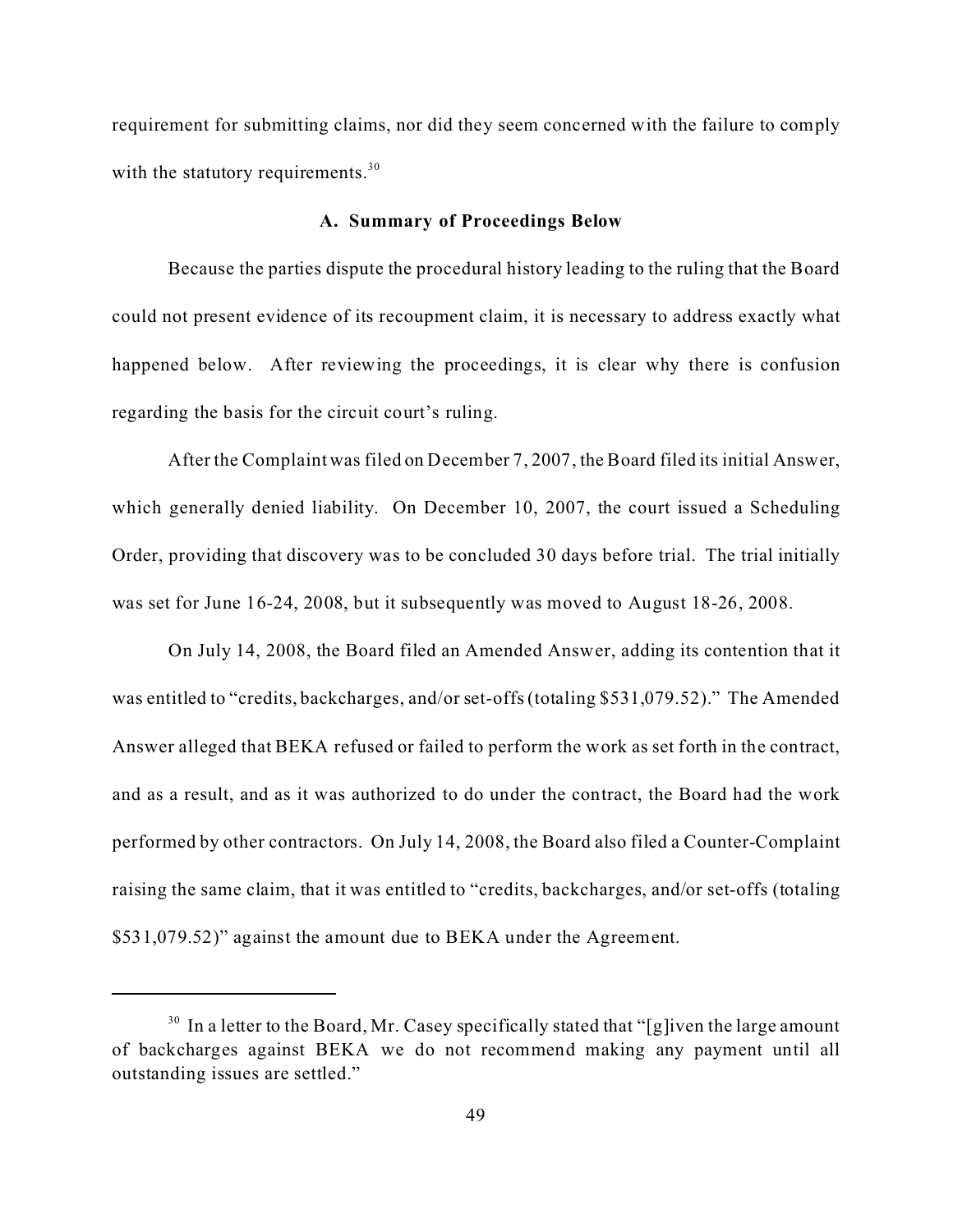On July 18, 2008, BEKA filed a "Motion to Strike Counter-Complaint and Amended Answer," pursuant to Md. Rule  $2-331$ .<sup>31</sup> BEKA asserted that, pursuant to the original Scheduling Order, the discovery deadline was July 18, 2008. It argued that BEKA "w[ould] be extremely prejudiced if this Court allow[ed] the late filing of the Board's Counter-Complaint or Amended Answer, as BEKA w[ould] be unable to conduct discovery on the issues raised in the Board's Counter-Complaint without leave of Court to conduct additional discovery."

The Board disputed that assertion, stating that its counterclaim for "credits, backcharges, and set-offs" had been raised on several occasions, including during discovery conducted by the parties, during the settlement conference, and in conversations between counsel early in the case. It argued that, because BEKA had been informed of its claim, there was no prejudice that may have resulted from the "tardy filing of its Counter-Complaint." With respect to its Amended Answer, the Board contended that it was timely pursuant to the scheduling order, and therefore it was properly filed without leave of the court.<sup>32</sup> The Board

<sup>32</sup> Maryland Rule 2-341 addresses the amendment of pleadings:

(continued...)

 $31$  Maryland Rule 2-331(d) addresses the time for filing counterclaims and crossclaims:

<sup>(</sup>d) *Time for filing*. — If a party files a counterclaim or cross-claim more than 30 days after the time for filing that party's answer, any other party may object to the late filing by a motion to strike filed within 15 days of service of the counterclaim or cross-claim. . . . The court shall grant the motion to strike unless there is a showing that the delay does not prejudice other parties to the action.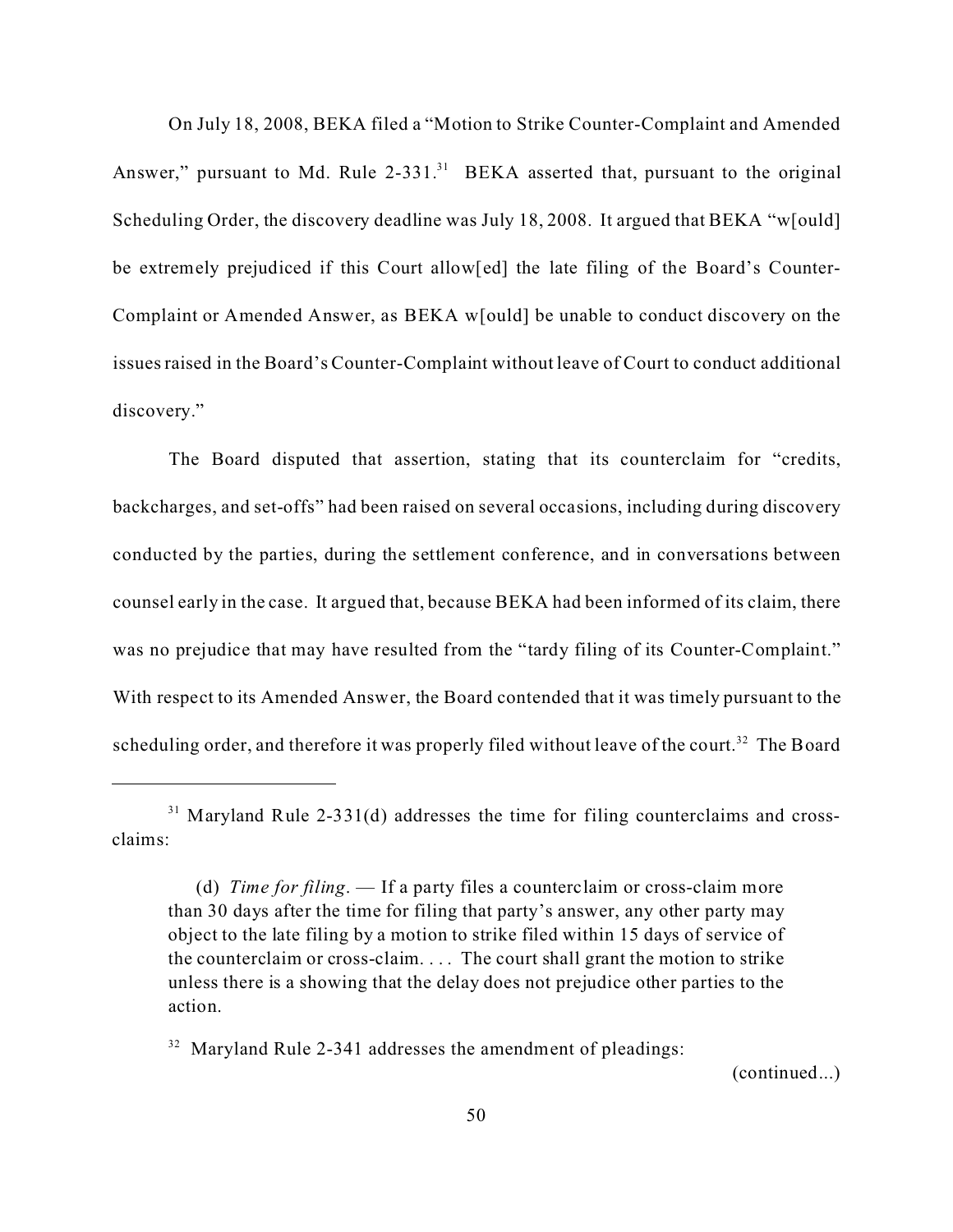argued that the scheduling order required amendments to pleadings to be filed at least 20 days prior to the trial date, and the Amended Answer was filed "over 30 days prior to the trial date."

On July 18, 2008, the Board filed a Second Amended Answer raising the affirmative defenses of assumption of risk and contributory negligence and stating that the Board "was entitled to recoupment credits," in addition to back charges and/or set-offs in the amount of \$531,079.52. BEKA filed a motion to strike the Second Amended Answer, characterizing the Board's amended answer as "nothing more than an untimely counterclaim disguised as an Answer." It argued that it would be extremely prejudicial to BEKA for the court to accept this answer because discovery was then closed. The Board again argued that, pursuant to Md. Rule 2-341(a), it was entitled to amend its answer without leave of the court as long as it was in compliance with the scheduling order.

 $32$ (...continued)

<sup>(</sup>a) *Without leave of court*. — A party may file an amendment to a pleading without leave of court by the date set forth in a scheduling order or, if there is no scheduling order, no later than 30 days before a scheduled trial date. Within 15 days after service of an amendment, any other party to the action may file a motion to strike setting forth reasons why the court should not allow the amendment. . . .

<sup>(</sup>b) *With leave of court*. — A party may file an amendment to a pleading after the dates set forth in section (a) of this Rule only with leave of court. If the amendment introduces new facts or varies the case in a material respect, the new facts or allegations shall be treated as having been denied by the adverse party. The court shall not grant a continuance or mistrial unless the ends of justice so require.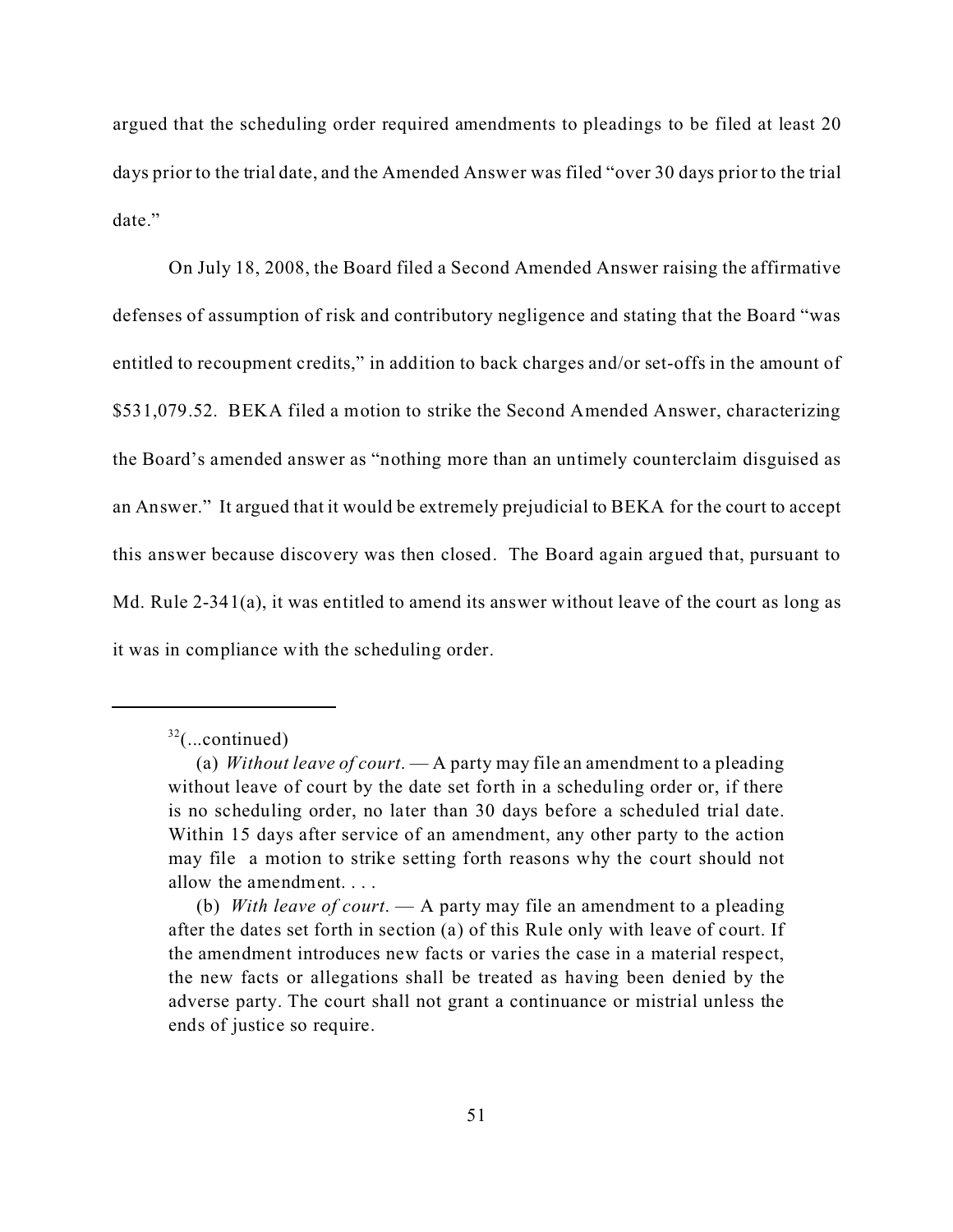On July 29, 2008, BEKA filed a Motion for Partial Summary Judgment on the ground that there was no dispute of material facts regarding: (1) a contract balance of \$361,991.47 owed; (2) \$18,008.19 owed for 15 fully approved proposed change orders; and (3) \$67,487.05 in partial payments that the Board agreed to pay on 13 outstanding PCOs. In addition, BEKA alleged that "there are no material facts in dispute with regard to the impropriety of the backcharges assessed by the Board against BEKA." BEKA argued that "the backcharges asserted against BEKA were not pursued in accordance with the contract," and therefore, "the undisputed facts show that the Board waived its right to make these claims under the contract by failing to pursue the contractual procedures for preserving [them]."

On August 18, 2008, the Board filed a Response to BEKA's Motion for Partial Summary Judgment, stating that, "[w]hile it is true that many of the counts in [BEKA's] Complaint are not disputed by [the Board], that does not equate to [BEKA] being entitled to summary judgment in any amount because [the Board] has a claim for recoupment amounts, credits, backcharges and setoff totaling \$531,980." The Board argued that, "[u]ntil the Court receives evidence on [the Board's] recoupment amounts, credits, backcharges and offsets, asserted as both defense(s) and counterclaim(s), no decision can be made or judgment entered with respect to a monetary award to [the Board.]" The Board attached a September 11, 2007, letter from Mr. Casey, the architect on the OCES project, which stated that he recommended that the Board make no payment to BEKA at that time, "[g]iven the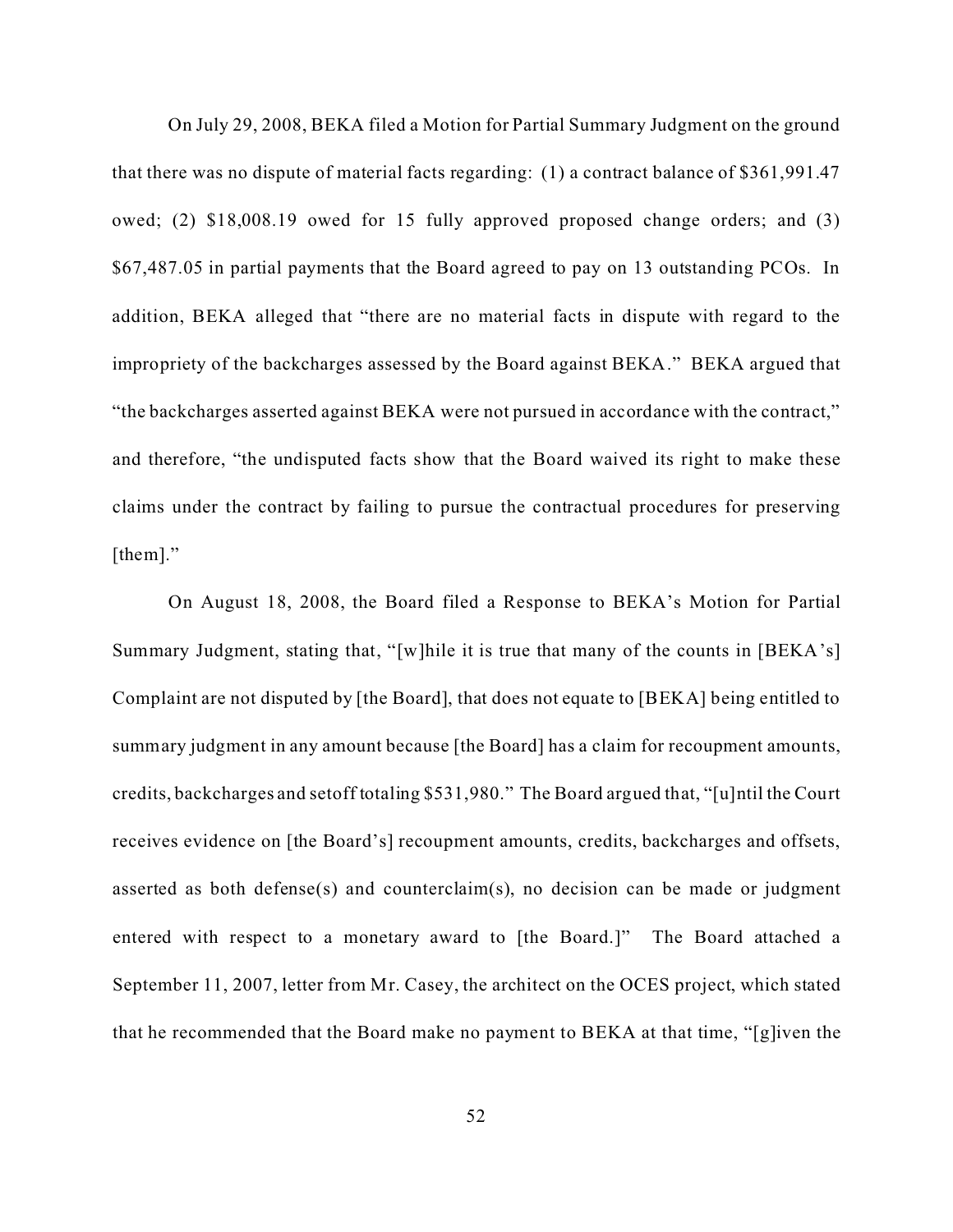large amount of backcharges against BEKA." The Board further supplemented its response with Mr. Casey's affidavit, which stated: "Neither BEKA nor [the Board] adhered to the strict time limits or process for submitting PCOs or claims to me, and, until several months before litigation being initiated, neither party offered significant complaints about the lack of adherence to the time limits or process."

On July 29, 2008, the same day that it filed the Motion for Summary Judgment, BEKA filed a Motion *in Limine* to Exclude Evidence of Defendant's Backcharges, alleging that the Board had not provided sufficient information on these claims. Although the Board disputed this claim, it filed a motion for continuance, noting that BEKA had three pending motions before the court seeking to prevent the Board from claiming or presenting evidence of recoupment, credits, back charges or set-offs, and stating that, "if any of the three motions filed by [BEKA] are determined by the Court to have merit, the Board was requesting "that the case be continued and that the Court order the parties to mediation." On August 13, 2008, the circuit court ordered that the trial be continued from August 18, 2008, to October 6, 2008, and it further ordered that the parties attend mediation.<sup>33</sup>

On August 12, 2008, the Board filed a Third Amended Answer, which was identical to its prior answers, except that it added the affirmative defense of governmental immunity. BEKA again filed a motion to strike the Board's latest answer, stating that it had been "severely prejudiced by the Board's delay in filing its counterclaim, which has been

<sup>&</sup>lt;sup>33</sup> Counsel for the Board advised that mediation occurred in August 2008. Obviously, it was unsuccessful.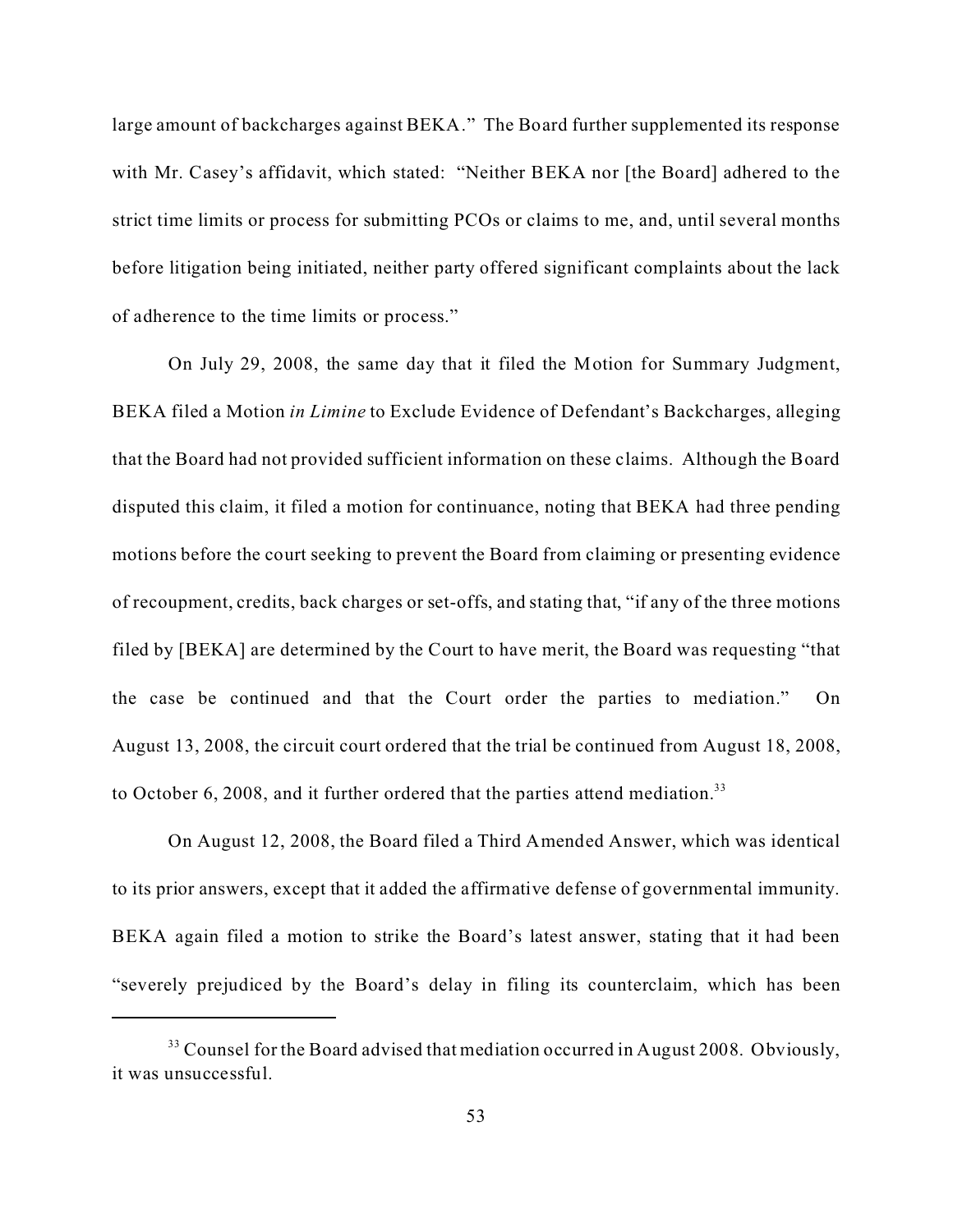disguised as its Third Amended Answer." The Board responded that "[t]he continuance of the trial date re-set the deadlines as set forth in the Court's scheduling Order," and it argued that the motion was "timely under the revised schedule for the case."

On September 18, 2008, the circuit court held a hearing on the motions. The court granted BEKA's Motion to Strike the Board's Counter-Complaint and Amended Answer, stating that "[t]he fact that discovery closed just four days before the Board's filing of its Countercomplaint unfairly prejudiced BEKA, and the Board's Countercomplaint and Amended Answer are stricken."

Next, the court addressed BEKA's Motion for Partial Summary Judgment. BEKA argued that it was undisputed that there was a contract balance of \$361,991.47 due on the original contract. It also argued that summary judgment was appropriate regarding the PCOs. With respect to the Board's recoupment claim and defense, BEKA contended that "the backcharges are completely out for many reasons, but, most importantly, the Board did not follow the contract." Specifically, it argued that a party making a claim for the payment of money was required to give notice and "back-up for the claim" within a certain time frame, and that "submission and a ruling by the architect on a claim of back-charges, is a condition precedent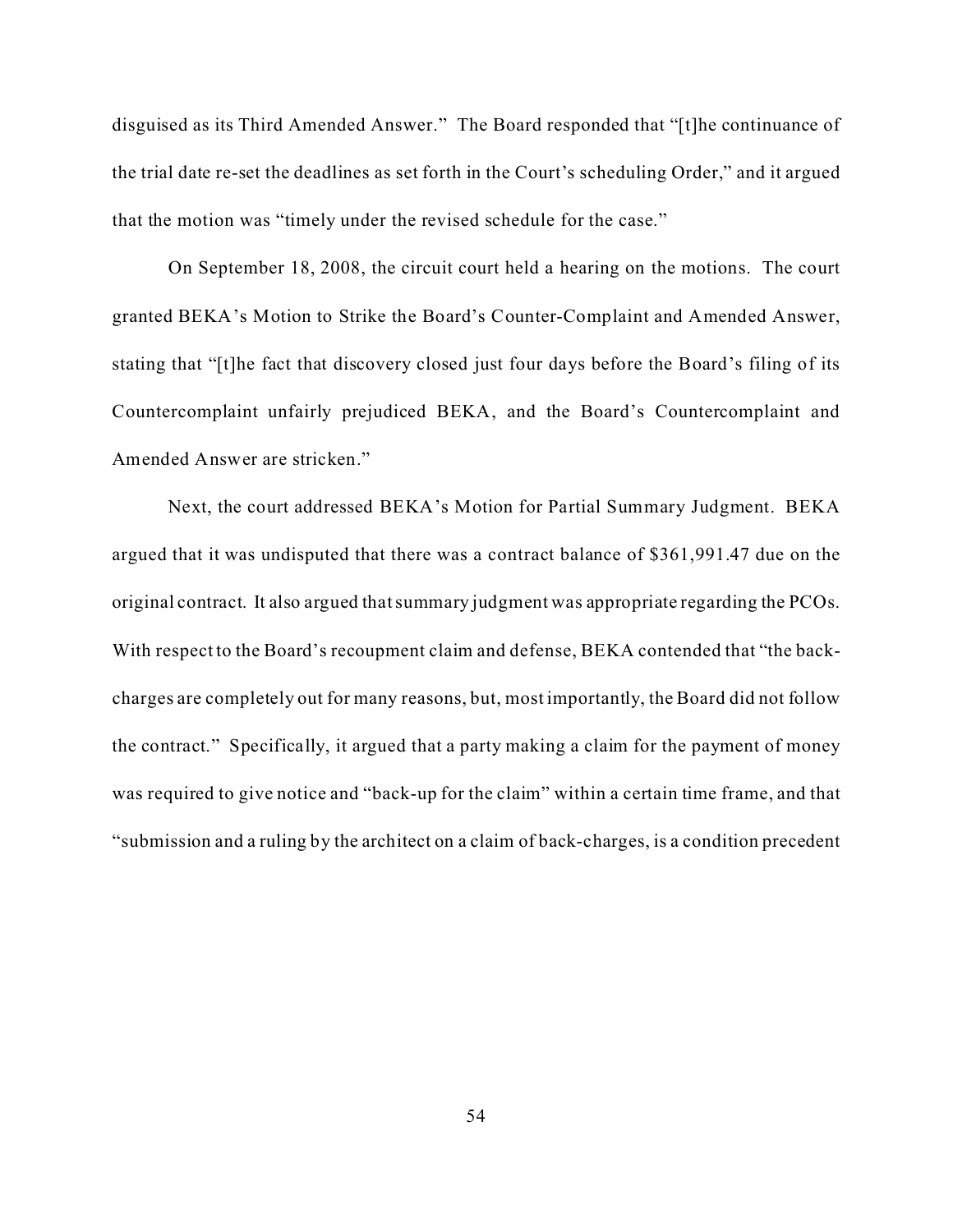to litigation."<sup>34</sup> BEKA contended that the Board did not follow these procedures, and the claim for back-charges was "not ripe for litigation."

In response, the Board first attempted to clarify what was at issue before the court, noting that BEKA's Motion for Summary Judgment appeared to be addressing the recoupment claim/defense that was used in the Board's counter-complaint and Amended Answer, which the court had stricken as untimely. Receiving no clarification, the Board addressed the issue of recoupment, stating that the contract provided that no amount was due until all issues of credits and back charges were resolved. It argued that, "until this Court hears the whole case and determines a final amount due, it would be inappropriate or error for the Court to enter a judgment for BEKA." BEKA noted in rebuttal that the Board did not address BEKA's argument that it failed to "adhere to the contract provisions for asserting a claim."

The court then ruled as follows:

All right. Here's the way I see it, BEKA's Motion for Partial Summary Judgment should be denied as it relates to outstanding PCOs.

<sup>&</sup>lt;sup>34</sup> The contract provided, in this regard:

**Section 4.7.1** Definition: Claim is a demand or assertion by one of the parties seeking, as a matter of right, adjustment or interpretation of Contract terms, payment of money, extension of time or other relief with respect to the terms of the Contract. The term "Claim" also includes other disputes and matters in question between the Owner and Contractor arising out of or relating to the Contract. Claims must be made by written notice on the Contractor's stationary[.] [M]eeting minutes and facsimile transmission will not be considered written notice. The responsibility to substantiate Claims shall rest with the party making the Claim.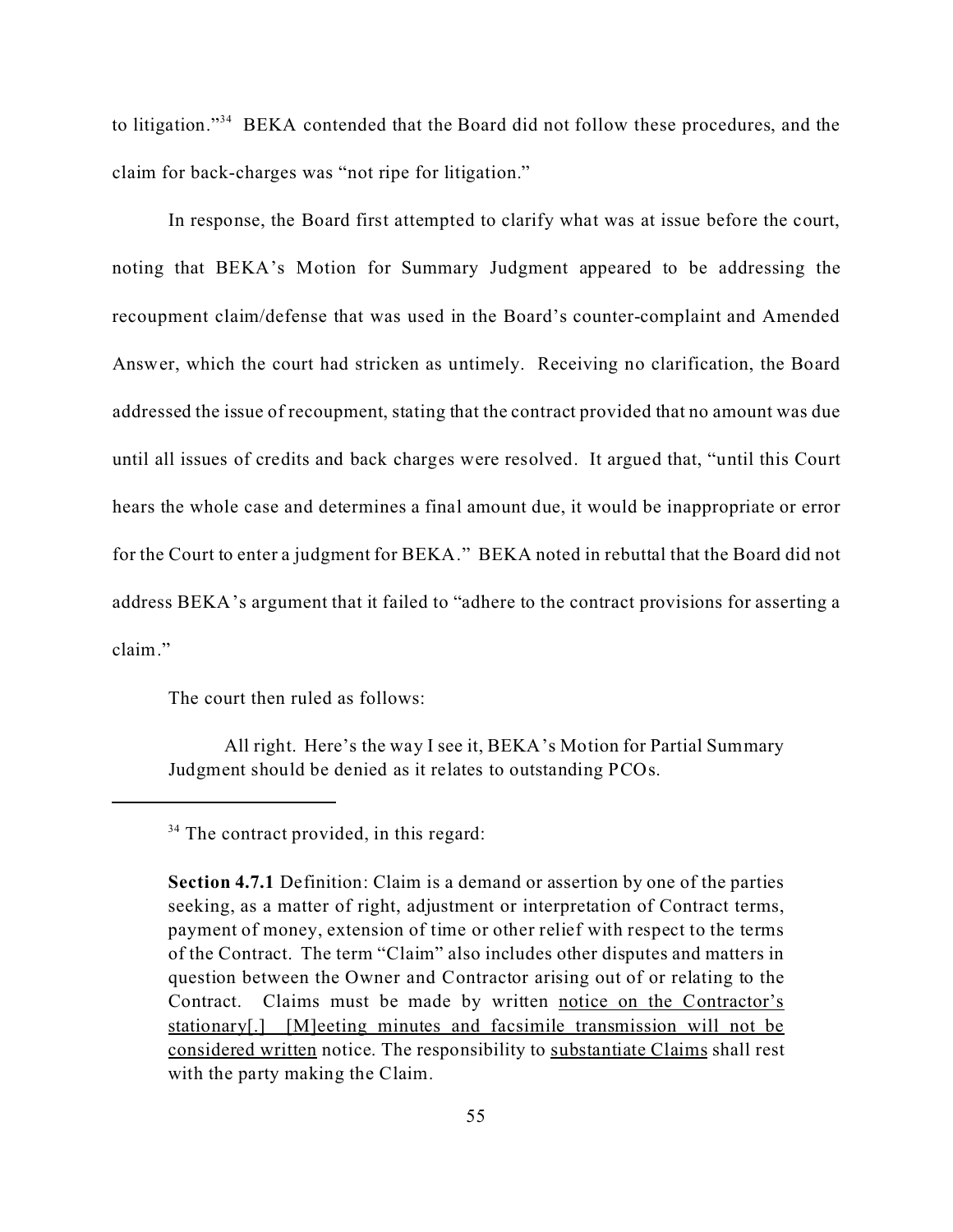If the Board's counterclaim for back-charges is stricken, then the Motion for Partial Summary Judgment should be granted as it pertains to the remaining contract balance, as the Board has failed to provide any reason for not paying the \$361,991.47 that still remains due under the original contract.

The clause in the general conditions that provide for withholding of payment does not apply to this amount because, even if the Board is required to make payment on any of the outstanding PCOs, BEKA is still owed the contract balance.

As to BEKA's Request for Summary Judgment on the issue of credits, back-charges and setoffs, the Board failed to address BEKA's argument that it did not adhere to the contract provisions for asserting a claim and the Board should be precluded from raising the issue at this time.

The Board advised the court that it had responded to BEKA's argument, pointing to the affidavit of the architect, which stated that both sides were untimely in submitting claims and that neither side had complained about the failure to strictly comply with the terms of the contact. The court stated that this document did not change its ruling.

The court then began to address BEKA's Motion to Strike the Board's Second Amended Answer. Counsel for the Board again tried to clarify the basis for the court's earlier rulings, stating that he thought that when the court struck the counter-complaint, it was also striking the Board's amended answers. Neither counsel for BEKA nor the court could recall the scope of the earlier ruling. Counsel for BEKA suggested, however, that the earlier ruling addressed only the initial amended answer, but the rationale for striking that answer, based on its late filing, applied to the second and third amended answers. Counsel for the Board stated that he amended the answer three different times, and "in each instance they were filed well within the Scheduling Order requirement, well within the Maryland Rule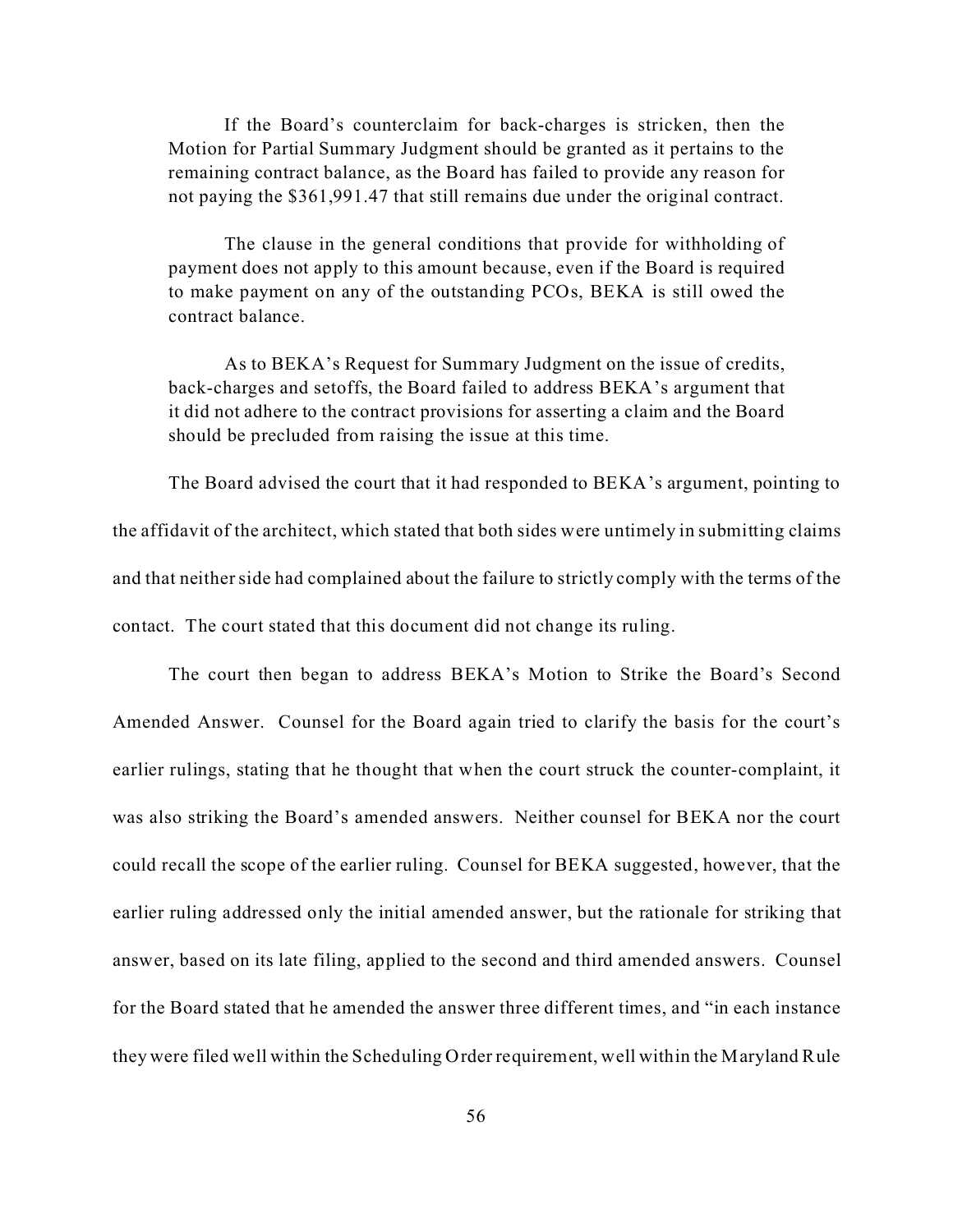requirement." Accordingly, counsel asked that the court deny BEKA's motion to strike these amended answers.

The court subsequently denied BEKA's Motion to Strike the Board's Second and

Third Amended Answers and the following exchange between BEKA and the court ensued:

[BEKA]: You're denying the Motion to Strike?

COURT: I'm denying your last motion.

[BEKA]: Well, Your Honor, just for point of clarification, the original ruling by the Court was that the Amended Answer as originally filed was – that the Motion to Strike that was granted. And if the Amended Answer was – where there was an Amended Answer filed subsequent, that the prejudice remains the same, so we should have, to be consistent, the same ruling with regard to subsequent pleadings which contained the same amendment – Amended Answer and –

After further discussion, the court stated: "My original ruling is going to stand."

The court then heard argument on BEKA's Motion *in Limine* to Exclude Evidence of the Board's Back-Charges. BEKA moved to strike on the basis that they had "no way of dealing with it in terms of discovery" and because "the back-charges have already been stricken." The Board argued that it wanted to present the recoupment defense "to whittle down the amount" to which BEKA was entitled because, "to the extent BEKA didn't do work, it shouldn't get paid for it under the contract." BEKA responded again that the Board had not produced documents in discovery in support of its recoupment claim.

At the conclusion of the argument of counsel, the following dialogue took place: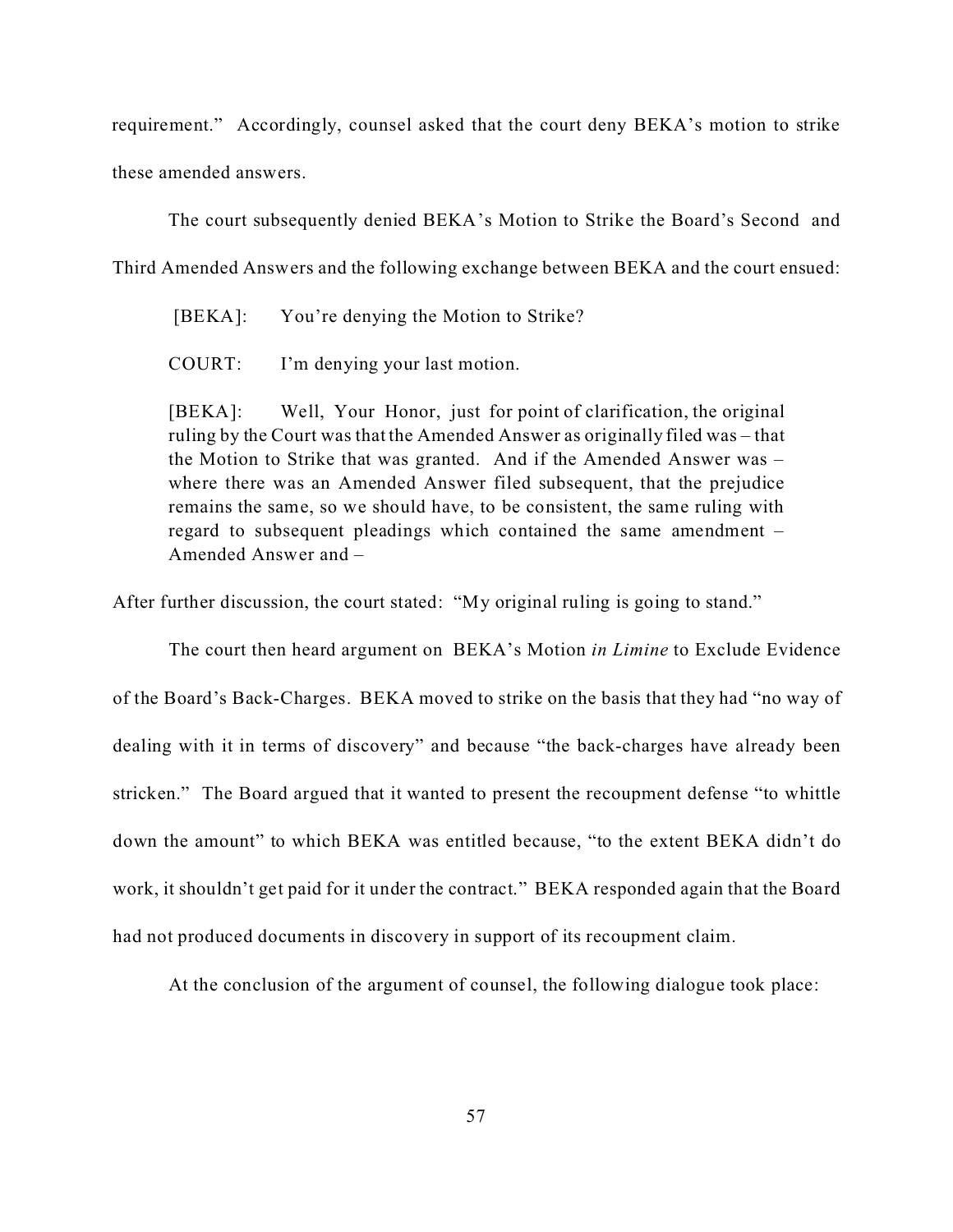COURT: So what do you want me to do?

[BEKA]: Well, Your Honor, what I want you to do is exclude this – to grant our motion to strike this evidence.

COURT: I thought the motion  $-$ 

[BOARD]: Your Honor, if I could –

COURT: – was to strike Board's Second Amended Answer?

[BOARD]: We're on the Motion in Limine, Your Honor. We're on the Motion in Limine.

[BEKA]: Right, right.

COURT: To exclude evidence of the Board's back-charges?

[BOARD]: Yes, sir; that's where we are.

[BEKA]: That's correct, Your Honor. That's – that's –

[BEKA]: Right, Your Honor. And the back-charges have already been stricken by Your Honor's prior ruling.

- COURT: So I say, if that's been done –
- [BEKA]: Right.

[BOARD]: Well, but the – we're now talking about more general evidence that goes to our defense, Your Honor. You've agreed that the Answers that we filed could remain, and one of our defenses is the recoupment.

Your Honor, if you could appreciate that all the documents that support any position that the Board is taking that BEKA didn't do the work and so shouldn't get paid for it has been in the hands of BEKA, both from the Board's documents, as well as the construction manager's documents, and they've had it since February, March, April, when they did all the photocopying at the Board and at SPN.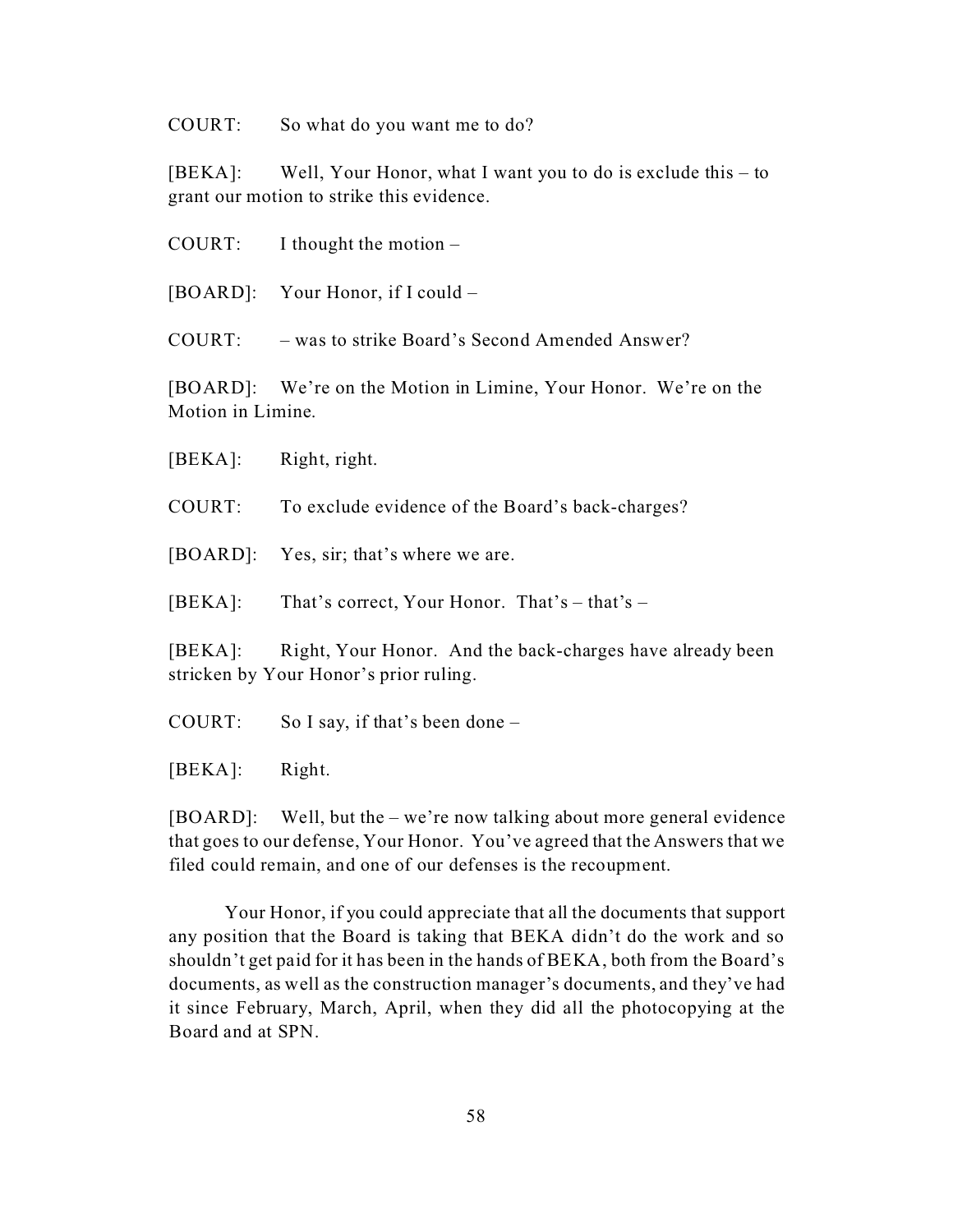So there's nothing new that we want to present on this issue. It's simply old evidence, old documents that they've had. We produced it, SPN produced it and a number of contractors produced it. And Mr. O'Brien, in all of the depositions, questioned each witness about most of, if not all of, what we're talking about.

So there is absolutely no prejudice. It's simply our  $-$  as I showed you on that Exhibit 1 for the hearing, it's our support for why they don't get paid for work they didn't do.

COURT: I'm going to reserve judgment on that until the trial, which will take place in two weeks.

On October 6, 2008, the Board filed a Motion for Reconsideration of, to Alter or Amend, or to Vacate the Court's Order Granting Partial Summary Judgment in BEKA's Favor, arguing that the judgment "should be reconsidered, revised, and/or vacated, because the Court has not yet heard evidence on, considered, or ruled upon [it's] defense of 'recoupment, back charges, credits, and set-offs' in the amount of \$531,080.00." The Board argued that it "should be given an opportunity at trial – in particular, through its recoupment defense – to challenge [BEKA's] entitlement to any amount it seeks."

Prior to the start of the trial that day, BEKA reiterated its previous requests: (1) that the court strike the Board's second and third amended answers, which the court had previously denied; and (2) that the court bar any evidence of recoupment as an affirmative defense, which the court had reserved ruling on at the motions hearing on September 18, 2008. The basis of BEKA's renewed request was twofold: (1) the court's striking of the Board's Counter-Complaint, which asserted recoupment as an affirmative claim, precluded it from asserting recoupment as a defense; and (2) the second and third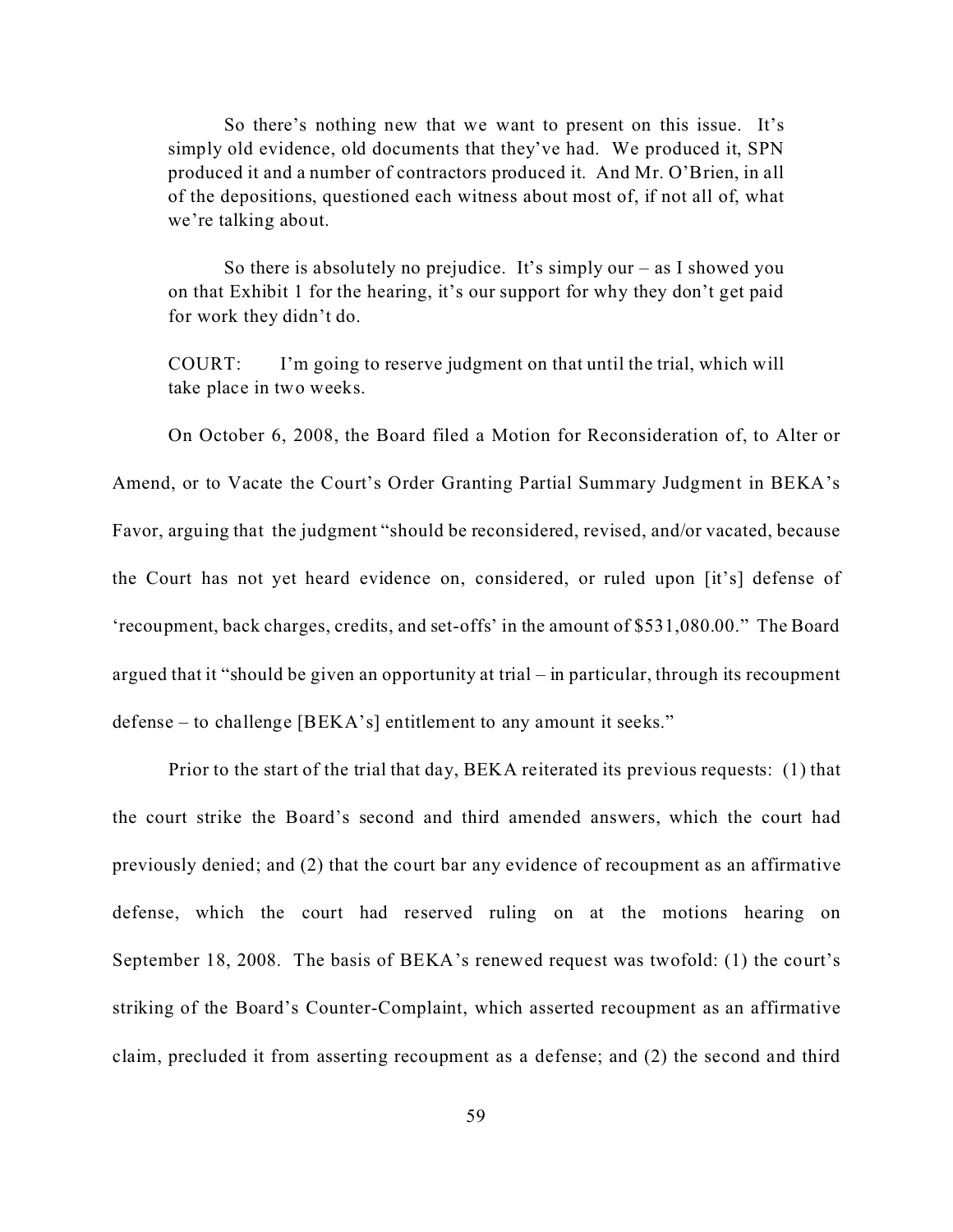amended answers should be stricken as unfairly prejudicial, just as the Board's Counter-Complaint and initial amended answer had been. The Board responded that the second and third amended answers were timely filed, in accordance with both the Maryland Rules and the Scheduling Order, that there was no prejudice by their filing, and that the general issue plea asserted in the Board's original answer raised the issue of recoupment.

The court then struck the second and third amended answers and barred "any evidence of recoupment as an affirmative answer." The court did not state on the record the reasons for its ruling, but comments that it made suggest that it was based on a finding that the issue of recoupment was not timely raised. The court stated that "we've been fooling around with this case for three years now and that's why I'm here to dispose of the case."<sup>35</sup>

After the court issued its ruling, the Board asked for further clarification:

[BOARD]: Your Honor, a point of clarification. I understand you struck my second and third amended answers.

COURT: Correct.

[BOARD]: But I take it that you also made an even further ruling and that you are striking our ability to put anything on with respect to recoupment?

COURT: That's correct.

[BOARD]: And the basis for that is, Your Honor?

COURT: I've given the basis for it.

<sup>&</sup>lt;sup>35</sup> The trial court previously had made comments about delay in the case, stating "somebody has been delaying this beyond compare," and "that's been the name of this case, postpone, postpone, postpone." These comments are curious, given that trial occurred less than one year after the complaint was filed.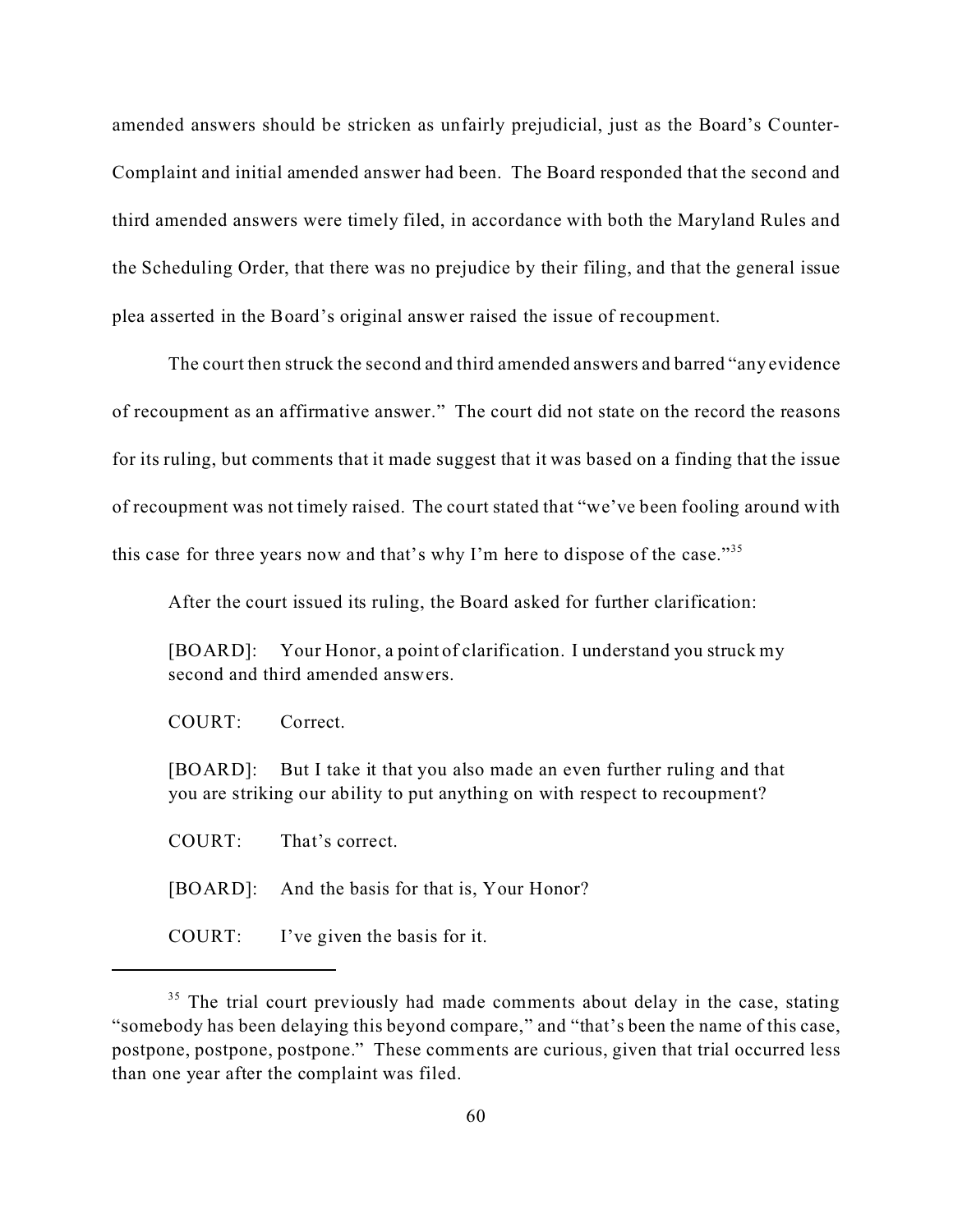[BOARD]: Could you enlighten me? I –

COURT: No, just have a seat. Anything else you want to say?

[BOARD]: I don't know the basis for striking the recoupment.

COURT: Well, I'm sorry. Anything else?

[BOARD]: Well, no, not at this point.

During the Board's closing argument, the Board's ability to present evidence relating

to its claim and defense of recoupment was again discussed:

[BOARD]: We're furthermore, Your Honor, behind the eight ball to use a phrase because when we came to court on Monday we fully intended in reliance on the Court's ruling on September 18, 2008 to pursue our setoff, recoupment, back charges, and credits as a defense as allowed by Maryland Law. We relied on the Court's ruling on September 18th where you did not strike our second amended answer and you didn't strike our third amended answer. But on Monday we were surprised to come into this court and have [BEKA] stand up and ask you to in effect change that ruling which you did. So the point is the Board has not been able to present to Your Honor our defenses which are - -

- COURT: All right. Well, let's present it now.
- [BOARD]: Well, I can't because the case is finished.
- COURT: No, that's just more delay.

# **B. Discussion of Court's Ruling**

Before addressing the propriety of the court's ruling, we will discuss the nature of a recoupment claim. The Court of Appeals has explained recoupment as "a diminution or a complete counterbalancing of the adversary's claim based upon circumstances arising out of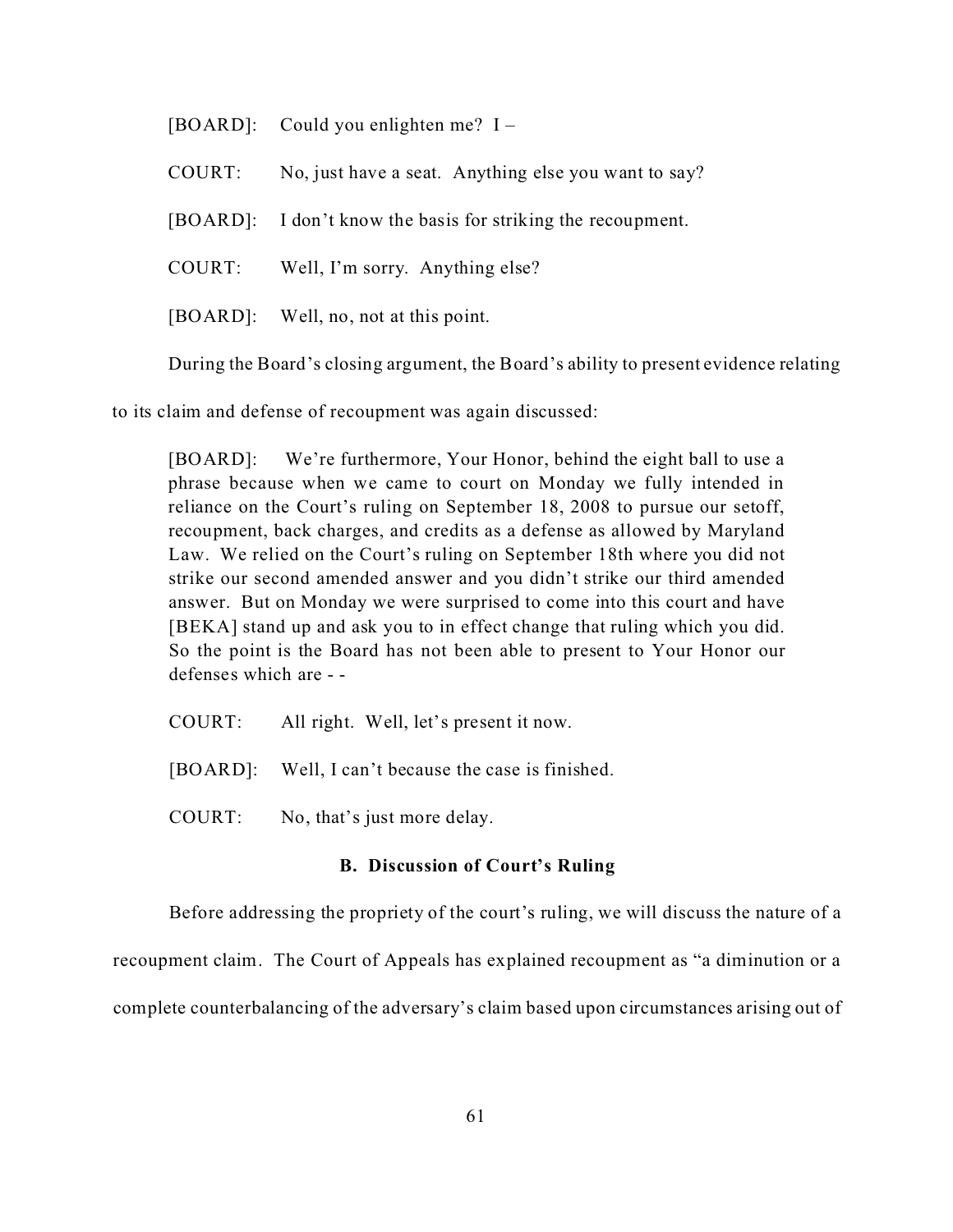the same transaction on which the adversary's claim is based . . . ." *Imbesi v. Carpenter Realty Corp.*, 357 Md. 375, 380 (2000). This Court has stated:

Recoupment is sometimes spoken of as a rule of strict justice, or as based on the principle that it is just to settle both sides of a transaction at once. . . . The doctrine of recoupment does not allow one transaction to be offset against another, but only permits a transaction which is made the subject of suit by the plaintiff to be examined in all its aspects and a judgment to be rendered that *does justice in view of the transaction as a whole*.

Recoupment exists in equity as well as at common law, and has been said to be *equitable in nature. It reduces the claim affirmatively urged so far as in reason and conscience it ought*.

*Smith v. Smith*, 79 Md. App. 650, 662 (1989) (quoting 20 AM. JUR. 2D, *Counterclaim, Recoupment and Setoff* § 6 (1965)).

The ruling at issue is the trial court's ruling on the day of trial granting BEKA's motion *in limine* to exclude evidence of the Board's recoupment claim. We review this type of decision under an abuse of discretion standard. *Saxon Mortgage Servs. v. Harrison*, 186 Md. App. 228, 252 (2009). Judicial discretion has been explained as "'a composite of many things, among which are conclusions drawn from objective criteria; it means a sound judgment exercised with regard to what is right under the circumstances and without doing so arbitrarily or capriciously.'" *State v. Wilkins*, 393 Md. 269, 279 (2006) (quoting *Gunning v. State*, 347 Md. 332, 351 (1997)). This abuse of discretion standard "'requires a trial judge to use his or her discretion soundly and the record must reflect the exercise of that discretion.'" *Cooley v. State*, 385 Md. 165, 175 (2005) (quoting *Jenkins v. State*, 375 Md. 284, 295 (2003)).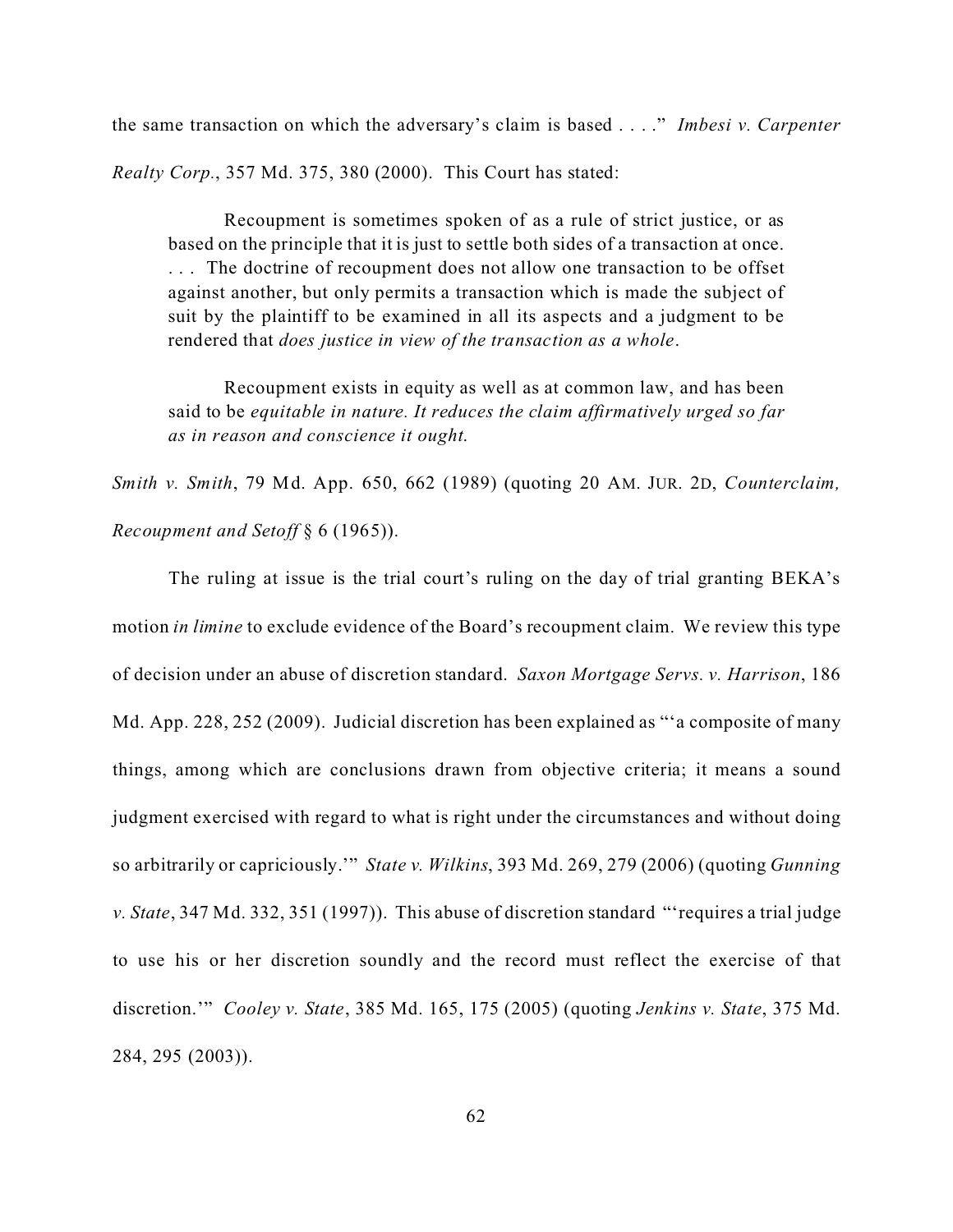As explained, the parties here take completely different positions regarding the basis for the court's ruling excluding evidence of the Board's recoupment defense. In light of the procedural history, set forth, *supra*, this is not surprising. The court initially struck the counter-complaint and amended answer alleging recoupment and setoff, finding that they were untimely and unfairly prejudicial. It then granted BEKA's request for summary judgment, ruling that the Board was precluded from raising the issue of credits, back-charges and setoff's. Subsequent to these rulings, however, the court denied BEKA's motion to strike the Board's second and third amended answers, which raised the defense of recoupment, and were filed after the initial amended answer. The court then addressed BEKA's motion *in limine* to exclude evidence of the Board's back-charges, which BEKA contends had already been disposed of by the motion for summary judgment, and reserved on this motion. At trial, the court reversed course again and struck the second and third amended answers and barred "any evidence of recoupment as an affirmative defense." When counsel for the Board asked for clarification regarding the basis for the decision, the court refused to explain, stating that it had already given the reason. And finally, after all the evidence was presented, and the Board was giving its closing argument, discussing its inability to present its recoupment defense, the court inexplicably said "present it now."

On this record, we are unable to determine the basis for the court's ruling excluding the Board's evidence of recoupment. The inherent contradictions in the court's statements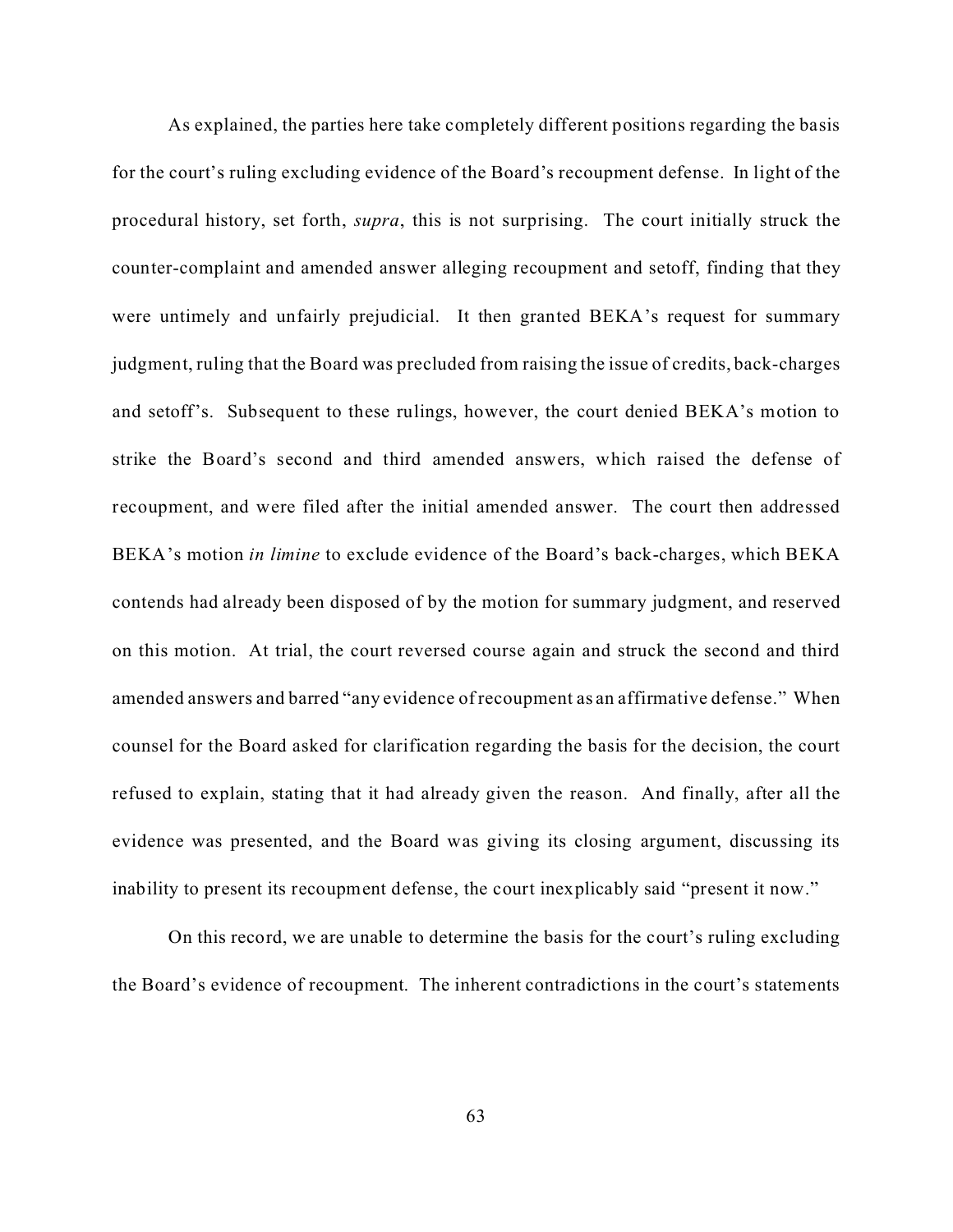indicate that there was not a sound exercise of discretion in excluding this evidence. Accordingly, we find an abuse of discretion.

Moreover, to the extent that any basis for the ruling could be gleaned from the record, it suggests that the ruling may have been based on a finding that the recoupment issue was not timely raised. If that was the trial court's finding, it was erroneous. Even if the counterclaim and amended answers were untimely, we agree with the Board that its initial answer preserved the defense.

The Board characterizes its initial answer as a general issue plea and argues that a general issue plea properly raises the defense of recoupment. *See Billingsly v. Kelly*, 261 Md. 116, 121 (1971) (recoupment allowable under general issue plea when claim arises from same contract). The general issue plea, however, "was deleted in the 1984 rules revision." JOHN A. LYNCH & RICHARD W. BOURNE, MODERN MARYLAND CIVIL PROCEDURE § 6.7(c)(1) (2004). Nevertheless, Md. Rule 2-323(d) "retains the general issue plea of common law pleading." *Ben Lewis Plumbing, Heating & Air Conditioning, Inc. v. Liberty Mut. Ins. Co.*, 354 Md. 452, 466 (1999). Rule 2-323(d) allows for a general denial in certain types of cases, providing: "When the action in any count is for breach of contract, debt, or tort and the claim for relief is for money only, a party may answer that count by a general denial of liability."

In *Ben Lewis*, the Court of Appeals stated: "In the causes specified in § (d) in which a general denial is filed, it is not necessary for the pleader to assert 'every defense of law or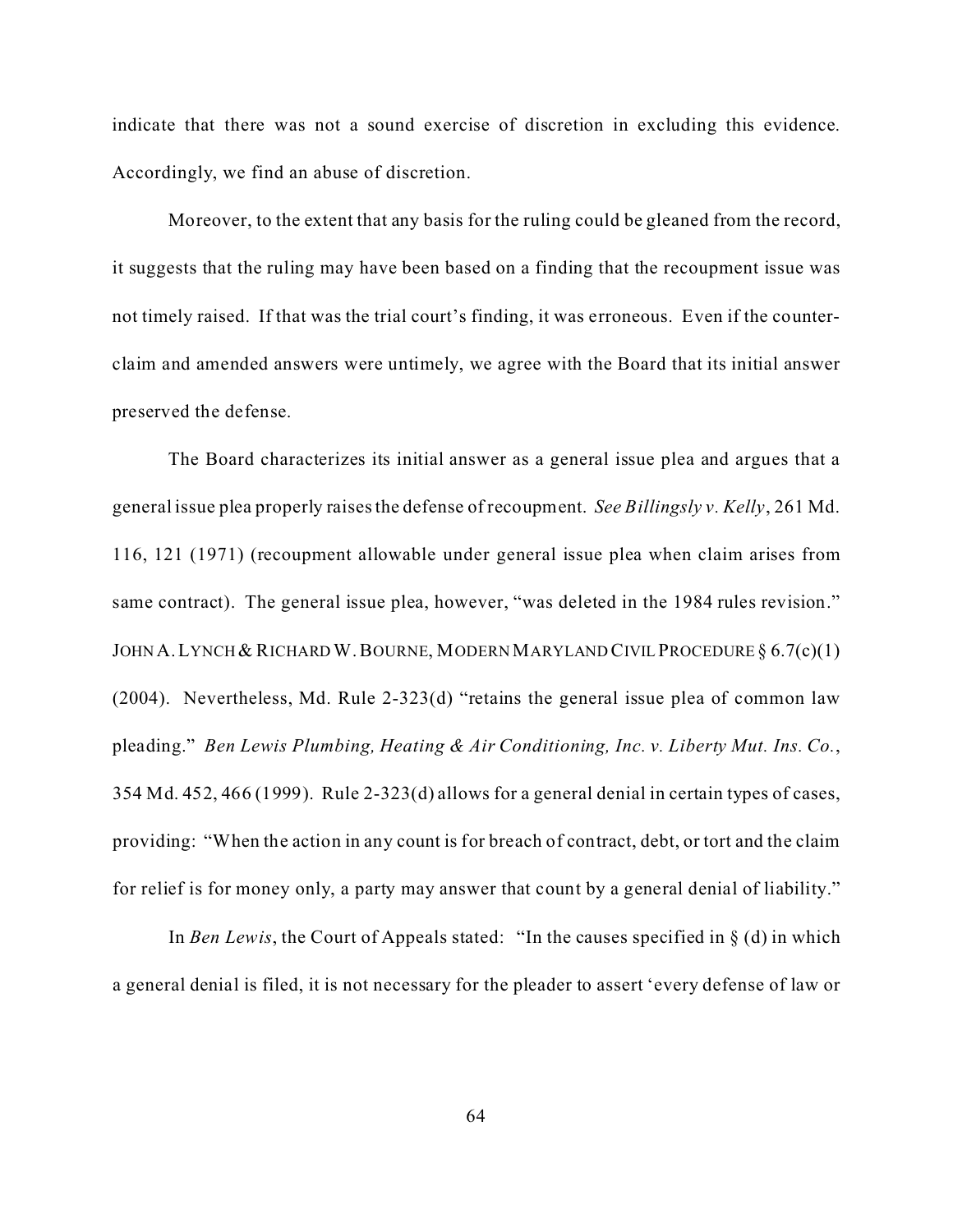fact' in the answer, except for those specifically enumerated in  $\S$  (g).<sup>36</sup> 354 Md. at 466-67. Recoupment is not one of the affirmative defenses that must be specifically pled.

Accordingly, because this suit involved claims of breach of contract and tort, and because recoupment is not one of the affirmative defenses required to be specifically asserted as a defense, the recoupment defense was preserved by the Board's initial answer generally denying liability. Thus, to the extent that the trial court's ruling excluding the Board's evidence of recoupment was based on a finding that the defense was not timely asserted in the amended answers, the decision was erroneous. $37$ 

 $36$  Maryland Rule 2-323(g) provides:

<sup>37</sup> On remand, the court can address the contention that the Board is not entitled to present its recoupment defense because it failed to follow the procedures set forth in the contract for asserting a claim. Neither party addressed whether a defense of recoupment, as opposed to an affirmative complaint, would be subject to the claims procedure set forth in the contract.

<sup>(</sup>g) *Affirmative defenses.* — Whether proceeding under section (c) or section (d) of this Rule, a party shall set forth by separate defenses: (1) accord and satisfaction, (2) merger of a claim by arbitration into an award, (3) assumption of risk, (4) collateral estoppel as a defense to a claim, (5) contributory negligence, (6) duress, (7) estoppel, (8) fraud, (9) illegality, (10) laches, (11) payment, (12) release, (13) res judicata, (14) statute of frauds, (15) statute of limitations, (16) ultra vires, (17) usury, (18) waiver, (19) privilege, and (20) total or partial charitable immunity.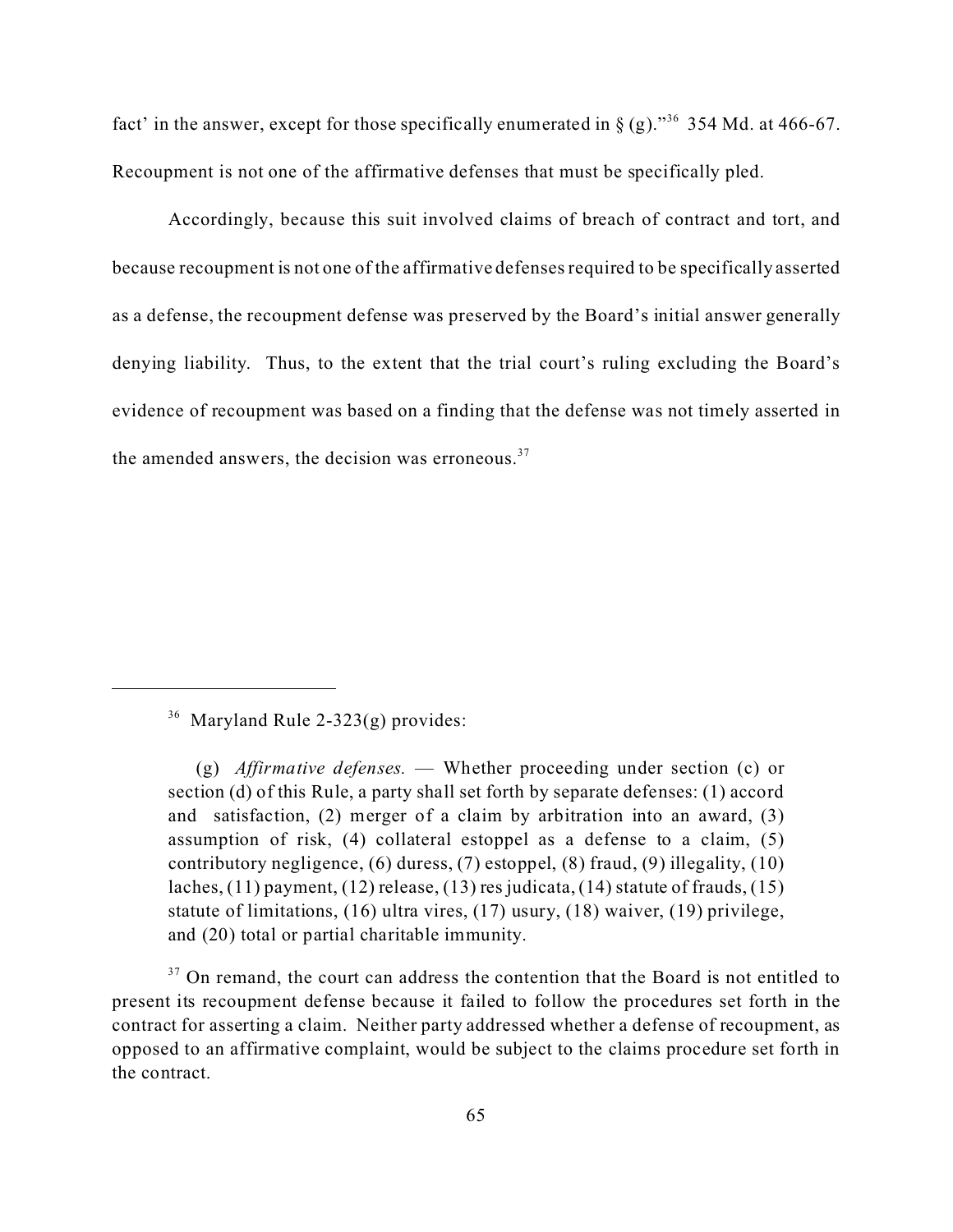#### **III.**

## **Damages for Delay**

The Board next argues that the trial court improperly awarded BEKA relief for "almost \$500,000 of delay damages," which it contends were prohibited by the parties' contract. It lists the following five counts of the complaint that sought delay damages:

In Count 23 (PCO 86), BEKA demanded \$27,237 for costs allegedly incurred from March 24 to April 4, 2006 while waiting for Marcor to remove debris from a ballfield and play area. In Count 40 (sewer), BEKA claims \$92,473 for costs allegedly incurred from February to August 2005 waiting for sanitary sewer changes. In Count 42 (PCO 104), BEKA demands \$299,081 for costs allegedly incurred from November 21, 2005 through April 4, 2006 due to delays. In Counts 44 (PCO 106) and 45 (PCO 107), BEKA claims \$29,558 for costs allegedly incurred waiting for instructions on topsoil installation and completion of the playground.

The Board takes the position that the clear terms of the contract precluded delay damages, providing that an extension of time was the Contractor's sole remedy against the Board for delay.<sup>38</sup> The provisions on which the Board relies are found in § 8.3, entitled "DELAYS AND EXTENSIONS OF TIME." Section 8.3.1 addresses the circumstances in which a contractor could request an "extension of completion time due to conditions over which the contractor has no control" or other causes that may justify delay. The contract clearly provides: "**Extension of time shall be Contractor's sole remedy for delay.**" (Emphasis added). The Board notes that § 8.3.3 of the standard AIA Agreement, which provides, "Section 8.3 does not preclude recovery of damages for delay by either party under

<sup>&</sup>lt;sup>38</sup> The Board points out that  $\S$  6.2.5 of the contract provided BEKA with a remedy against another contractor delay.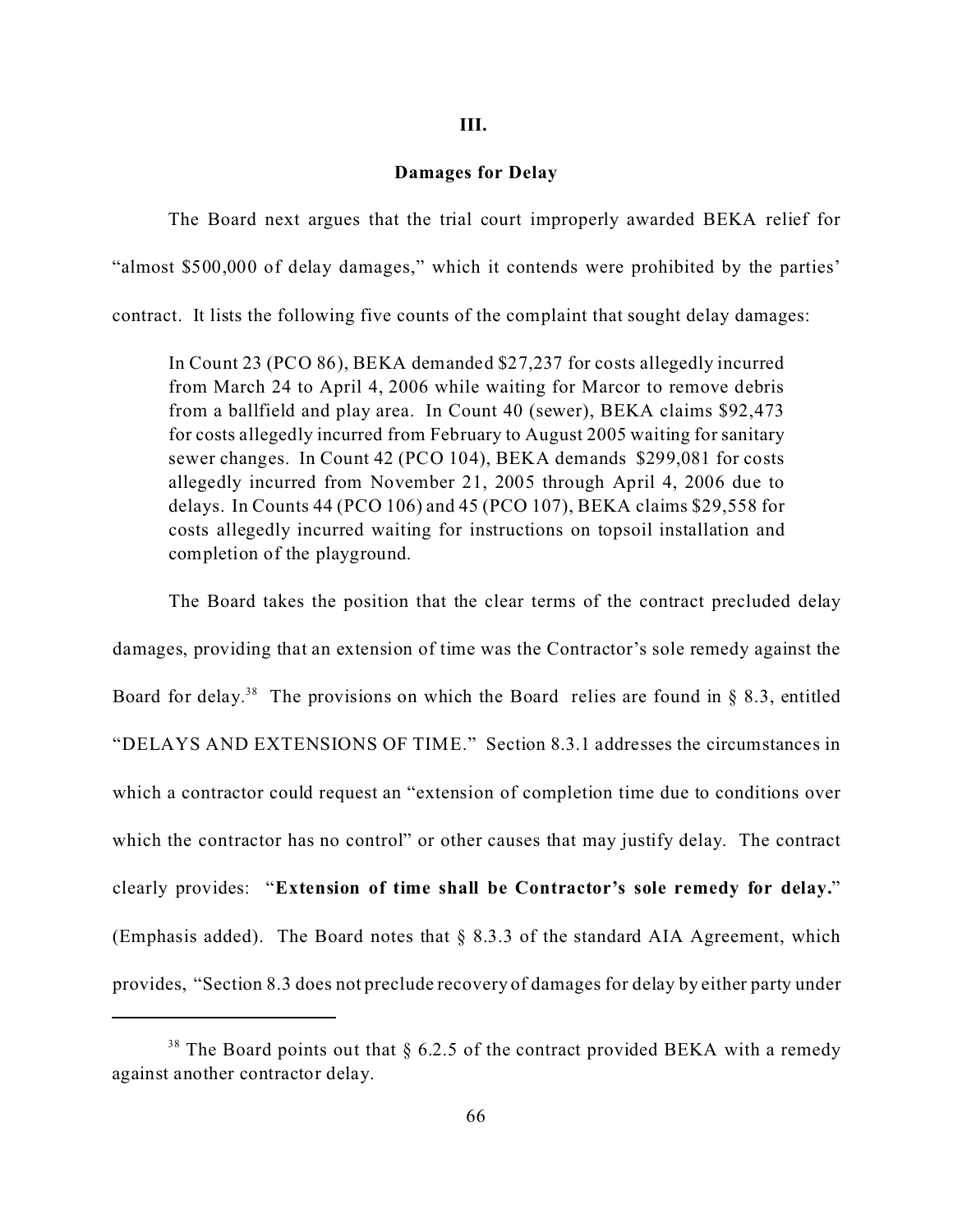other provisions of the Contract Documents," was deleted from the parties' agreement. The Board contends that the deletion of this provision further emphasizes that an extension of time to perform would be BEKA's sole remedy for delay.

The Board raises an additional argument why a large portion of the delay damages were not recoverable. It argues that, "of the \$448,349 in delay damages" sought by BEKA, approximately \$420,000 is for claims that were not timely submitted pursuant to the contract.

BEKA does not dispute the validity of a no-damages-for-delay clause in a contract, but it argues that the portion of the contract cited by the Board does not preclude its recovery of damages in this case. It sets forth several reasons in support of that argument. First, BEKA argues that § 8.3.1 is not as broad as the Board suggests, but rather, it was modified by other provisions in the contract.<sup>39</sup> Second, it contends that the counts identified by the Board did not seek delay damages. Rather, BEKA asserts, it sought costs incurred for

<sup>&</sup>lt;sup>39</sup> BEKA explains:

Section 2.3.1 allows the contractor equitable adjustments to the contract time *and* sum for a suspension of work "*for costs actually incurred at the Project site* by reason of such suspension." . . . Section 4.7.1 defines "claim" as including a demand for payment of money or contract time, without limiting the amount or type of compensation available. . . . Section 4.7.6 entitles a contractor to an equitable adjustment increasing both the contract time *and* the contract sum for additional work arising out of differing site conditions. . . . Section 4.7.8.1 requires the contractor to provide the Board with an estimate of the cost of any delay the contractor incurs. . . . Section 6.1.1 allows the contractor to request compensation for additional costs and delays. . . . Section 6.2.3 provides, in part, that "[c]osts caused by delays or improperly timed activities . . . *shall be borne by the party* [to the Contract] *responsible therefore*." . . . Section 9.7.1 allows the contractor compensation for delays under certain conditions.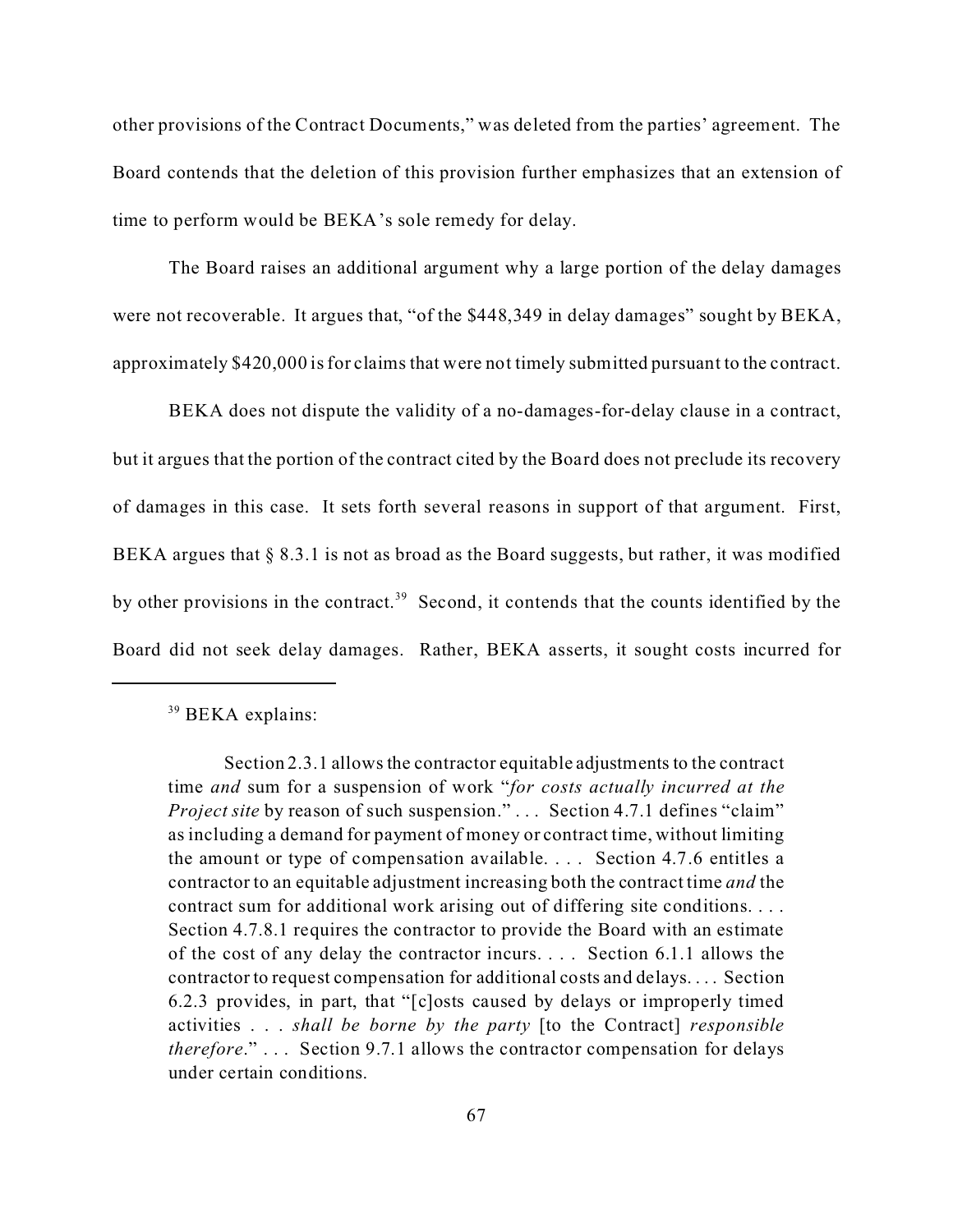additional work, extra work, and hindrances, disruptions, and impacts to its work, costs that are not precluded by a no-damage-for-delay clause. Third, BEKA argues that, even if its claims constitute delay damages, the no-damages-for-delay clause here is unenforceable because the delay resulted from intentional interference by the Board. Finally, with respect to the contention that BEKA did not submit claims timely, BEKA contends that this assertion "is false."

In *State Highway Admin. v. Greiner Engineering Sciences, Inc.*, 83 Md. App 621,

*cert. denied*, 321 Md. 163 (1990), this Court discussed no-damages-for-delay provisions.

This Court noted that the "funding structure of public agencies necessitates inclusion of such

clauses in public contracts." *Id.* at 639. We explained:

Stipulations like the ["no damages for delay" clause] are obviously conceived in the public interest in *protecting public agencies contracting for large improvements on the basis of fixed appropriations or loan commitments* against the vexatious litigation based on claims, real or fancied, that the agency has been responsible for unreasonable delays. . . .

*Id.* at 639 (quoting *Anthony P. Miller, Inc. v. Wilmington Housing Authority*, 165 F.Supp.

275, 281 (D. Del.1958)).

In *Greiner*, the "no-damages-for-delay" clause provided:

The Consultant agrees to prosecute the work continuously and diligently and no charges or claims for damages shall be made by him for any delays or hindrances, from any cause whatsoever during the progress of any portion of the services specified in this Agreement. Such delays or hindrances, if any, may be compensated for by an extension of time for such reasonable period as the Department may decide. Time extensions will be granted only for excusable delays such as delays beyond the control and without the fault or negligence of the consultant.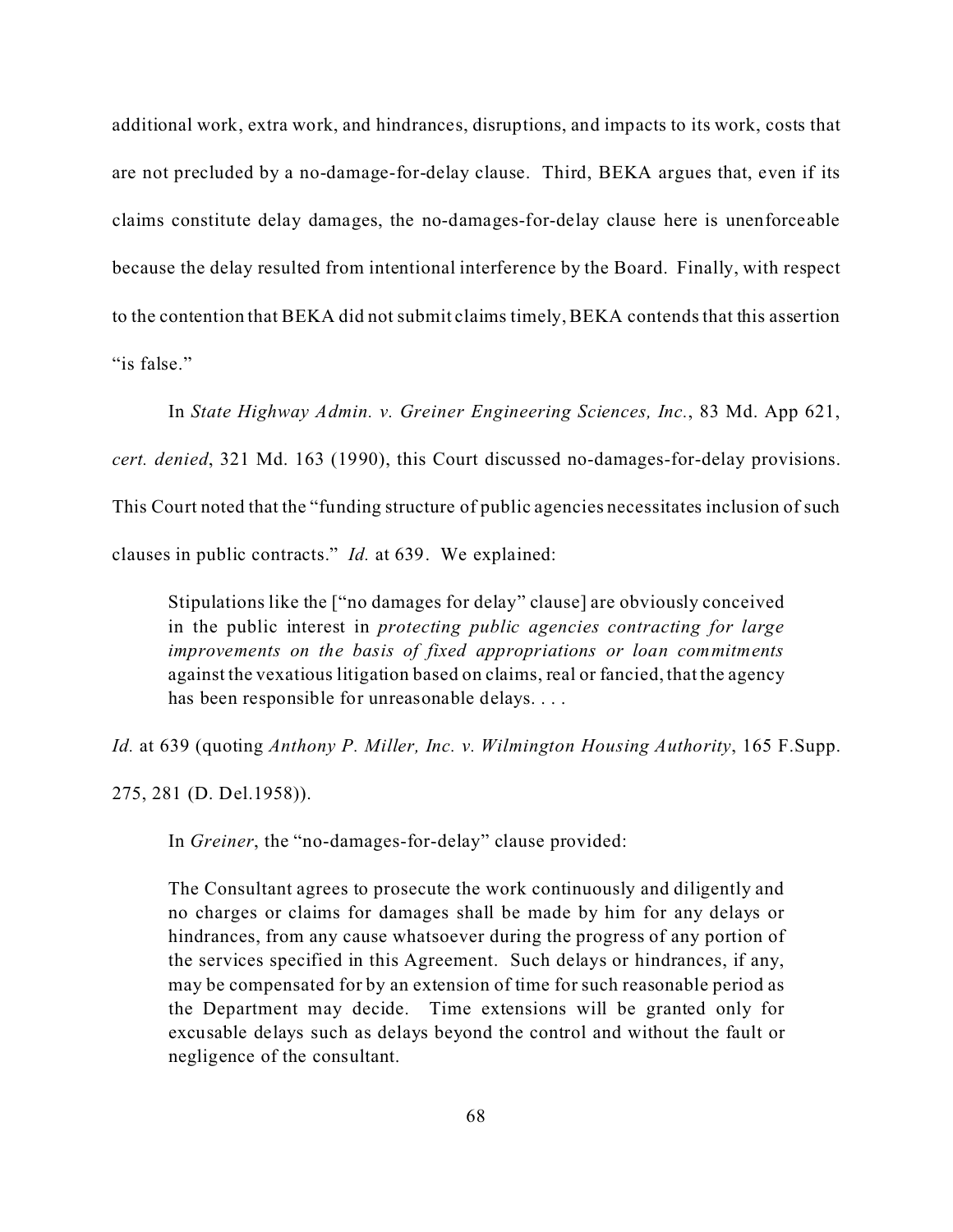*Id.* at 625.

In interpreting this provision, this Court applied the objective law of contract interpretation. *Id.* at 635. It explained this process as follows:

A court construing an agreement under this test must first determine from the language of the agreement itself what a reasonable person in the position of the parties would have meant at the time it was effectuated. In addition, when the language of the contract is plain and unambiguous there is no room for construction, and a court must presume that the parties meant what they expressed. In these circumstances, the true test of what is meant is not what the parties to the contract intended it to mean, but what a reasonable person in the position of the parties would have thought it meant. Consequently, the clear and unambiguous language of an agreement will not give away to what the parties thought that the agreement meant or intended it to mean. As a result, when the contractual language is clear and unambiguous, and in the absence of fraud, duress, or mistake, parol evidence is not admissible to show the intention of the parties or to vary, alter, or contradict the terms of that contract.

*Id.* at 638-39 (quoting *General Motors Acceptance Corp. v. Daniels*, 303 Md. 254, 261-62

 $(1985)$ ).

This Court held that the provision at issue in *Greiner* "clearly and unambiguously"

precluded recovery of delay damages. *Id.* at 639. The Court stated, however, that there were

circumstances in which such a provision would not be enforced:

This is not to say that unambiguous no-damage-for-delay clauses will be enforced in every case. The better reasoned approach does not enforce the exculpatory clause where there is "intentional wrongdoing or gross negligence," [or] "fraud or misrepresentation" on the part of the agency asserting the clause.

*Id.* (citations omitted).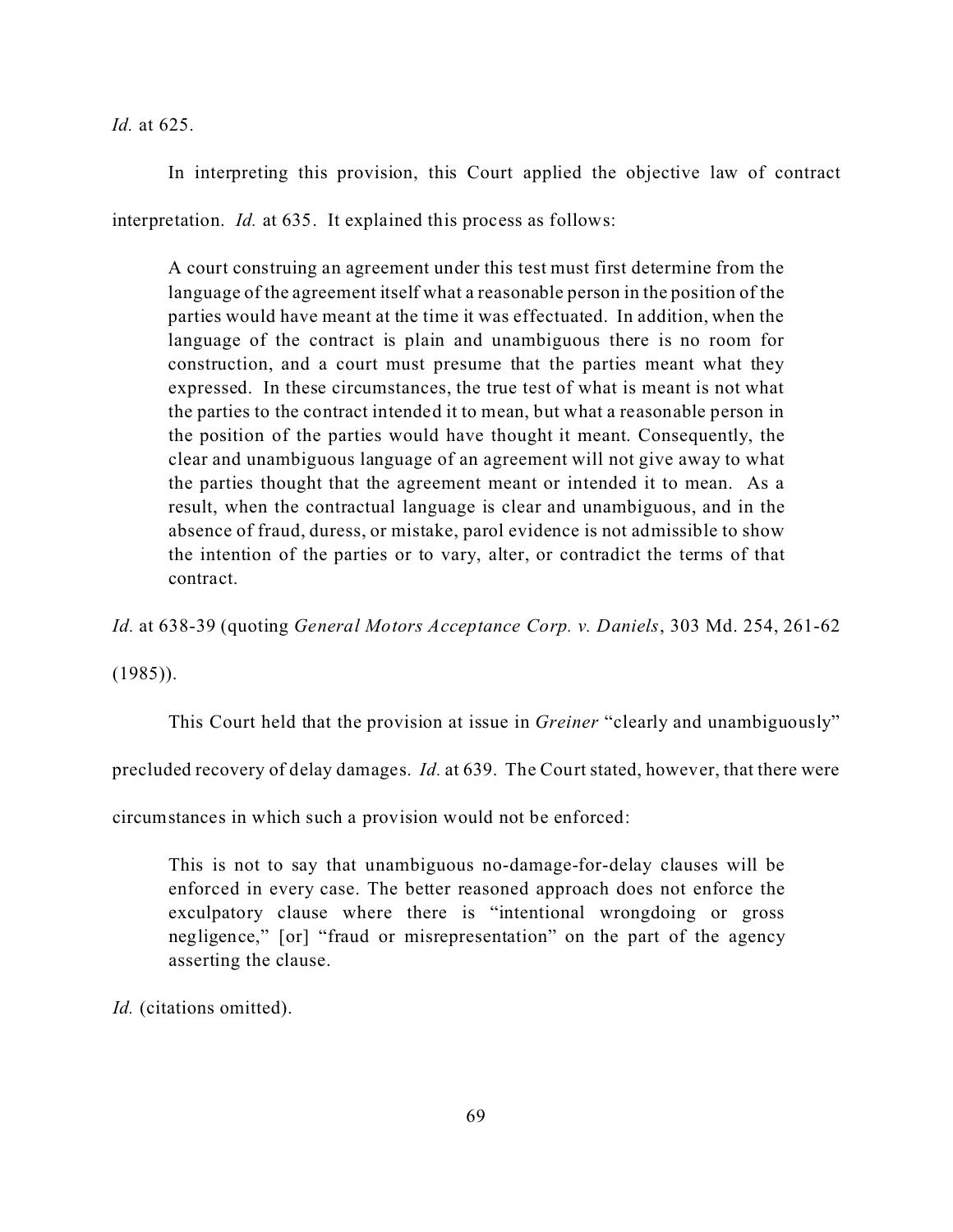In the present case,  $\S$  8.3.1 of the contract provides: "Extension of time shall be Contractor's sole remedy for delay." This contract provision is unambiguous, and as did the provision in *Greiner*, it clearly precludes damages for delay. Moreover, § 8.3.3 of the form AIA agreement, which would have allowed damages for delay provided for in other provisions of the contract, was crossed out. We agree with the Board that the parties nullified other provisions in the contract that may have allowed damages for costs incurred due to delay. Thus, the contract here clearly precluded BEKA from recovering damages for delay.

We next assess BEKA's claim that the damages sought under counts 23, 40, 42, 44, and 45 of the complaint are not delay damages, but rather, "are direct costs incurred at the Project site due to, among other things, additional work, changed conditions, differing site conditions, suspension of work, impacts, disruptions, and hindrances damages." A determination whether the damages sought here are delay damages is a factual issue for the trier of fact. *See Greiner*, 83 Md. App. at 630 n.4 (declining to address argument on appeal that damages were not barred by no-damages-for-delay clause because they were impact damages, not delay or hindrance damages, concluding that this was a factual issue). The trial court, however, made no findings of fact in this regard.

Similarly, the trial court made no finding with respect to BEKA's next claim, *i.e.*, that even if the complaint asserted delay damages, the no-damages-for-delay provision was unenforceable because the Board's actions amounted to "intentional interference, gross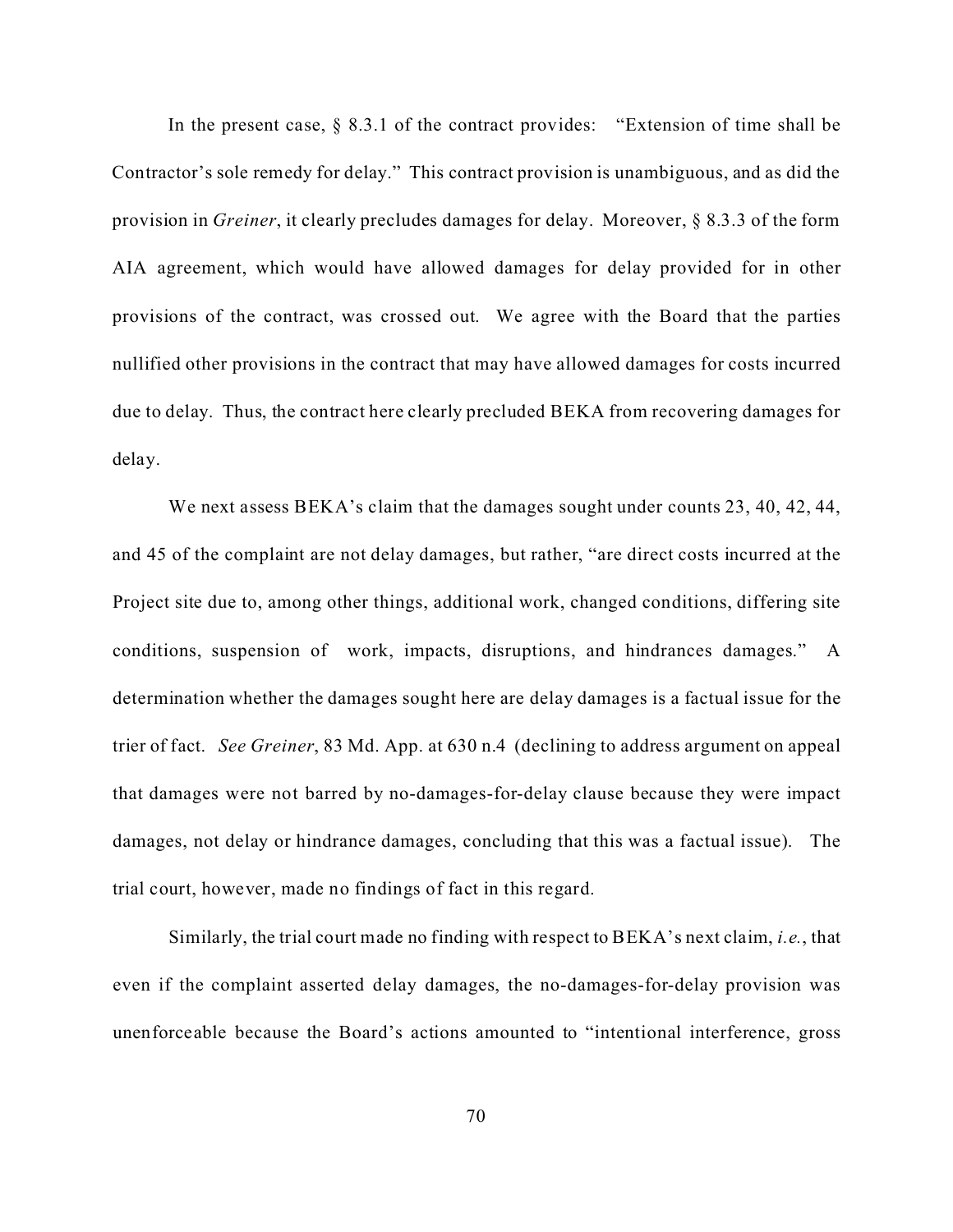negligence, misrepresentation and/or fraud, [thereby] prohibiting the enforcement of any arguably valid no damages for delay provision under Maryland Law." The Board disputed this claim, $40$  but the trial court made no factual finding on this issue.

Maryland Rule 2-522(a) requires a trial court, in a contested court trial, to "prepare and file or dictate into the record a brief statement of the reasons for the decision and the basis of determining any damages." The court did not comply with that Rule here. It merely stated the amounts that each side believed that the Board owed to BEKA, *i.e.*, \$1,215,035 according to BEKA, and  $$505,487$  according to the Board,<sup>41</sup> and it stated that it was "going" to compromise the claim" and enter judgment against the Board in the amount of \$1,100,000.

On this record, we cannot ascertain the basis for the court's judgment. Because the court entered a "compromise" verdict, it cannot be argued that it found in favor of BEKA on all grounds argued by BEKA. Thus, we do not know on what counts the court found in favor of BEKA. With respect to the argument that several counts improperly asserted damages for delay, we cannot ascertain if the court found: (1) as a matter of law, that the contract did not preclude delay damages; (2) as a matter of fact that the damages sought were not delay damages; (3) as a matter of the fact that the damages sought were for delay, but the Board's

<sup>&</sup>lt;sup>40</sup> On appeal, the Board contends that the "wrongdoings" alleged by BEKA do not equate to "intentional interference." Rather, the Board states that they "represent a disgruntled contractor's view of the overall management of the OCES project, with the benefit of 20/20 hindsight."

 $41$  As indicated, this was the amount the Board believed was owed pursuant to the contract and agreed upon PCOs, absent its claim for recoupment in the amount of \$531,080 for work it alleged BEKA did not perform.